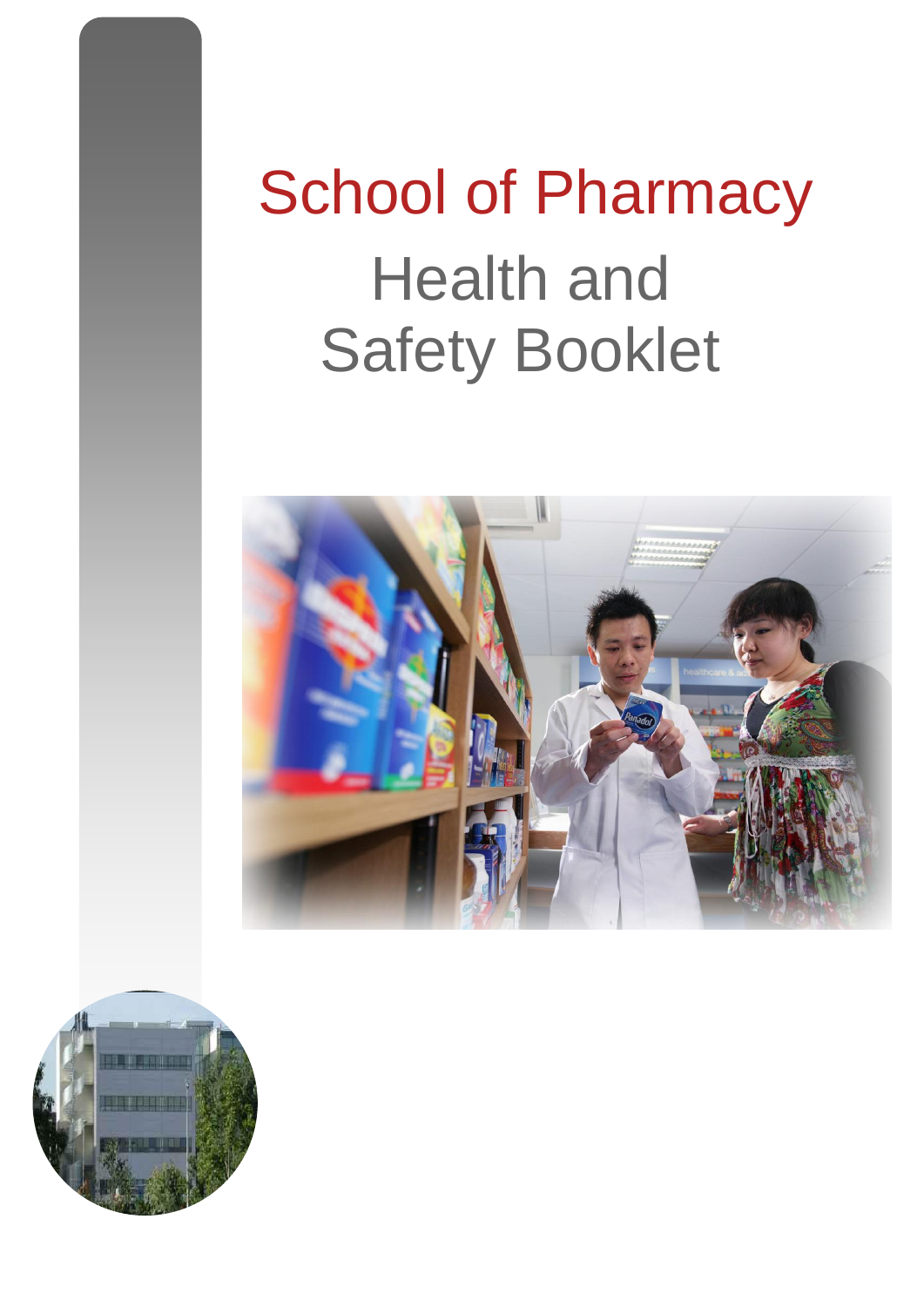# **EMERGENCY TELEPHONE NUMBERS**

Fire, Police, Ambulance, Cardiac Unit or Poisons Centre: **2222** University Health Service, 7 University Terrace, Elmwood Ave, BELFAST, BT7 1NP extension 4634 University Safety Service, Level 1 of the Administration Building, Room 01.036. Ext: **4681** 

# Issued by the School Health and Safety Committee

# **Contents**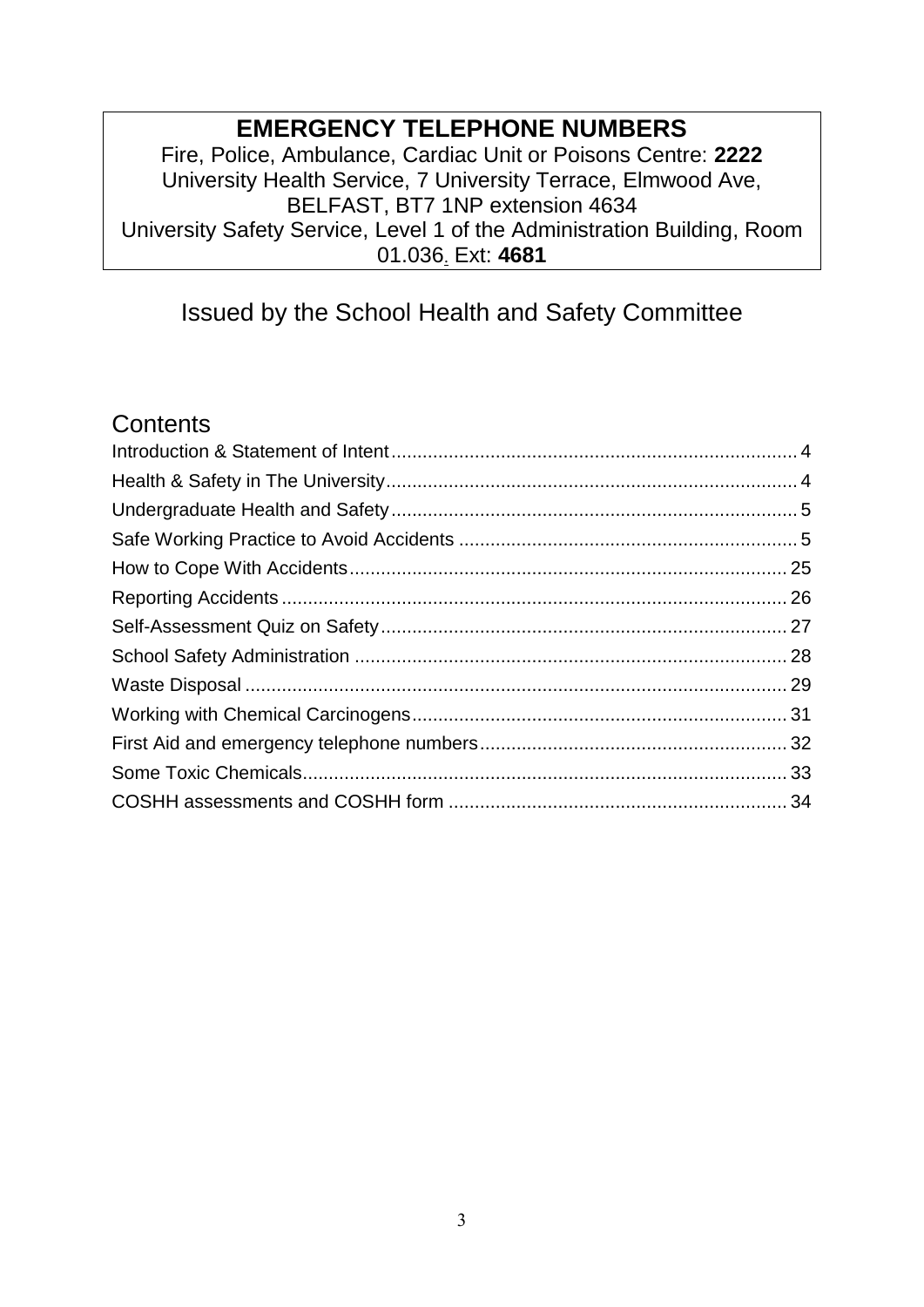# <span id="page-2-0"></span> **Introduction and Statement of Intent**



The School of Pharmacy is a School with substantial practical activities at research and undergraduate levels. As such, we are committed to providing a safe working environment to everyone who works or studies in the School. The School Health and Safety Booklet is an important document, which is part of our commitment to fully supporting and complying with all Health and Safety policies of the University. It sets out the arrangements for the management of Health and Safety issues and includes information on responsibilities. Please take the time to study this document carefully, and ask for clarification if you need it on any issue.

Professor Carmel Hughes Head of School

# **Health and Safety in the University**

<span id="page-2-1"></span>Without due care accidents can potentially happen on University premises. Many have serious consequences and most are avoidable. It should be self-evident that everyone working in the University has a moral duty of care towards others and his or herself**. Under the Health and Safety at Work (N.I.) Order of 1978 and COSHH regulations, for those working in laboratories handling chemical or biological materials which are hazardous, this moral duty is backed by the law**. Non-laboratory activities must also be carried out safely. Information in this booklet will help you minimise any risk (*e.g.* fire or electrical risks) associated with these activities.

Safety is a large and continuously evolving subject. This booklet gives a statement of our safety policy and informs you of procedures, which you must follow to work safely. If you do research, you will often need to seek additional safety information, references for which are given at appropriate points. More detailed information may be obtained from references given in COSHH Appendix A.

The administrative structure of safety in the School is summarised in Appendix 1 of this handout. You are encouraged to consult the School Health and Safety Coordinator or a member of the Safety Committee if you have any concerns about safety in the School.

In the approach to safety a logical order of priorities is as follows. Firstly, prevent the accident if you can. Secondly, cope with it properly if it happens. Thirdly, report it properly so that lessons can be learnt from it.

#### **University Health and Safety Policy**

All staff and students should read the University Health and Safety Policy which can be found at:

[http://www.qub.ac.uk/directorates/EstatesDirectorate/UniversitySafetyService/HealthandSafe](http://www.qub.ac.uk/directorates/EstatesDirectorate/UniversitySafetyService/HealthandSafetyPolicy/) [tyPolicy/](http://www.qub.ac.uk/directorates/EstatesDirectorate/UniversitySafetyService/HealthandSafetyPolicy/)

The Health and Safety Policy details the University's commitment to health and safety, how the organisation is structured and the day to day arrangements in place for its implementation.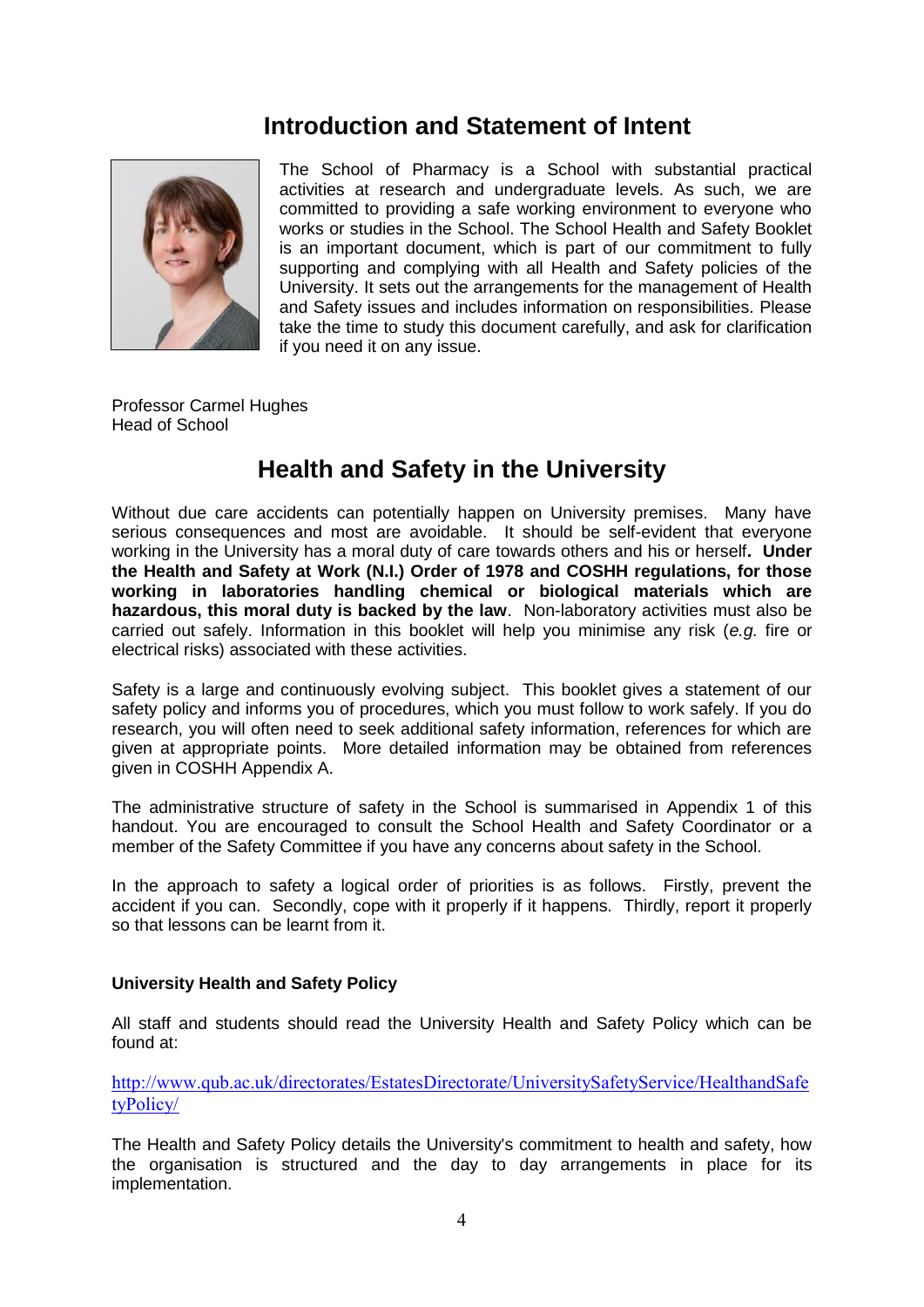# **Undergraduate Health and Safety**

<span id="page-3-0"></span>All undergraduates in the School are expected to adhere to the University and School policies. Although sections of this booklet will not be relevant to you, it will be useful for you to familiarise yourself with its contents.

During Welcome Week, an induction session on Health and Safety is held to make you aware of the key points of our policies and expectations. You will also find details on Health and Safety in your MPharm handbook. In any module with a practical laboratory component, the module coordinator will brief you on any Health and Safety considerations specific to that module. This may include, for example, bringing risk assessments carried out under COSHH to your attention when working with chemicals. While we do not expect undergraduates to carry out risk assessments for their own experiments until later in the course, you are expected to have read and to abide by any information provided to you by module coordinators. Details on risk assessments for students during placements will also be provided in advance.

We encourage you to bring to our attention any issues relating to, or comments on, Health and Safety. You can do this either by contacting the School Health and Safety Coordinator, or by contacting your Year Representative. All Year Representatives attend meetings of the School Health and Safety Committee and can raise issues on your behalf.

# **Safe Working Practice to Avoid Accidents**

#### <span id="page-3-1"></span>**1. Safety and working in offices**

One aspect of risk assessment that cannot be overlooked involves working in offices. Many academic and research staff spend considerable time working in an office environment, frequently involving work on a personal computer. Therefore, it is essential that staff must conduct a risk assessment of their office environment and on their use of a computer. Therefore, all staff who work in offices should address the following points:

#### o *Examination for fire hazards*

In the office environment several fire hazards may exist, including the storage of paper and cardboard boxes on the floor, hazards resulting from overheating of electrical appliances and the use of electrical equipment that has not been officially tested (termed portable appliance testing). Therefore, it is important that all paper/boxes are removed from the floor of offices and the contents stored in, e.g. bookshelves, cupboards or filling cabinets. It may be common practice for some staff to leave electrical appliances switched on overnight, a practice that will increase the risk of fire if there is a malfunction in the appliance. Therefore, all electrical appliances should be switched off overnight. Finally, it is important that if a member of staff brings electrical appliances into their offices (e.g. heaters, kettles, radios, coffee makers), the safety of such equipment must be assessed (portable appliance tested) by trained personnel before their use can be commissioned. The equipment must then be officially labelled to indicate the date of the testing and the initials of the trained tester. Please contact the School Health & Safety Coordinator if advice is required concerning the above issues.

All staff are required to take an online fire awareness course through Queen's Online on an annual basis. The School Health and Safety Coordinator will issue email reminders of this to all staff periodically, and you should ensure that your training is up to date at all times.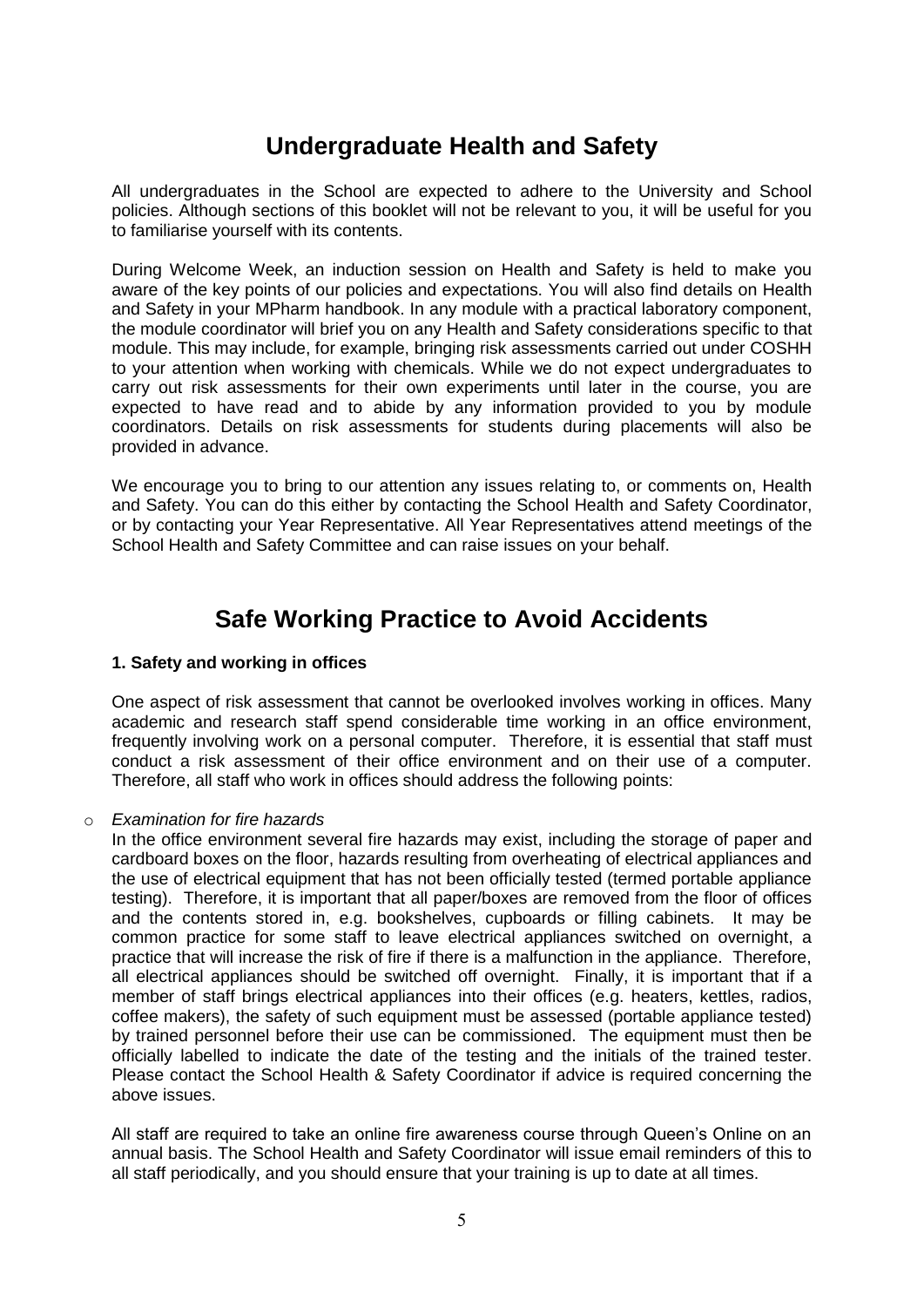#### o *Risk assessment at workstations*

One source of concern for members of staff that spend a considerable time using a computer or other display screen equipment (DSE) is injury. In such conditions injury is not acute but chronic resulting in possible injuries to the wrist, back and neck. Therefore it is important that the working posture of the user is optimised to minimise risk of neck and back strain by altering the height of the chair and/or screen. Specialised chairs and footrests are available and may also assist in the prevention/resolution of potential problems. Furthermore, staff may use wrist aids to minimise RSI (repetitive strain injury) to the wrist. Prolonged usage of computer display units may cause eyestrain and therefore it is important that users should take regular breaks from this activity. In addition, screen filters are available that may be useful in persons susceptible to, e.g. headache when using computer display units. **All staff are required to carry out a DSE self-assessment of their risks when using such equipment.** If, when you carry out this assessment, any remedial action is required, please contact a DSE Assessor for assistance.

#### o *Minimisation of accidents in the workspace*

The office environment presents several accident concerns. These include tripping on furniture and accidents resulting from the improper use of filling cabinets. It is important that furniture is orientated within the workspace to minimise tripping. In addition, all leads/cables (e.g. electrical extension leads, computer cables) or carpet snags that represent a tripping risk should be taped down. Serious ripping of carpets represents a serious risk and must be repaired/replaced.

In addition, clear access to fire doors in workspaces is mandatory. Therefore, items of furniture etc. must be arranged so that in the event of a fire, rapid clearance of personnel from the workplace is ensured.

Particular care should be exercised when using filling cabinets. These should be preferably secured to the wall, should be closed immediately after use and filling cabinets, in which two of more drawers may be opened simultaneously should not be used unless these are bolted to the wall.

All staff must conduct a risk assessment of their workspace to minimise accidents. Please contact the School Health & Safety Coordinator if advice is required to complete the risk assessment.

#### o *Late working in offices*

Late working is regarded as working between 7.00 pm and 11.00 pm. Late working is often routine in low risk environments such as offices. Late working in higher risk areas should be avoided but is permissible under appropriate conditions. All out-of-hours working must be authorised by supervisors and senior management through completion of a signed out of hours working permit form, available through the School Office or SharePoint. Late working (between the hours of 7.00 pm and 11.00 pm) in offices is generally permitted. Where staff in a building do not normally work late, they must notify Security (Tel: 5099) that they are working late, as well as comply with any our local rules, which require you to sign in and out on the register held at the McClay foyer. Where late working is not a usual practice, staff should notify/obtain permission from their line manager that they may be working late. Security should be notified at 7.00 pm that late working is taking place and again before leaving the building. Where late working is a regular occurrence, Security must be consulted on the arrangements in place. If you have a pre-existing medical condition which may heighten the risk of working alone, you should contact the University's Occupational Health Service for advice, where necessary.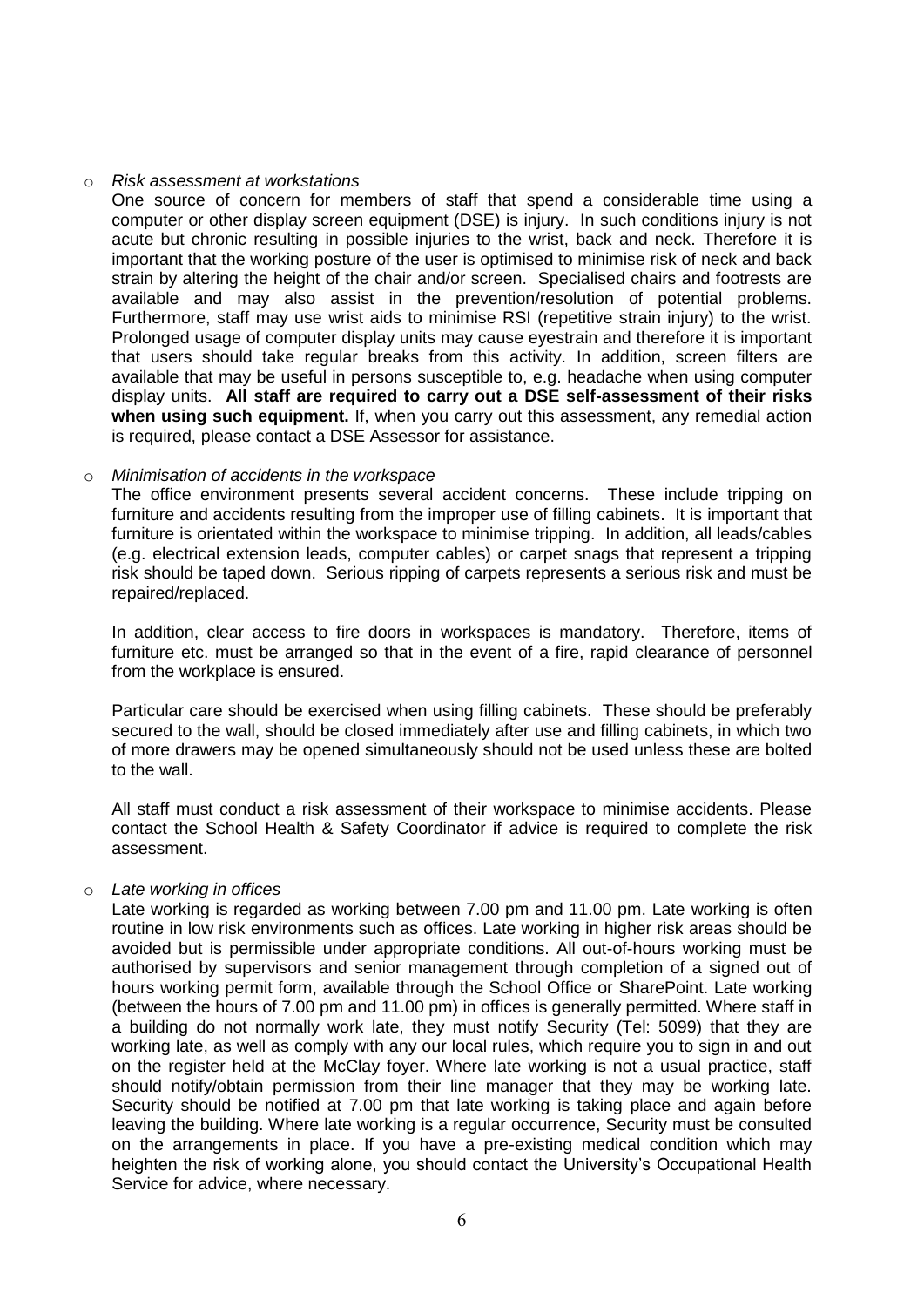There are no exceptions to these rules. Any questions concerning this issue may be discussed with the School Health and Safety Coordinator.

#### **2. Monitoring of safety in laboratories and workspaces**

An important aspect of monitoring safety functions within the School of Pharmacy is the monthly audit of safety. In this the School Health and Safety Coordinator and/or members of the Safety Committee audit the laboratories and workspaces. Several aspects are audited, examples of which are shown below

- (i) General Tidiness in Laboratories and Workspaces
- (ii) Access within the Laboratory/Workspace
- (iii) Use of protective measures, e.g. safety glasses, gloves, laboratory coats
- (iv) Storage of chemicals
- (v) Waste disposal measures
- (vi) Labelling of samples

A sample audit of COSHH for each laboratory/workspace will be performed during routine monthly inspections. During the safety inspection the above aspects will be examined and records kept for each laboratory/workspace. Comments regarding the above topics are recorded as satisfactory or unsatisfactory. In the event of an unsatisfactory outcome, more specific details are recorded and these details are forwarded to the staff members that are working in the aforementioned area, in addition to recommendations for improvement. In certain (more serious) circumstances, these details will be forwarded to the Director of Research of the Cluster to which the laboratory/workspace is assigned. Following an agreed period, a second inspection will be performed to monitor the laboratory/workspace to ensure that the recommendations have been acted on.

It should be noted that failure by an individual to comply with the safety policy in the School of Pharmacy will result in the removal of the individual's right to conduct research.

#### **3. Laboratory tidiness and hygiene**

Untidiness causes accidents both directly and, by its effect on morale and standards of work, indirectly. It often puts cleaning staff in the dilemma of either taking risks that they do not understand, or leaving a laboratory dirty. *Keep floors and access to safety devices and ensure that exit pathways are clear*. *Food or drink must not be consumed in the laboratory.*

Do not let dirty glassware accumulate. The best and safest way of removing even stubborn grease and dirt is prolonged soaking (days) in a 3-5% solution of 'Decon' or 'Teepol' detergent in a plastic bucket. Chromic/sulfuric 'cleaning mixture' is an expedient which can cause serious injury by skin ulceration and damage to property if spilt. *Chromic acid must not be used and other corrosive cleaning agents involving such materials as caustic alkalis or concentrated nitric acid are not to be used* except under the direction of a member of staff and in specific instances. Degreasing taps and ground joints is best performed with inhibisol (1,1,1-trichloroethane; fume cupboard).

Ensure that the laboratory remains uncluttered. It is important that chemicals, paperwork, boxes etc. are properly stored to optimise safety in the laboratory. This will assist in the minimisation of accidents.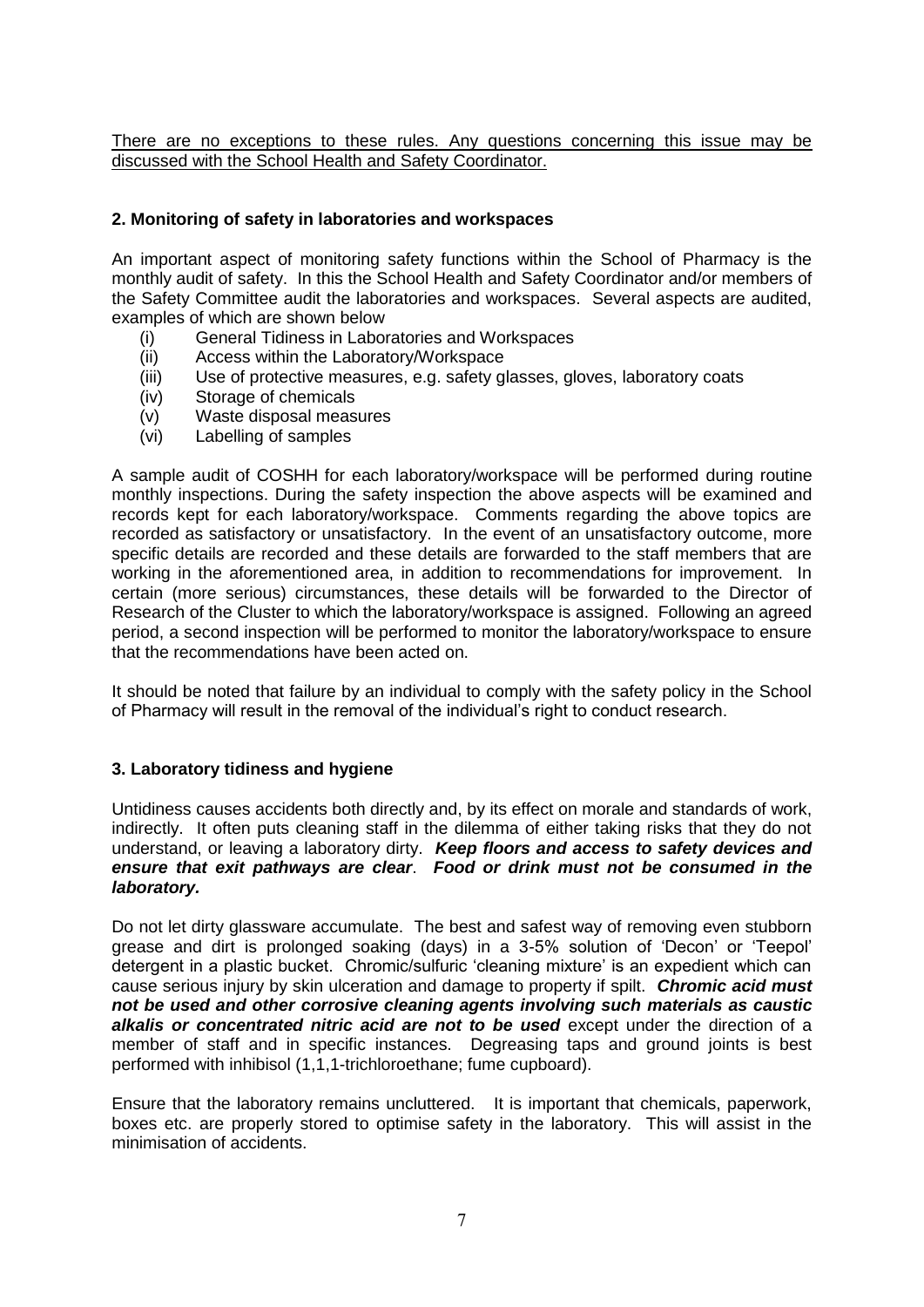Furthermore, there are several communal facilities in the School of Pharmacy, e.g. analytical equipment, balances, and ovens. It is mandatory that the users of such facilities leave the equipment and the surrounding area in a clean state, in accordance with the Local Safety Rules and COSHH.

#### **4. Working alone in laboratories and working outside regular hours**

Undergraduates *must not* work alone in laboratories at any time. Research students must not work alone on experiments, which, in the opinion of students or supervisors, present special hazards.

The following rules apply to working **alone or in isolation**:

Staff and students may be permitted to work alone or in isolation provided appropriate precautions have been taken and the risks are not unacceptable. Hazardous work activities associated with significant risks should not be undertaken in isolation except where there are appropriate measures in place to mitigate the risk.

Categories of hazardous work activity with significant risks may include work with:

- dangerous machinery or equipment;
- high-voltage electrical systems;
- dangerous chemicals;
- pressure systems;
- large or potentially dangerous animals;
- dangerous pathogens;
- sources of ionising and non-ionising radiations;
- cryogenic materials;
- hot substances or equipment;
- cutting tools or implements or other sharp objects.

Certain categories of hazardous work shall not be undertaken by staff or students in isolation under any circumstances. These include:

- (i) any work involving entry into a confined space or other area where there is a reasonably foreseeable risk of exposure to asphyxiating or toxic gases or vapours or conditions resulting in oxygen deficiency;
- (ii) any work on fragile roofs or at high levels where measures to guard against falls are not provided;
- (iii) any work entailing entry into or access onto any building or structure in the course of demolition or erection or any workings above or below ground level where there is a reasonably foreseeable risk of collapse or other failure.

Before any work in isolation is undertaken the risks to health and safety must be assessed and, where significant risks exist, they must be documented. Before work in isolation which has significant risk commences, permission must be given by senior management through completion of a signed permit form, available through the School Office or SharePoint.

Any person working in isolation that becomes aware of or encounters an unforeseen hazard should stop work (as long as it is safe to do so), and leave the area if necessary. Advice or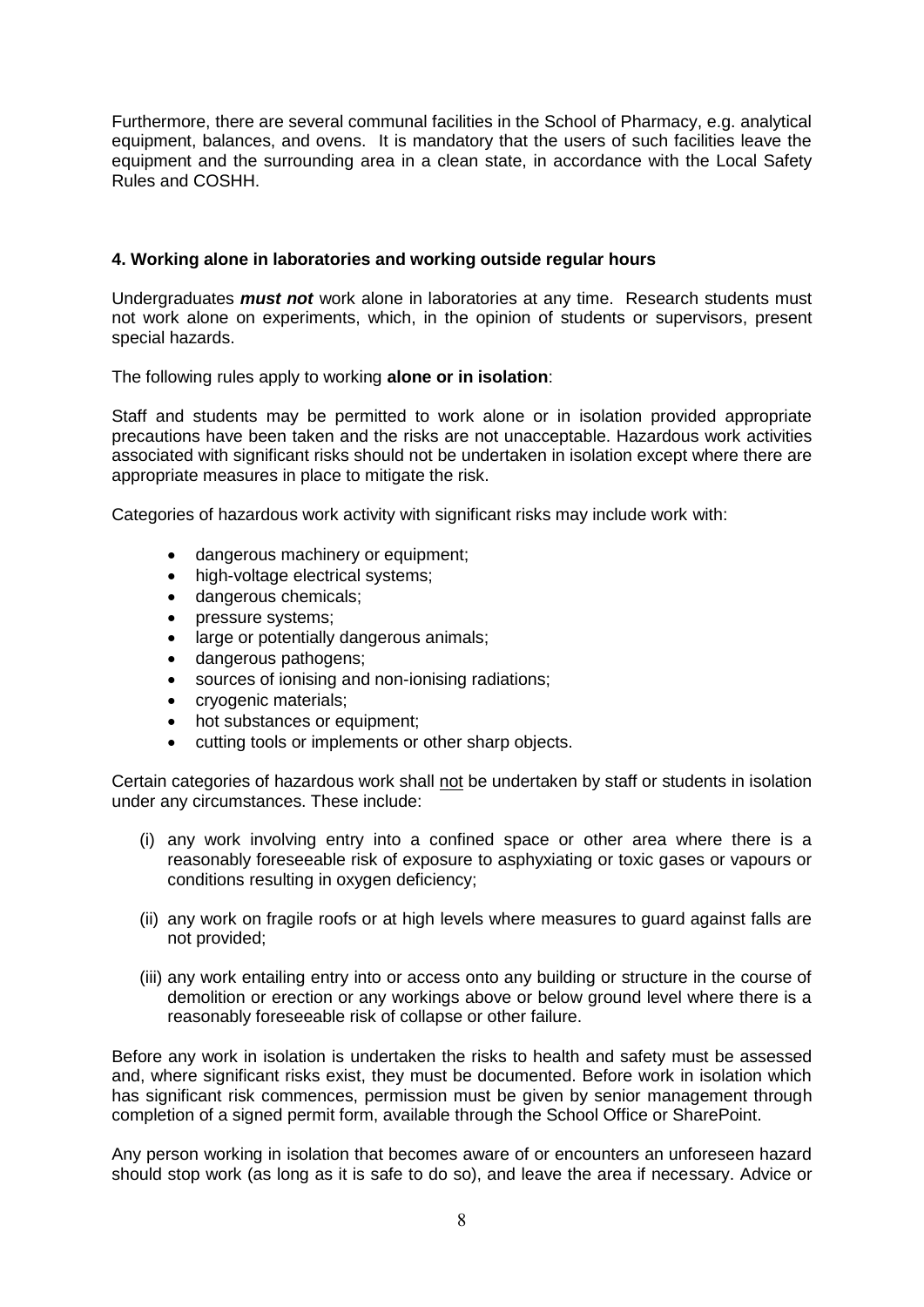assistance should be sought from their Supervisor or Security, if their Supervisor is not available.

The medical fitness of staff and students should be taken into account before permission to work in isolation is granted. Medical conditions which are likely to require urgent medical attention, such as some forms of diabetes or epilepsy, may preclude working in isolation. Contact the University's Occupational Health Service for advice, where necessary. In all cases emergency arrangements should be put in place.

During normal working hours it may be considered necessary for lone workers undertaking work involving significant risk to contact the University Security Control Room (Tel: 5099) to have their presence recorded as a point of first contact in the event of any security or safety issue. This requirement will be identified in the risk assessment. Out of hours, Security must be informed. Where appropriate, further calls can be agreed with the Control Room staff to periodically check on welfare. When a Security Patrol is in the area they may check in with the member of staff to ensure they are safe.

#### The following rules apply to **working out of hours**:

Working out of hours may lead to a situation where there is an increased risk to the safety and security of staff or students, particularly when working alone or in isolation. Normal working hours for the majority of staff and students fall within the period 7.00 am to 7.00 pm, Monday to Friday. Staff working outside of these normal working hours should be confident they are up-to-date on:

- evacuation and emergency procedures;
- use of fire alarms covering the building;
- information on their access within the building;
- Instructions on how to secure the building on leaving.

#### **Support Services**

Support services such as fire wardens and first aiders will not normally be available outside normal working hours. Out of hours, a self-evacuation policy is in place in the event of a fire alarm. Emergency assistance can be obtained by contacting the Security Control Room, Level 1, Administration Building, which is staffed 24 hours a day all year round.

| <b>Emergency Number Extension:</b> | 2222          | (External 028 9097 2222) |
|------------------------------------|---------------|--------------------------|
| Internal Extension Numbers         | 5099 and 5098 | (External 028 9097 5099) |

Staff and students are advised to have these numbers displayed and readily available. If there are any concerns in relation to personal safety or suspicious activity on site, it should be reported to the Control Room immediately.

#### **Notification of Security**

When notifying Security of out of hours working, the following information should be provided:

- staff name:
- contact details (office extension, mobile phone number etc);
- date and time of being on site and duration of stay;
- location of room/building/area;
- brief description of the nature of work/reason for working after working hours;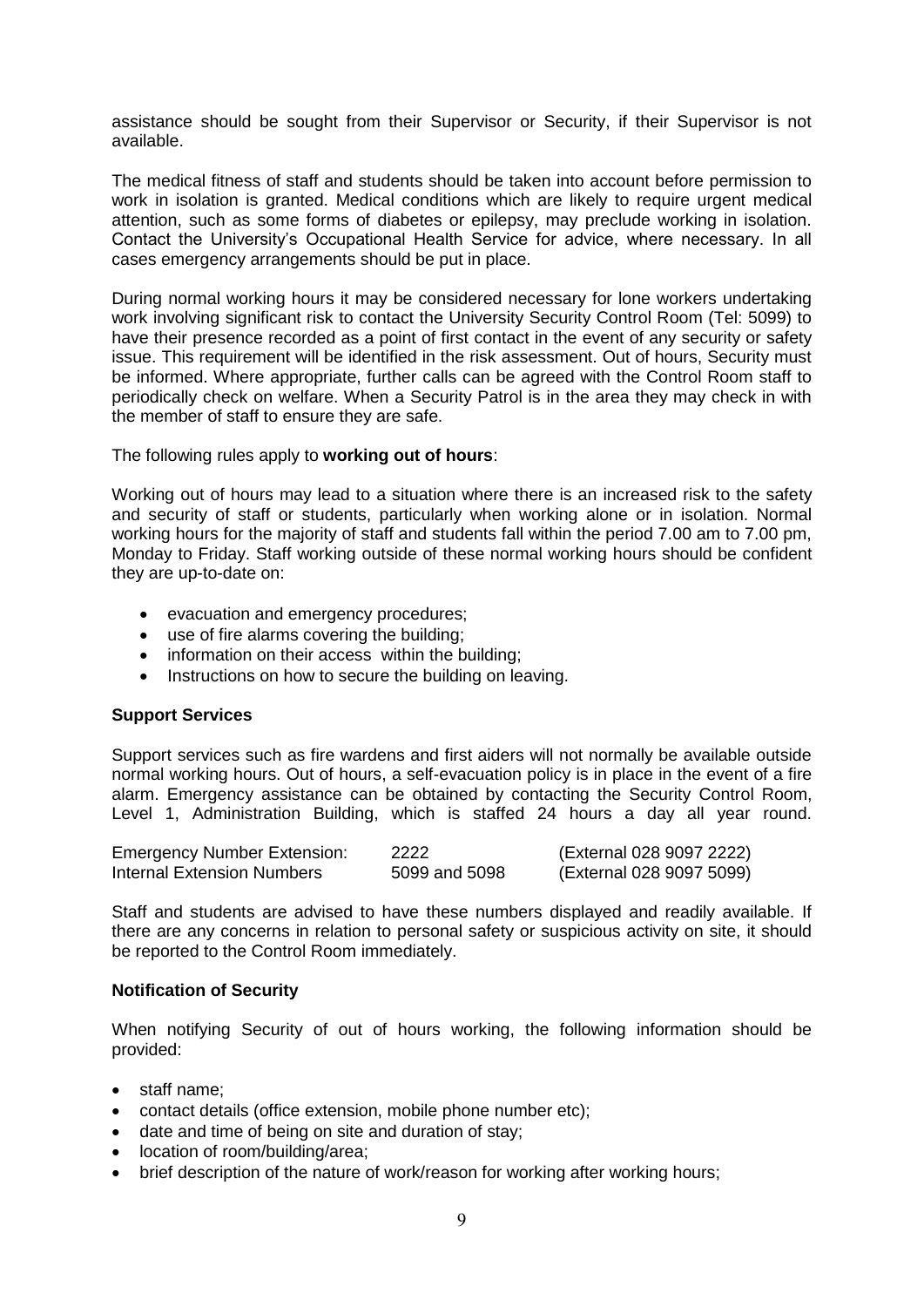- directions for Security in the event of an emergency;
- supervisor to contact in the event of emergency.

These details will be held securely and confidentially in a log book in the Control Room.

Staff and students working out of hours must comply with this process for their safety and security. Additionally, permission **must** be given by senior management and supervisors through completion of a signed out of hours working permit form, available through the School Office or SharePoint.

#### **Late Working**

Late working is regarded as working between 7.00 pm and 11.00 pm. Late working is often routine in low risk environments such as offices. Late working in higher risk areas should be avoided but is permissible under appropriate conditions. All out-of-hours working must be authorised by supervisors and senior management through completion of a signed out of hours working permit form, available through the School Office or SharePoint.

#### **Late Working in Offices**

Late working (between the hours of 7.00 pm and 11.00 pm) in offices is generally permitted. Where staff in a building do not normally work late, they must notify Security (Tel: 5099) that they are working late, as well as comply with any other local arrangements. Other arrangements may include a sign in and out system or in offices where late working is not a usual practice, staff should notify/obtain permission from their line manager that they may be working late. Where late working is not normal practice, Security should be notified at 7.00 pm that late working is taking place and again before leaving the building. Where late working is a regular occurrence, Security must be consulted on the arrangements in place.

#### **Late Working in Laboratories, Workshops and Studios**

For late work in laboratories, workshops and studios etc, express written permission is required from supervisors and senior management. In all cases local procedures must be followed, including completion of an out-of-hours permit and signing in and out upon entry and exit on the forms in the foyer. Permission should only be granted for low risk activities following a formal risk assessment and mitigation of any significant risks. Work may be conditional on having two persons present. Where late working in laboratories, workshops and studios is not normal practice, staff must notify security that late working is taking place and again on leaving the building. Where late working is a regular occurrence, Security must be consulted on the arrangements in place.

#### **Overnight Working**

Overnight working is not normally permitted. If there are exceptional reasons why such work is required, it must be agreed with line managers. This applies to all forms of overnight working, including office-based work. Normally permission will only be granted for low risk activities following a formal risk assessment. In all cases, Security must be informed of the working arrangements in place.

#### **Weekend Working**

The same controls for weekday work apply to weekend work. As there will be fewer staff working in buildings at the weekends, special consideration should be given to the risks of lone working. Security should be informed of any arrangements in place.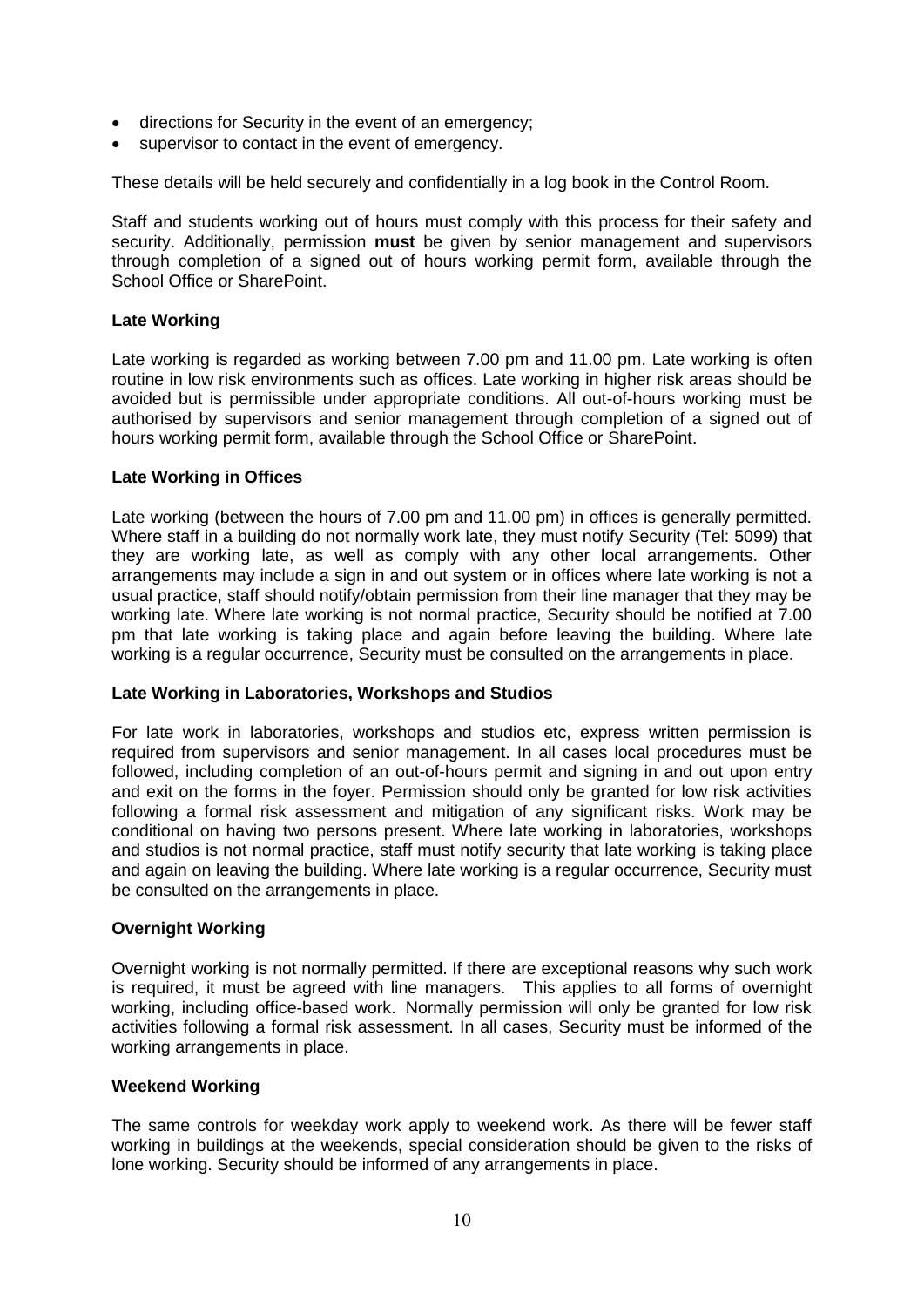There are no exceptions to the above rules. Any questions concerning late or lone working may be discussed with the School Health and Safety Coordinator.

#### **5. Personal protection in Laboratories**

In conducting research in laboratories, students **must** firstly complete a COSHH form to fully understand the possible hazards associated both with the chemicals/biological being used and the methods used to manipulate these systems. Following completion of this step, knowledge of the protective measures will have been identified. Some general rules concerning personal protection is provided below.

- i. *Eye protection must be worn for all laboratory work*. Undergraduates who do not normally wear spectacles must use safety spectacles except where special exemption is given. All laboratory workers who normally wear glasses *must* either cover them with 'wrap around' safety spectacles or wear proper prescription safety spectacles. The latter may be obtained free of charge by staff members and research students by application to the chief technician. It is emphasised that *academic staff, demonstrators and technicians must wear safety spectacles at all times in teaching laboratories.* Know where eyewash facilities are kept. If eyes come in contact with a hazardous substance hold the affected eye open and wash under lids for at least 10 minutes.
	- ii. Students and research workers must wear laboratory coats when working in teaching or research laboratories. Such coats are an excellent first defence against splashes.
	- iii. Rubber gloves must be worn for the manipulation of substances that cause skin irritation or burns. Beware of dehydrating agents such as  $H_2SO_4$  and CaO. In addition, gloves are required for repeated manipulations of volatile and toxic solvents such as benzene, carbon tetrachloride and carbon disulfide, which are rapidly absorbed through the skin as liquid or vapour. Check the gloves' permeability to the material handled. Students are strongly advised not to wear hand jewellery while doing practical work. Leather clothing can absorb chemical vapours. Wear strong shoes.
	- iv. Any person working with ultraviolet light must comply with the eye protection rules. Although ordinary safety spectacles, especially the plastic type, provide some protection, extended exposure requires the use of purpose-designed protective spectacles. Any person working with a Class 3B or Class 4 laser must comply with specific safety rules, outlined in detail with such equipment. **In particular, all operators must be trained in the safe use of these lasers and must wear safety glasses designed for use with the specific laser wavelength being used.**
	- v. Under certain circumstances, research staff may require the use of respirators. If this is the case, the University Safety Service should be consulted to ensure that advice is given and training is performed regarding wearing the mask (particularly ensure that the mask is fitted properly) and on the best type of respirator for the required application.
	- vi. Special care should be taken whenever cylinders of gas are opened or if highly volatile systems require to be transported within the School.

When you are opening a cylinder of a gas for the first time, ensure that due consideration has been given to the nature of respiratory protection. Have a second person in attendance and make sure that an escape route from the room is clear. You can be badly hurt by a rush of gas from the sudden opening of a stiff valve, even when the cylinder is in a fume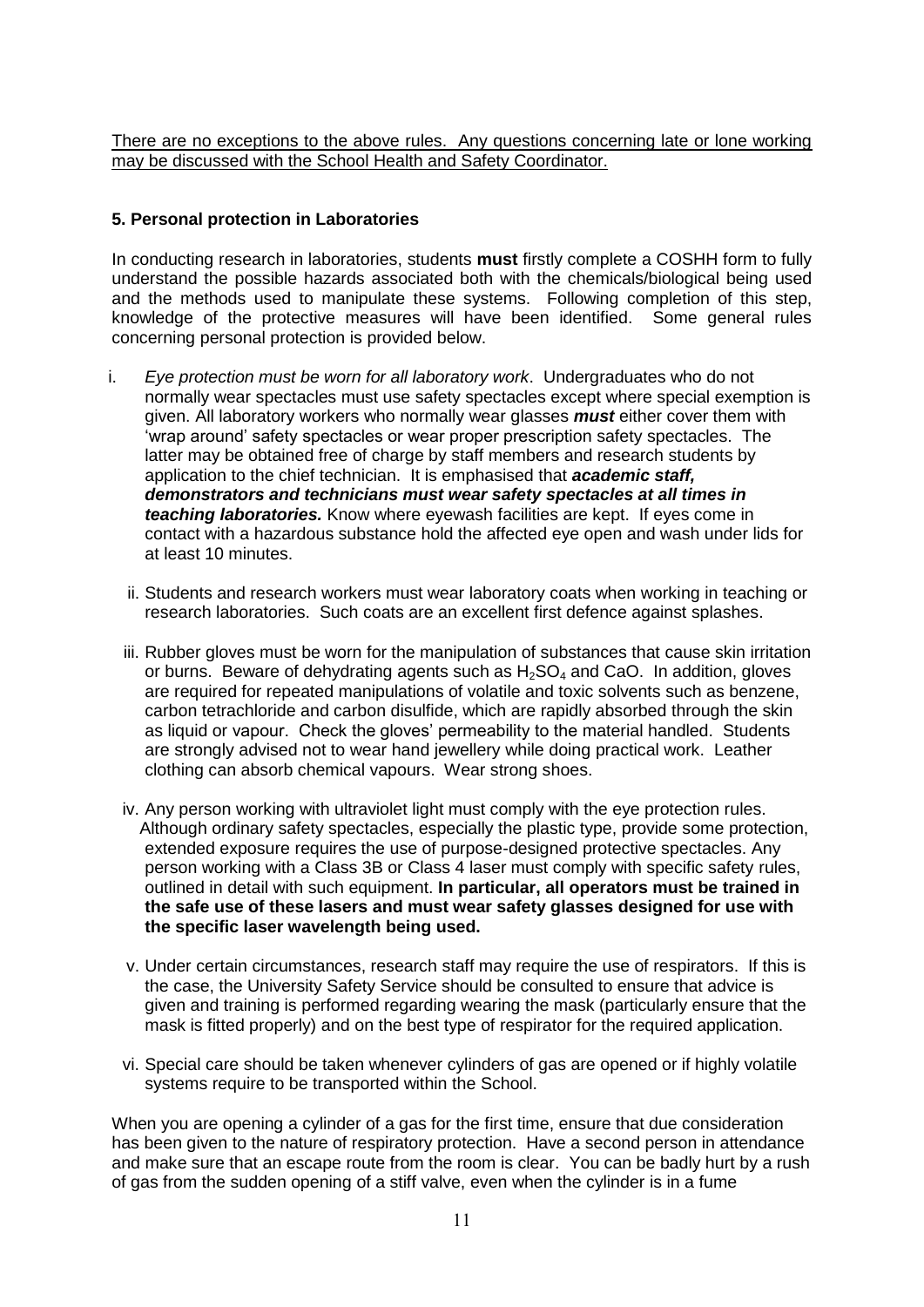cupboard, as it should be. Once the valve can be worked easily you may discard the respirator. Cylinders of all types must be firmly clamped vertically; a full cylinder with its head knocked off becomes a rocket and can penetrate a masonry wall.

The transport of liquid nitrogen in a container around the School of Pharmacy (particularly from one floor to another) requires special precautions. To transport the container from one floor to the next, the following rules must be applied:

- A sign must be attached to the front face of the container in which the liquid nitrogen is being transported informing staff that no-one should enter the lift. **This must be clearly visible. Travelling in a lift with a container of liquid nitrogen is forbidden. An oxygen depletion monitor should be attached to the liquid nitrogen container during transport through the School buildings.**
- The container is placed in the lift and the operator should ensure that the lift door remains open until verbal contact has been made with a second operator who is at the point of proposed exit for the container. The second operator must then call the lift
- If the lift will pass through other floors, additional operators must attend the lift entrance at each floor to ensure no-one enters the lift
- The liquid container must be removed immediately after arriving at the required floor

(vii) A suitable dust mask must be worn for any work with dangerous powders and other people must not be unknowingly exposed to dusts created by your experiments. *Note that silica gel used for chromatography is harmful***.** Mop up solution spillages before they become harmful dusts.

#### **6. Fire Prevention**

All staff are required to take an online fire awareness course through Queen's Online on an annual basis. The School Health and Safety Coordinator will issue email reminders of this to all staff periodically, and you should ensure that your training is up to date at all times.

It is essential that all staff within the School of Pharmacy are aware both of the hazards of fire and additionally if fire prevention. Once again the process of COSHH assessment will identify systems and situations that may be associated with a high fire risk. If this is the case appropriate measures must be used to minimise the risk of fire.

Some relevant points are provided below:

- Remember that solvent vapours can be ignited by flames, the electric elements of heating mantles, hotplates, sparks in thermostat controls and switches. Ether and  $CS<sub>2</sub>$  can ignite on the hot glass surface of electric light bulbs or, for  $CS<sub>2</sub>$ , surfaces at 100°C.
- Winchesters of flammable solvents must be stored in the metal bins provided. They must not be kept permanently on bench tops or shelves, and especially *they must not be left on the floor or used to prop open doors.* Winchesters of solvents and all other reagents must be carried through the building in Winchester carriers, not in the hands.
- Sodium, potassium or calcium metal in solvent bottles must be destroyed and the bottles washed and dried before they are returned to stores. Sodium or potassium wire should be destroyed by lifting it out of the bottle with a wire hook and adding it in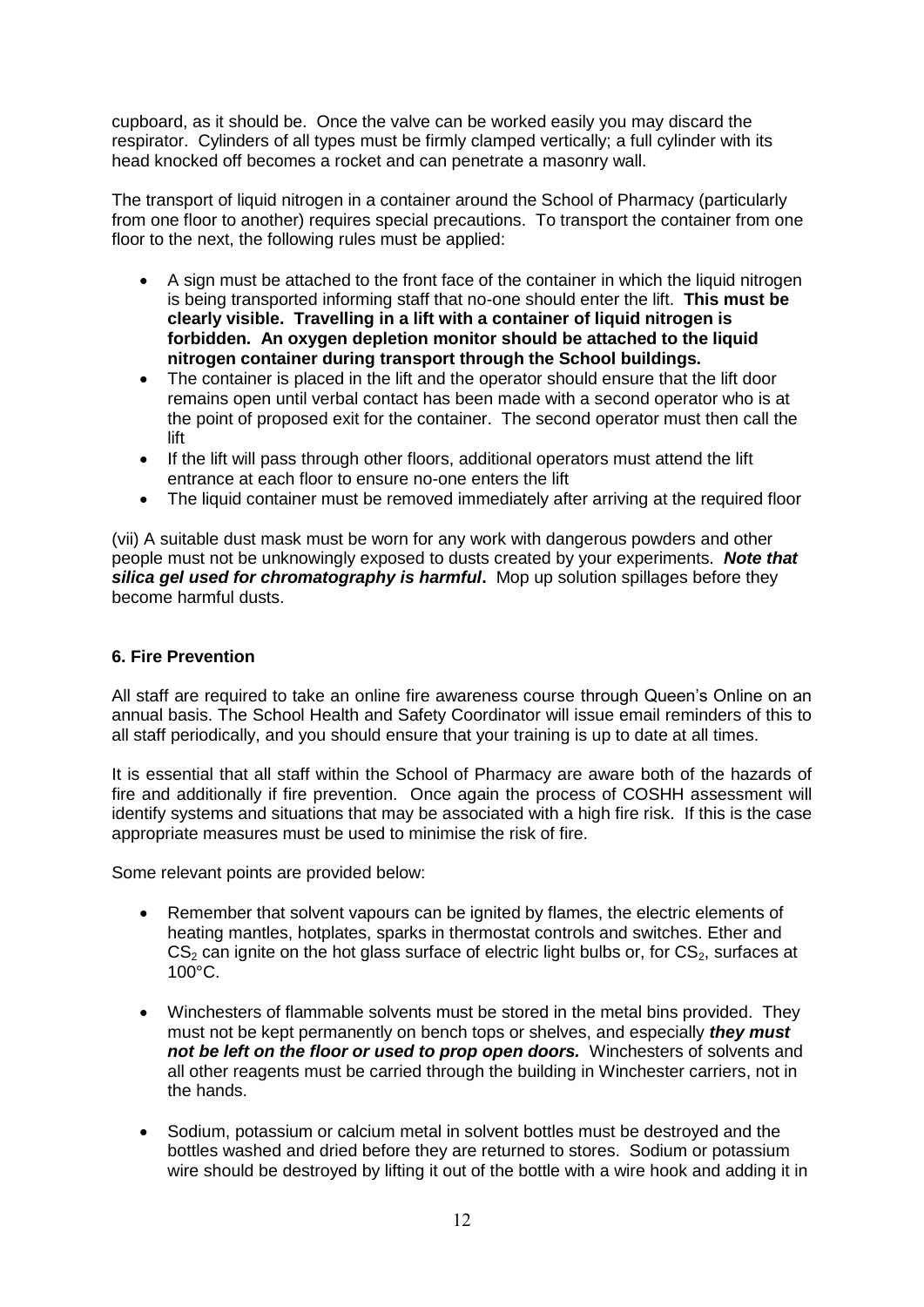small portions to propan-2-ol in a beaker. Calcium should be added gradually to water. Oxide coating on potassium is explosive.

 Paper and cardboard should not be stored on the floor, as this represents a potential fire hazard. Paper, cardboard or clothing fires should be tackled with a water extinguisher or hose; flammable solvent fires with  $CO<sub>2</sub>$ , dry powder or foam, electrical fires with  $CO<sub>2</sub>$ , powder or foam. Metals, hydrides and organometallic compounds must be attacked with special dry powder extinguishers.

Training courses are available concerning the use of fire extinguishers, and basic aspects of their use is covered in the online fire awareness training, which is compulsory for all staff.

(v) Ready access from workspaces and laboratories must be ensured. Fire exits are clearly marked and access to these must not be restricted.

In the event of a fire in the School the alarm bells will sound **CONTINUOUSLY** and occupants shall vacate the building quickly and quietly by the nearest available exit and **proceed to the car park behind Whitla Medical Building**. Personnel must not congregate near the main entrances as this restricts exit for those still inside, and the emergency services on arrival will require unimpeded access into the building. Note that planned maintenance of the fire alarm system will be pre-warned to occupants and shall consist of intermittent operation of the alarm. Emergency repairs may not be pre-notified.

| <b>Location</b>                             | <b>Staff responsible for ensuring complete</b> |  |
|---------------------------------------------|------------------------------------------------|--|
|                                             | evacuation of the named location               |  |
|                                             |                                                |  |
| Original Building: Ground Floor             | David McQuade and Brian McCaw                  |  |
| <b>Original Building: First Floor</b>       | Luc Belaid and Aine McGuckin                   |  |
| Original Building: Second Floor             | Solenn Cariou and Ian Grant                    |  |
| Original Building: Third Floor              | Kathi Edkins and Lynn Cairns                   |  |
| McClay Building: Ground Floor               | Lynne Spence and Nicola Magill                 |  |
| <b>McClay Building: First Floor</b>         | <b>Vicky Kett and Andrew Gray</b>              |  |
| McClay Building: Second Floor               | Louise Carson and Raj Thakur                   |  |
| McClay Building: Third Floor                | Brendan Gilmore and Seamus O'Brien             |  |
| <b>Whitla Medical Building: Third Floor</b> | Gavin Graham and Roberta Burden                |  |
| <b>MBC: Ground Floor</b>                    | Helen McPhillips; David Vance and Judith       |  |
|                                             | McEvoy                                         |  |
| <b>MBC: Third Floor</b>                     | Gail Carson and Andy Lee (CEM)                 |  |
| <b>MBC: Fifth Floor</b>                     | Luc Belaid & Mary-Carmel Loughery              |  |
| Royal Victoria Hospital: Second Floor       | Cathy Fenning, Larry Ma & Ryan Xi              |  |

In the event of a fire named staff (see below) are responsible for ensuring that defined areas within the School have been successfully evacuated. Details of this are shown below:

The named staff members will check their designated areas as they are leaving the building and report to the Evacuation Controller at the assembly point (carpark behind Whitla Medical Building for Pharmacy buildings/ WMB, front MBC carpark for MBC buildings & pavement in front of the old QUB Microbiology building for RVH site).

#### **7. Expectant mothers**

All expectant mothers, including undergraduate students, should inform their line manager, personal tutor, or the Health and Safety coordinator, that they are pregnant so that proper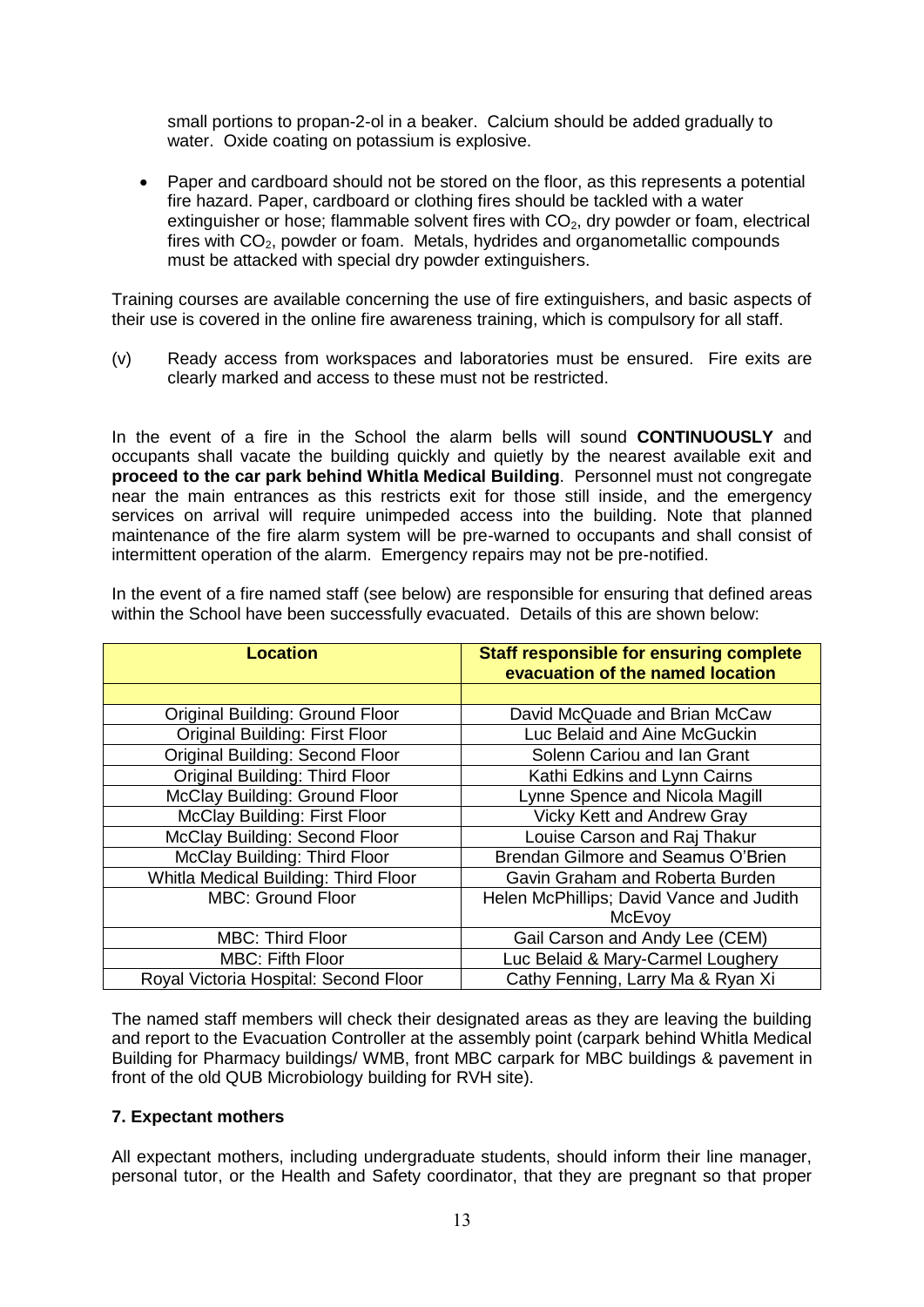arrangements can be put in place to safeguard the expectant mother and her child. Arrangements will be put in place, either with input from Occupational Health, or through a personalised risk assessment, to ensure that all risks are minimised. For undergraduate and postgraduate students, this may mean limiting exposure to potentially dangerous substances, and making other adjustments.

#### **8. Working with electricity**

No staff, postgraduate or undergraduate student should work with live electricity. If you have any concerns about electrical equipment, or require electrical work to be carried out, this can be arranged through the Chief Technician, who will give advice, ensure work is carried out by qualified persons, and ensure safety testing as appropriate. Electrical equipment should be visually inspected by all users of such equipment regularly, and any issues reported immediately to the Chief Technician or the Health and Safety Coordinator.

#### **9. Working with sharps**

**Accidents involving sharps are the most common reported incidents in the School of Pharmacy.** Given the injury and potential infection risk they represent to you and others, such as cleaners, it is particularly important that they are handled with care and disposed of properly. Always think carefully when working with sharps, and **NEVER dispose of sharps in bins**; they must be disposed of in the appropriate, labelled sharps disposal container. In the past, cleaners have been injured with sharps incorrectly placed in bins – this is unacceptable. See the section on waste disposal below for further details.

#### **10. Experiments using cytotoxic drug substances**

By the very nature of these materials, additional care and procedures must be adhered to when their use is required. Researchers intending to use cytotoxic drug substances should prepared a detailed protocol that provides information on the drug itself, the nature of the experimental procedure, its intended location, duration and decontamination procedures. This information will be reviewed by the COSHH supervisor (Dr R Thakur), who may call an extraordinary meeting if further discussions are warranted. It is not permissible to proceed with experimental work without making the Safety Committee fully aware of this information.

All experiments using cytotoxic drug substances will be performed in a location with restricted admission and with availability to fume extraction measures. The location should be labelled to indicate that access is controlled and that cytotoxics are in use. A contact name and telephone number should be clearly visible, together with COSHH information. All solid and liquid waste generated in the course of proceedings must be gathered in labelled containers and sent for specialised disposal. Whenever possible, analytical equipment used to analyse samples containing cytotoxic drugs should be quarantined in the secure location. If this is not practical, then the instrument should be sealed to prevent unauthorised access and clearly labelled, as detailed above. Once the experiment is over, the instrument should be decontaminated using procedures outlined in the experimental protocol.

## **11. Ventilation and fume cupboards**

Do not work with toxic gases (or any other toxic material) on a larger scale than is strictly necessary for the purpose in hand. Many preparations can be done on a very much smaller scale than in the original literature description, with economy and gain of speed, safety and convenience. Disposal problems are eased.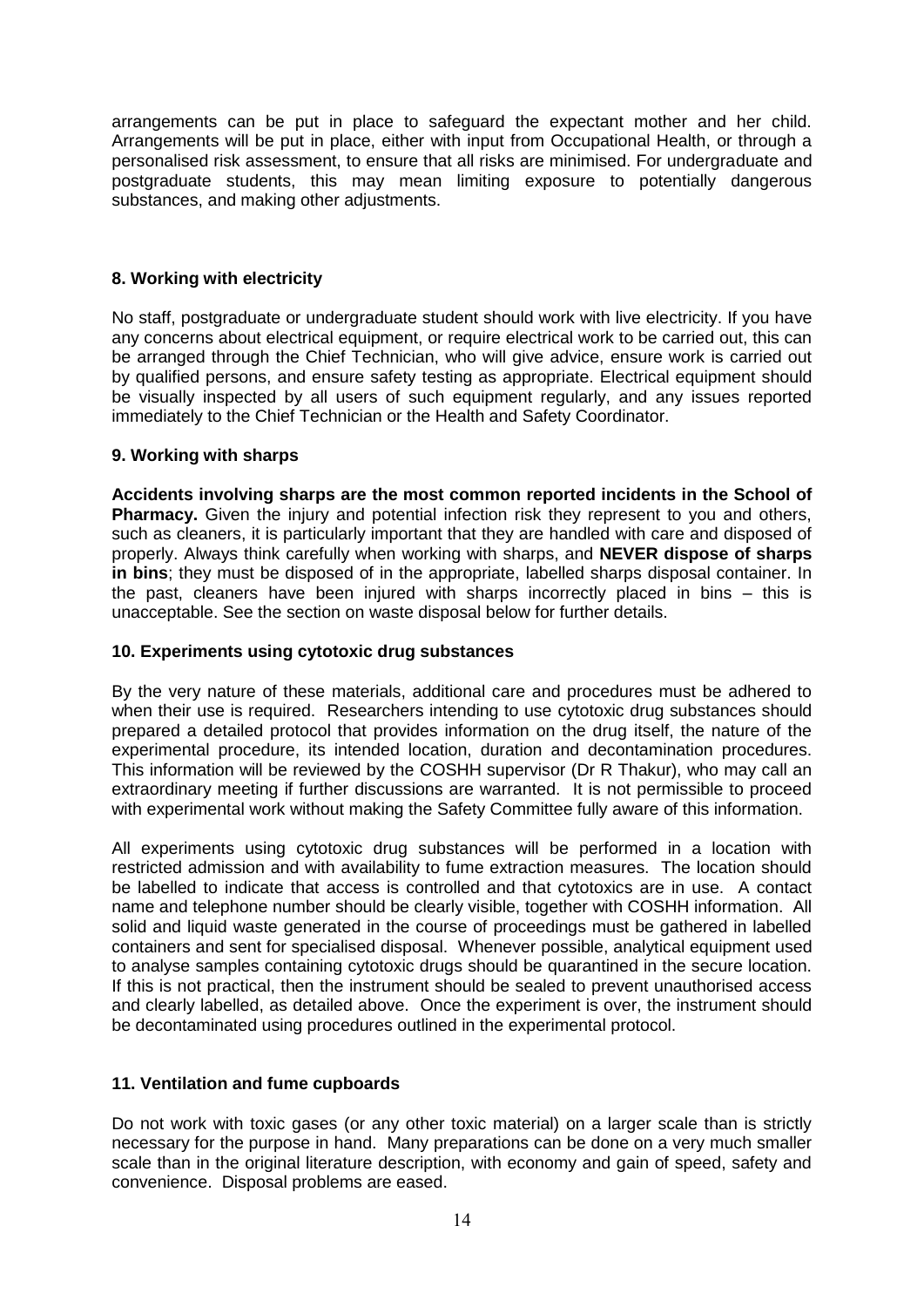Make sure that any fume cupboard you propose to use is switched on **and functioning**. Except in those laboratories in which make-up air is provided, a window must be opened to enable fume cupboards to function properly. Do not evolve a vast amount of toxic material, e.g. HF, Br<sub>2</sub>, benzene into the fume cupboard. It is not a vapour phase dustbin. You cannot be sure where the fumes will end up. If in doubt trap vapours in an appropriate manner. Airflow is inefficient in a cluttered cupboard.

Please note that the airflow in the fume cupboards is regularly inspected. Confirmation of performance and the date of the next inspection are shown on the front face of the fume cupboards. Staff must not use fume cupboards whose airflow performance has not passed the inspection process.

#### **12. Explosion and implosion hazards**

If you intend to work with quantities of a material with known or potential explosive properties exceeding about 0.1g, you need something more than the ordinary personal protection described in Section 5 above. Place a Perspex explosion screen between yourself and the apparatus and, if necessary, protect other workers by a second screen behind the apparatus. Wear a plastic face visor as well as eye protection.

The most common explosion hazard is due to use of peroxidised solvents. Some solvents, in particular ethers and olefins, form explosive peroxides on exposure to air and light. Before any solvent of this type is evaporated to dryness it must be tested for presence of peroxides with KI. Beware of peroxide encrustation around the caps of old ether bottles diisopropyl ether is particularly notorious.

If organic liquids are used to wash out glassware, followed by drying in an oven, be sure to displace the organic vapour by a stream of air after removal from the oven. Always minimise flammable solvent introduction to ovens.

There is a danger of implosion when large glass vessels are evacuated. Do not use flatbottomed flasks or suspect glassware for high vacuum work. Large glass bulbs on vacuum trains should be protected with Sellotape or by enclosure in heavy polythene bags or by wire gauze. Vacuum desiccators should either be covered with strips of Sellotape or placed in protective wire cages. After a vacuum distillation cool the apparatus to room temperature before admitting air. Beware of scaling up - consider if the heat of reaction can be dissipated.

If a trap cooled in liquid nitrogen is allowed to fill with air at atmospheric pressure, liquid oxygen will condense in it. In presence of combustible materials an explosion may then occur. *Always allow traps to warm by a few degrees after removing liquid nitrogen flasks before admitting air* from which oxygen may otherwise condense.

#### **13. Chemical waste disposal**

Waste solvents must normally be placed in the special waste solvent cans provided and *not* poured down sinks in laboratories. Reasonable amounts of harmless water-miscible solvents such as ethanol or acetone may be poured down the sink. See Appendix 2.

The safe disposal of other dangerous chemical wastes *is the responsibility of the person who made them.* The School Health and Safety Coordinator will gladly advise on how to treat wastes, but the disposal of wastes is not one of his/her duties. (See Appendix 3.) Separate considerations apply for the disposal of biological waste. Safe disposal of radioactive or biological waste is discussed in detail in sections covering radioactive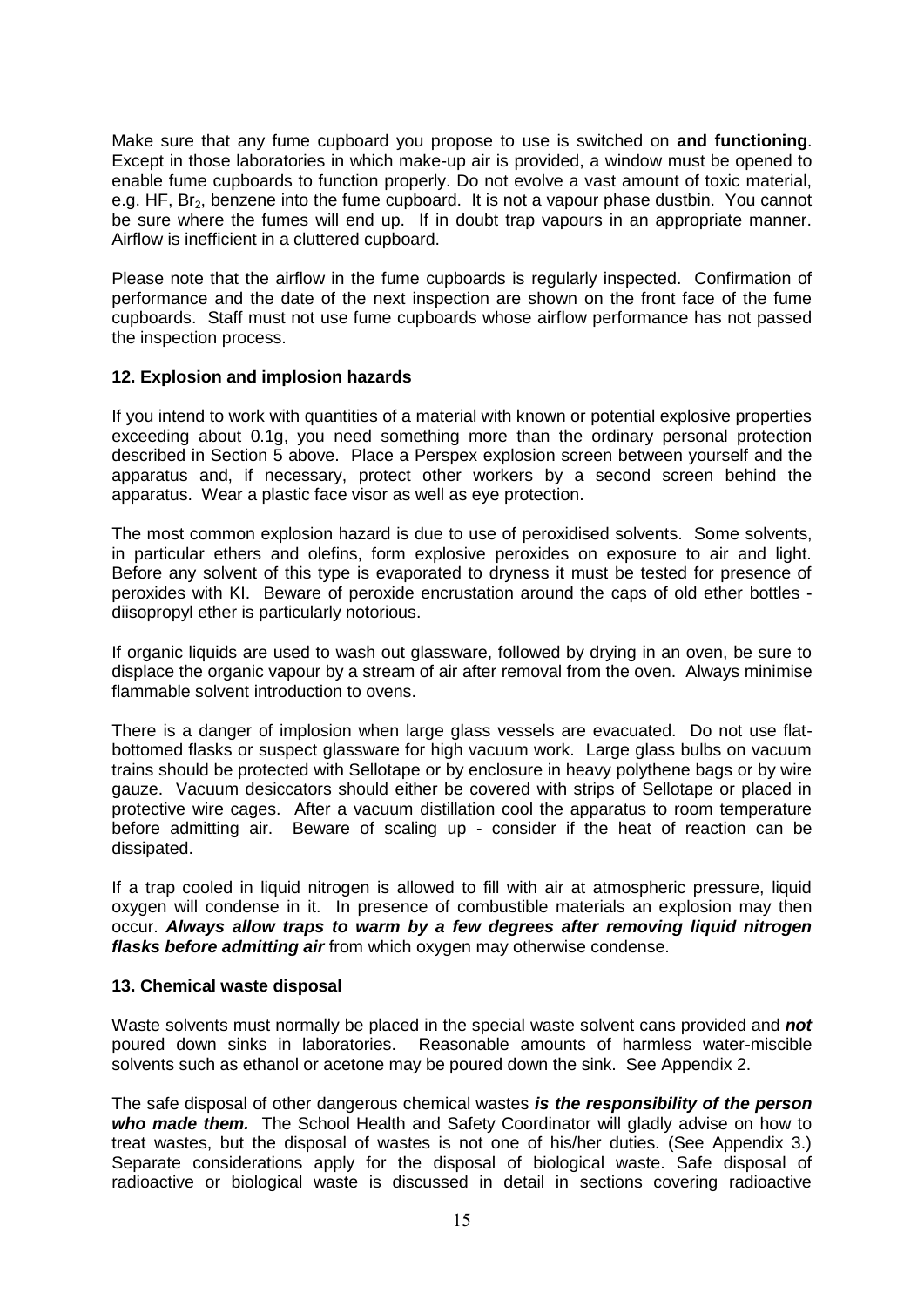substances, microbiological experiments, the use of genetically-modified organisms, blood, human tissue and tissue culture.

#### **14. Radioactive substances**

These are subject to special governance. The Approved Code of Practice (ACOP) and Guidance document, entitled *Work with Ionising Radiation*, gives practical direction on the Ionising Radiations Regulations 1999. This publication gives advice on how to comply with legislation and further guidance on how to adhere to best practice as defined in the ACOP.

Those intending to use sources of ionizing radiation, either by way of sealed or unsealed sources, should contact the Radiation Protection Supervisor (RPS) in the School (Professor Ryan Donnelly). It is important to realise that the researcher cannot instigate the purchase chain. All purchases are initiated through the RPS, then onto the School's Chief Technician David McQuade, who relays the request through the University's Radiation Protection Adviser. All sources of radiation entering the School must proceed by this mechanism.

Intending users of radioactive materials should perform their work in close liaison with the School RPS . The RPS will ensure that the following information is understood fully by those intending to use ionising radiation.

- a. The name of the appointed Departmental Radiation Protection Supervisor;
- b. the identification and description of the area covered by the rules (lab/room number and building);
- c. an appropriate summary of the working instructions to control exposure to ionising radiation:
	- o control of access to the area;
	- o general precautions, and good laboratory practice, eg lab coat, PPE, shielding etc;
	- o storage, handling and disposal of radionuclides;
	- o radiation and contamination monitoring;
	- o record keeping;
	- o personal dosimetry.
- d. frequency of examination, testing and calibration of monitoring equipment.
- e. decontamination procedures:
	- o personnel;
	- o clothing;
	- o equipment, fixtures and fittings.
- f. contingency plans:
	- o spillage of an unsealed source;
	- o damage to a sealed source;
	- o fire;
	- o loss or theft or a radioactive source.
- g. special arrangements for pregnant and breast-feeding staff.

All purchases, usages and disposals of radiolabelled materials are recorded on ISOSTOCK. This software is maintained on a central server and is inspected regularly by the University RPA. The RPS will record all relevant movements of radiolabelled materials, so it is incumbent upon the researcher to ensure that accurate records detailing usages and disposals are kept in laboratory notebooks. It is the responsibility of the researcher to communicate this information to the RPS on a weekly basis.

Those users intending to employ nonparticulate radiation should contact the RPS in the first instance.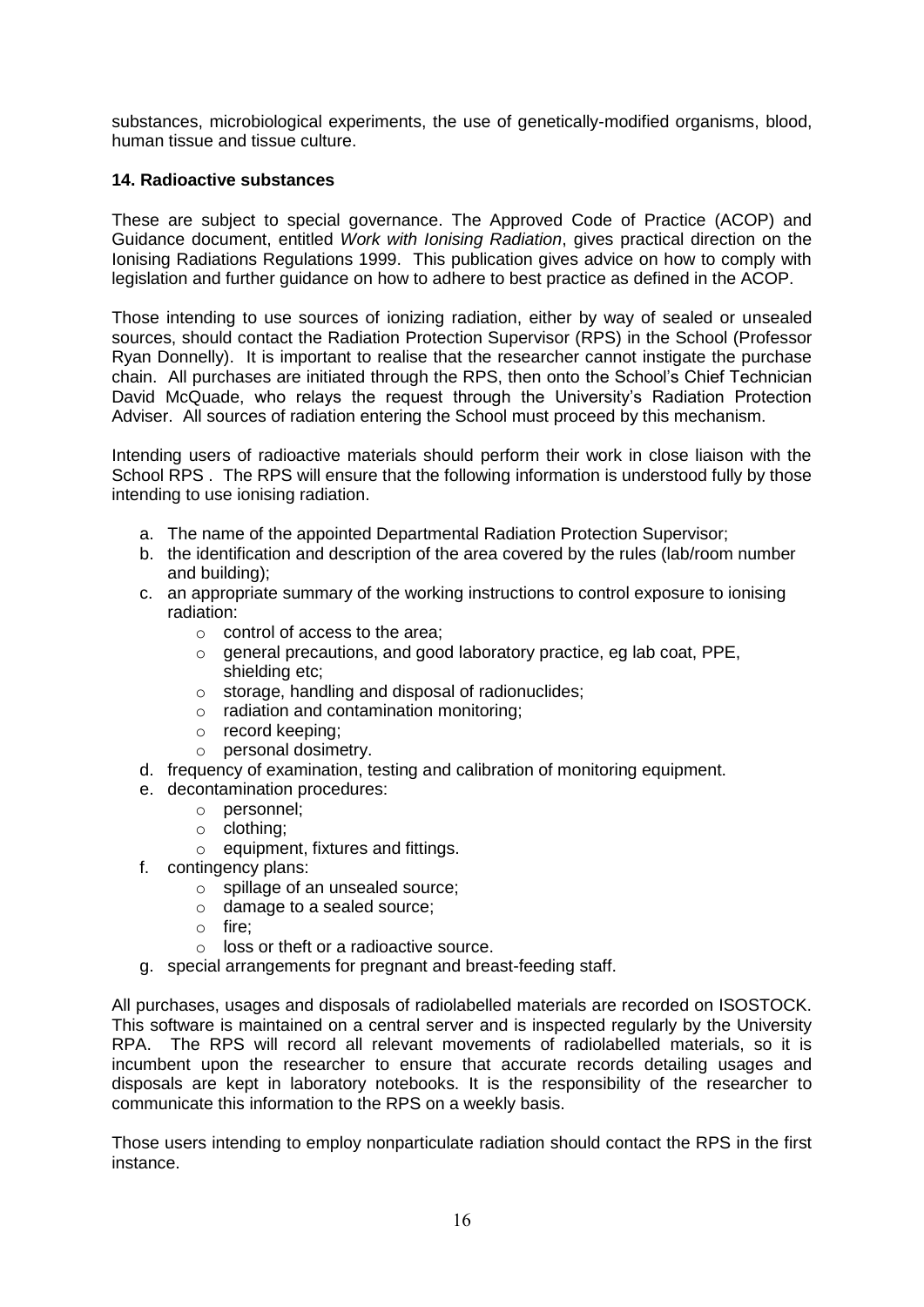#### **15. Experiments left unattended outside normal working hours**

The following rules must be obeyed for experiments left unattended after 17.30 on weekdays or at any time at weekends or on holidays.

- Bunsen burners or gas rings must *not* be used for experiments left unattended.
- Rubber or plastic tubing must be checked for condition. Connections to glass must be wired on.
- Water pumps must not be left on except with special permission from the relevant supervisor.
- Experiments should be done in a fume cupboard where possible.

#### **16. Microbiological experiments**

When undertaking experiments which involve the use of microorganisms, it is essential to observe the following rules for your own and others safety. **A BioCOSHH form must be completed in addition to a COSHH form for all biological work. Please liaise with the Biological Safety Officer (Dr James Burrows) prior to beginning any such work.**

*Personal hygiene and safety rules*:

- a. Clean laboratory coats must be worn in the laboratory at all times. The laboratory coat should have long sleeves and afford protection when the wearer is standing or seated. It is preferable that the laboratory coat worn has side or back closures, closefitting cuffs and quick release studs or Velcro fastenings.
- b. Safety glasses are provided and must be worn during practical classes.
- c. Hands must be clean and nails kept short. Watches and rings should not be worn.
- d. After completing any bacteriological work, and particularly when leaving the laboratory, the hands must be thoroughly washed.
- e. Cuts and abrasions must be covered with a clean dressing.
- f. All accidents, such as pricking or cutting a finger, are to be reported at once.
- g. Eating (including chewing gum), drinking and smoking are forbidden **at all times** in the laboratory.

#### *General laboratory rules*:

- a. Always keep your working area clean and tidy. The bench at which you are working should be swabbed using cotton wool at the start and end of each working day with disinfectant spray e.g. 70% alcohol.
- b. All cultures used in the laboratory are to be regarded as potentially pathogenic and must be handled carefully. No culture may ever be removed from the laboratory. Inoculating loops and wires should be flamed before and after inoculation with a culture and safety devices must always be used when pipetting cultures - never suck them by mouth.
- c. All broth cultures, petri dishes and tubes should be clearly labelled using a felt marker with your name and the date.
- d. Make sure all Bunsens, waterbaths etc. are switched off at night.
- e. Report any accidents to your supervisor or one of the technical staff as soon as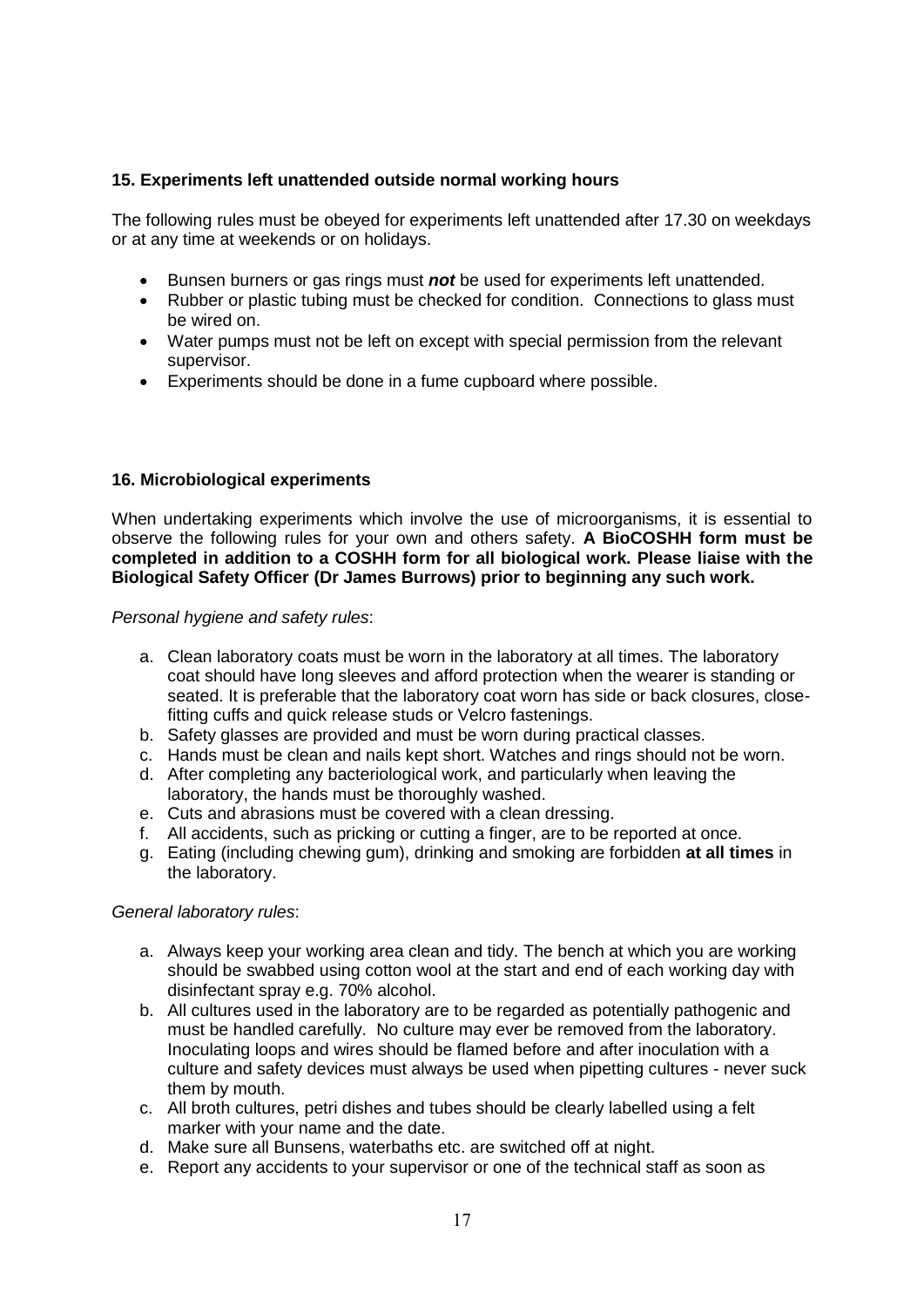possible.

#### Contaminated items should be disposed of before the end of each working day as follows:

- o *Reusable items e.g. glassware containing used cultures, autoclaveable plastics* Put in an autoclave bag in a metal bucket and place beside the large autoclaves in the Prep room for sterilization by technical staff. Fold over the top of the bag but do not seal it. Place a small piece of autoclave tape on the top of the bag. Do not fill the bag above the level of the top of the bucket otherwise it will not fit n the autoclave.
- o *Disposable items e.g. petri dishes, plastic dropping pipettes, tips and microtitre trays* Keep disposable items separate from reusable items. Put in an autoclave bag in a metal bucket and place beside the large autoclaves in the Prep room for sterilization by technical staff. Microtitre trays should be individually wrapped in an autoclave bag before placing in the bucket. Fold over the top of the bag but do not seal it. Place a small piece of autoclave tape on the top of the bag. Do not fill the bag above the level of the top of the bucket otherwise it will not fit in the autoclave.
- o *Small glass items e.g. colorimeter tubes, glass pasteur pipettes, scalpels*  Place in a beaker containing a 1% VIRKON solution. When preparing this solution wear safety specs and a mask as the powder is irritating. At the end of your working day leave the beaker in the designated areas in the Prep room for washing by technical staff, clearly labelling it with the date and time it was left in the Prep room.
- o *Pipettes*

Place in one of the large canisters containing a 1% VIRKON solution. It is important that you use the correct concentration of VIRKON for the size of the canister. The large canisters are 6L and the narrower canisters are 3L.

o *Hypodermic needles* 

These must be placed in the yellow boxes specially designed for that purpose. There should be a yellow box in each laboratory.

It is extremely important that no metal buckets for autoclaving and beakers or canisters containing disinfectant are left in the laboratory overnight. It is also extremely important that no infected fluids such as broth cultures in flasks are ever poured down the sink but are disposed of as described above.

#### **In the event of a spillage**

- a. **A small drop** e.g. from a dropping pipette can be swabbed with 70% alcohol and the paper used to do so placed in an autoclave bag for disposal.
- b. **If a culture is spilled** or other liquids containing large numbers of microorganisms it should first be contained using dry 'Virkon' powder. Allow this to remain in contact with the culture for at least 30min then wipe up with damp paper towel and place in an autoclave bag for disposal. If no powder is available mop up the spill with paper towel placing it in an autoclave bag for disposal. The area should then be swabbed with 'Virkon' liquid allowing the liquid to remain in contact with the spill for at least 30min. The liquid should then be mopped up with paper towel which should be placed in an autoclave bag for disposal.
- c. Should a spillage occur **outside the designated microbiological laboratories** you **MUST** inform one of the microbiological technicians immediately who will help deal with the spill.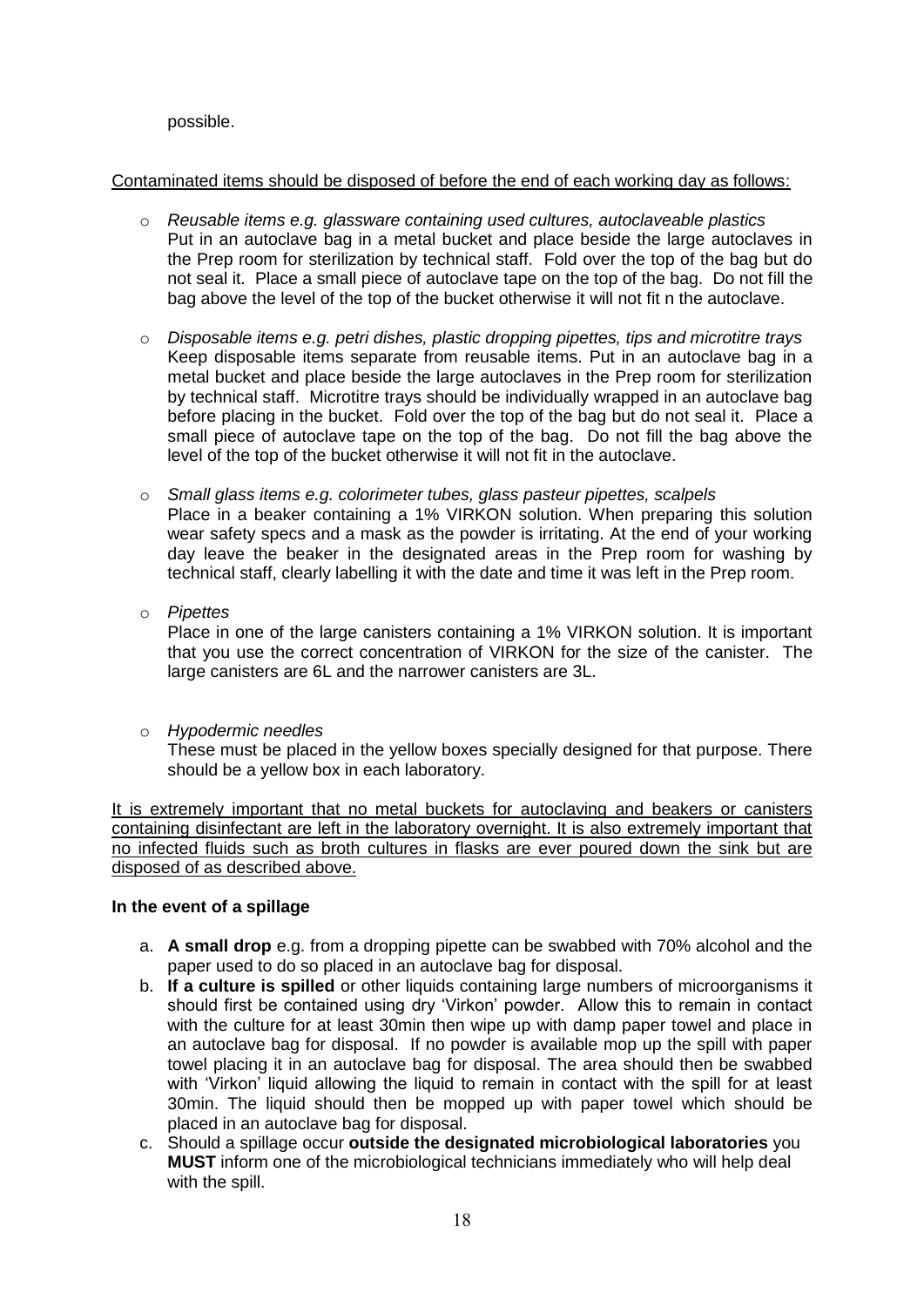#### **17. Use of genetically modified organisms (GMOs)**

#### **A BioCOSHH form must be completed in addition to a COSHH form for all biological work. Please liaise with the Biological Safety Officer (Dr James Burrows) prior to beginning any such work.**

Users of GMOs must take the following precautions.

- Work should be carried out at a designated work station which has been cleared of unnecessary equipment prior to commencement. Sufficient space must be allocated to ensure working practices are not compromised by lack of space. The workbench and any equipment on it should be disinfected after any spillage.
- A laboratory coat should be kept solely for this work and worn at all times when working with GMOs. It must be stored separately from other laboratory and personal clothing and should be cleaned at suitable intervals. If contaminated the coat should be removed and kept separately before being decontaminated and cleaned, or if necessary destroyed.
- Lesions on exposed skin should be covered with a waterproof plaster.
- A single pair of single use gloves should be worn at all times during this work. If in the course of this work the gloves are punctured or grossly contaminated they should be removed and disposed of. Gloves should not be worn when handling items likely to be touched by others (telephones etc). On completion of the work gloves should be removed and discarded and hands should be washed.
- Where there is a risk of splashing or the generation of an aerosol a microbiological safety cabinet should be used. If one is not available full face protection and a plastic apron should be worn.
- Where possible, the use of sharps (anything likely to puncture the skin: needles, scalpels, scissors, etc) and glassware should be avoided. If sharps are to be used handling procedures must be established to minimise the risk of skin punctures.
- Used sharps must be discarded immediately into a sharps bin. Sharps must not be left lying or disposed of into yellow bags. Hypodermic needles should not be resheathed before disposal and scalpels should not be used without a handle. Sharps bins must be filled more than 2/3 full and if suspected to contain pathogenic microorganisms they should be autoclaved before being sent for incineration.
- Where possible, samples should be centrifuged in sealed buckets, ideally with transparent lids. If it is suspected that a sample has leaked or there has been a breakage during centrifugation, sealed buckets should be opened within a microbiological safety cabinet. When working with unsealed buckets, the centrifuge should not be opened until 30 minutes after the suspected spillage/breakage to minimise the risk of aerosols. The centrifuge and buckets should be decontaminated following a spillage/breakage before further work is carried out. Seals on buckets and rotors should be checked prior to use for wear and damage and replaced as necessary.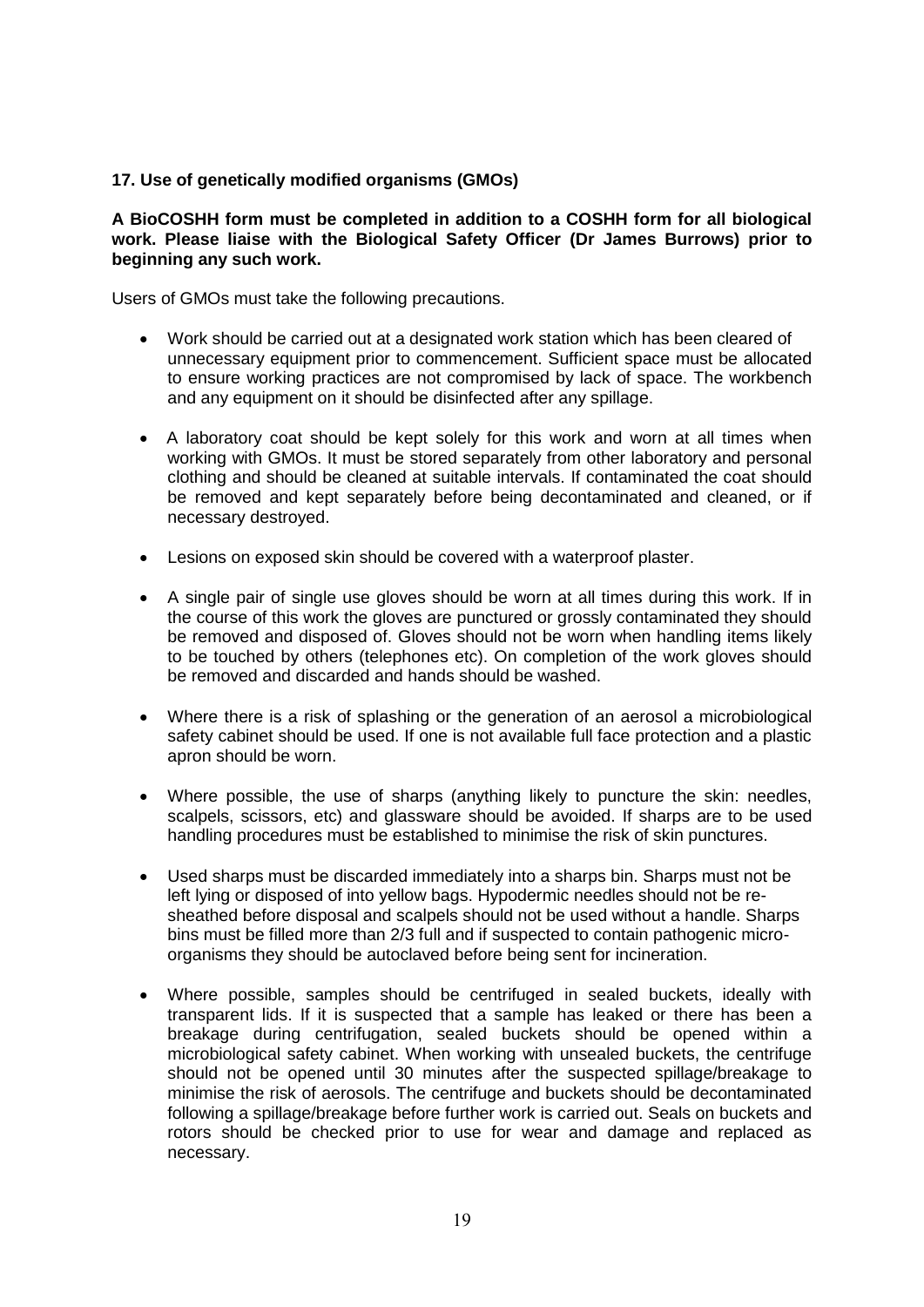- Eating, drinking, chewing, smoking, taking medication, storing food and cosmetic application must not take place in the laboratory at any time.
- Mouth pipetting must not take place.
- Bench surfaces should be regularly decontaminated according to the pattern of work.
- Effective disinfectants should be available for routine disinfection and for the immediate use in the event of a spillage.
- There should be a means of safe collection, storage and disposal of contaminated waste; any GMO cell debris should be disinfected and autoclaved.
- Materials for autoclaving should be transported to the autoclave in robust containers without spillage.
- Contaminated waste should be suitably labelled before removal for incineration.
- Following an accident involving a sharp object which results in a puncture wound the following actions must be taken immediately:
	- i. The wound should be encouraged to bleed
	- ii. The wound should be washed with soap and water
	- iii. The wound should be covered with a waterproof dressing
	- iv. Any contaminated skin, conjunctivae or mucous membrane should be washed immediately
	- v. Professional medical assistance should be sought if the likelihood of exposure to a pathogen is high
	- vi. Any contaminated bench/floor/equipment should be disinfected. Caution should be exercised when clearing up the accident and those involved should be aware of any hazards involved and be trained in safe working practices. Particular care should be taken to avoid further puncture related wounds from any sharps involved
- vii. The source of contamination should identified and retained for testing if necessary
- All accidents should be reported the Chair of the School of Pharmacy Safety Committee and an accident report sheet completed.

#### **18. Work involving blood or human tissue**

#### **A BioCOSHH form must be completed in addition to a COSHH form for all biological work. Please liaise with the Biological Safety Officer (Dr James Burrows) prior to beginning any such work.**

Anyone working with blood or human tissue must adhere to the following considerations:

- Work should be carried out at a designated work station which has been cleared of unnecessary equipment prior to commencement. Sufficient space must be allocated to ensure working practices are not compromised by lack of space. The workbench and any equipment on it should be disinfected after any spillage
- A laboratory coat should be kept solely for this work and worn at all times when working with blood and tissue samples. It must be stored separately from other laboratory and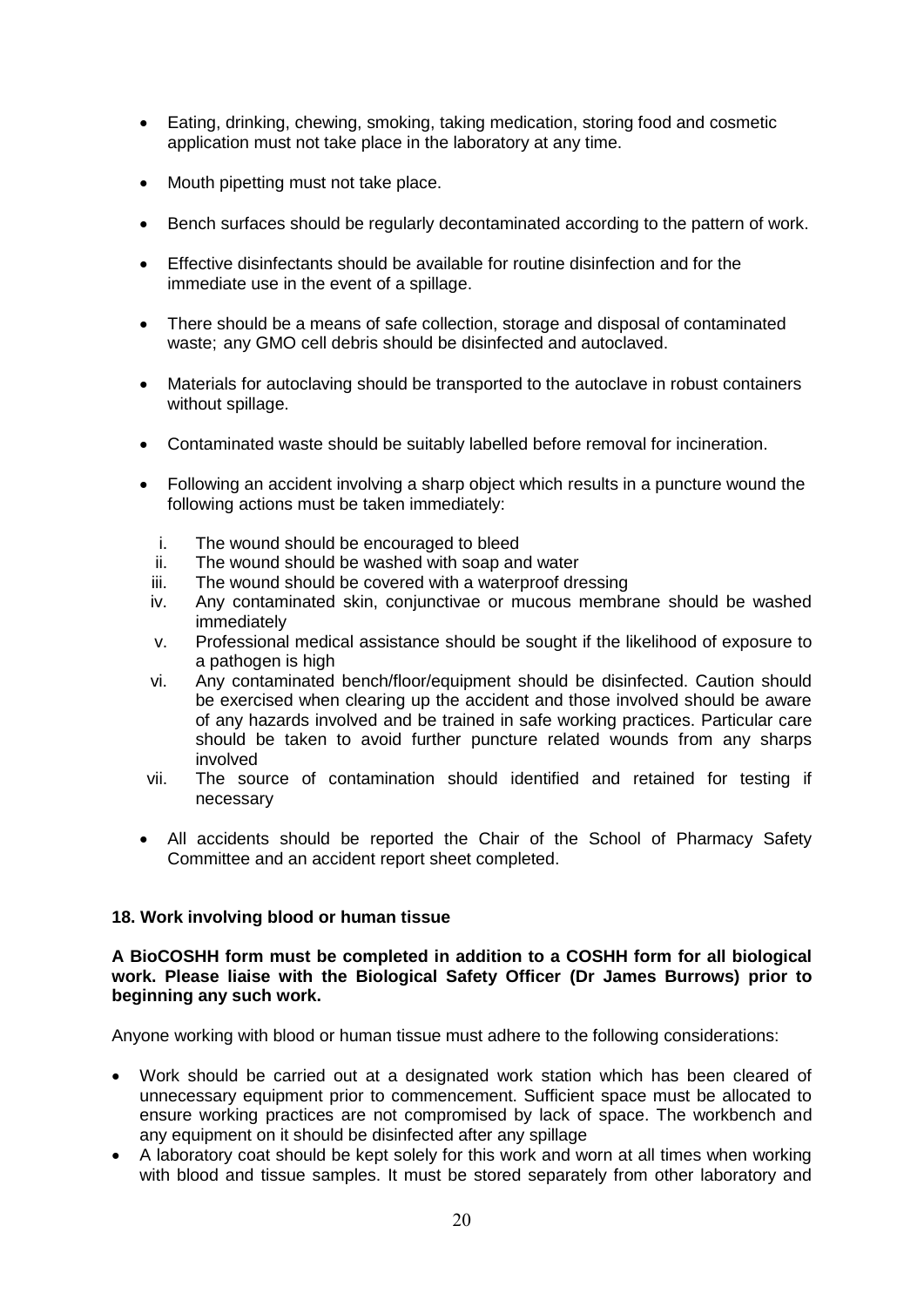personal clothing and should be cleaned at suitable intervals. If contaminated the coat should be removed and kept separately before being decontaminated and cleaned, or if necessary destroyed.

- Lesions on exposed skin should be covered with a waterproof plaster
- A single pair of single use gloves should be worn at all times during this work. If in the course of this work the gloves are punctured or grossly contaminated they should be removed and disposed of. Gloves should not be worn when handling items likely to be touched by others (telephones etc). On completion of the work gloves should be removed and discarded and hands should be washed.
- Where there is a risk of splashing or the generation of an aerosol a microbiological safety cabinet should be used. If one is not available full face protection and a plastic apron should be worn.
- Where possible the use of sharps (anything likely to puncture the skin: needles, scalpels, scissors, etc) and glassware should be avoided. If sharps are to be used handling procedures must be established to minimise the risk of skin punctures.
- Used sharps must be discarded immediately into a sharps bin. Sharps must not be left lying or disposed of into yellow bags. Hypodermic needles should not be re-sheathed before disposal and scalpels should not be used without a handle. Sharps bins must be filled more than 2/3 full and if suspected to contain pathogenic micro-organisms they should be autoclaved before being sent for incineration.
- Where possible, samples should be centrifuged in sealed buckets, ideally with transparent lids. If it is suspected that a sample has leaked or there has been a breakage during centrifugation, sealed buckets should be opened within a microbiological safety cabinet. When working with unsealed buckets, the centrifuge should not be opened until 30 minutes after the suspected spillage/breakage to minimise the risk of aerosols. The centrifuge and buckets should be decontaminated following a spillage/breakage before further work is carried out. Seals on buckets and rotors should be checked prior to use for wear and damage and replaced as necessary.
- Eating, drinking, chewing, smoking, taking medication, storing food and cosmetic application must not take place in the laboratory at any time.
- Mouth pipetting must not take place.
- Bench surfaces should be regularly decontaminated according to the pattern of work
- Effective disinfectants should be available for routine disinfection and for the immediate use in the event of a spillage.
- There should be a means of safe collection, storage and disposal of contaminated waste.
- Materials for autoclaving should be transported to the autoclave in robust containers without spillage
- Contaminated waste should be suitably labelled before removal for incineration.
- Following an accident involving a sharp object which results in a puncture wound the following actions must be taken immediately:
	- i. The wound should be encouraged to bleed
	- ii. The wound should be washed with soap and water
	- iii. The wound should be covered with a waterproof dressing
	- iv. Any contaminated skin, conjunctivae or mucous membrane should be washed immediately
	- v. Professional medical assistance should be sought if the likelihood of exposure to a blood borne pathogen is high
	- vi. Any contaminated bench/floor/equipment should be disinfected. Caution should be exercised when clearing up the accident and those involved should be aware of any hazards involved and be trained in safe working practices. Particular care should be taken to avoid further puncture related wounds from any sharps involved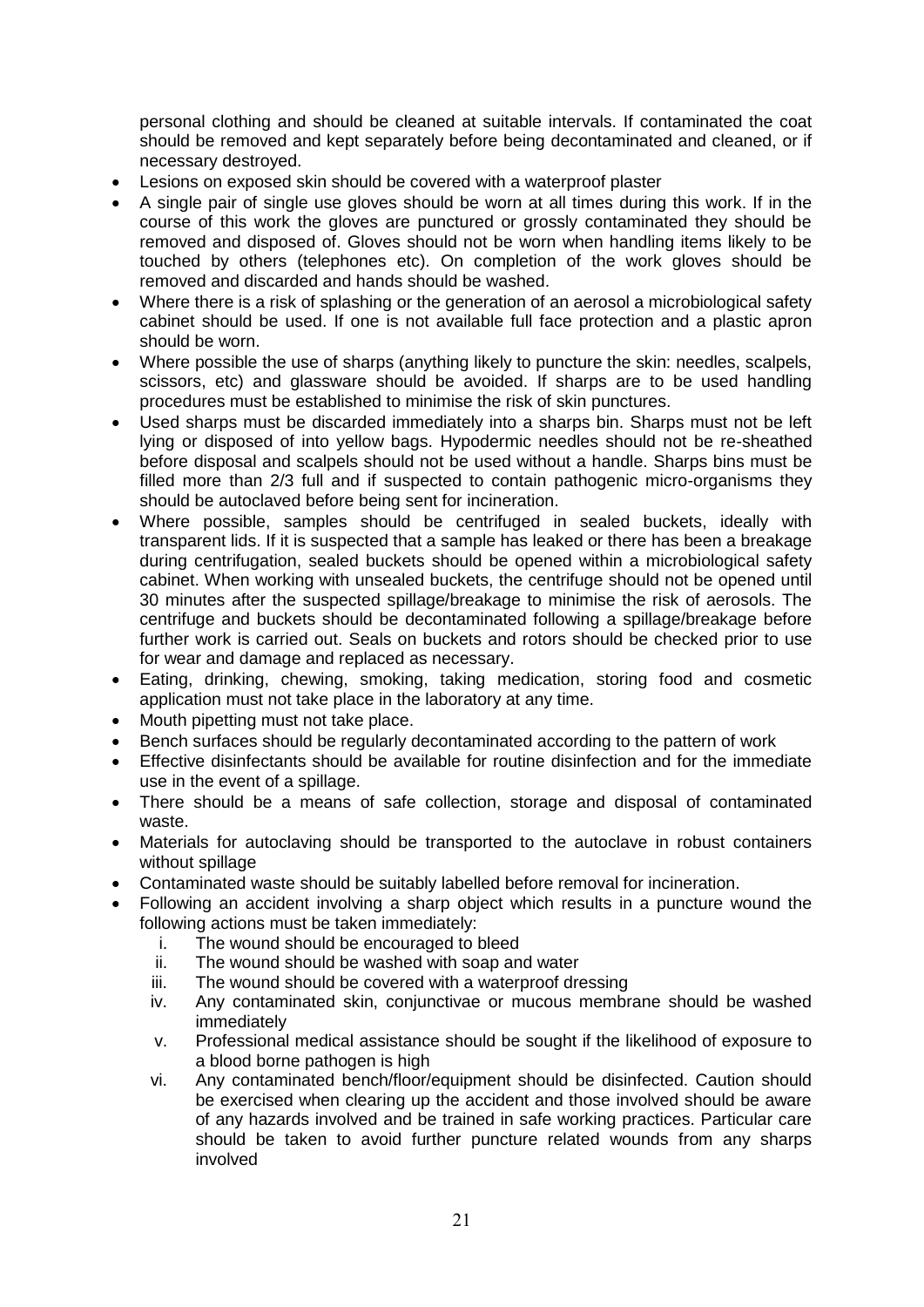- vii. The source of contamination should identified and retained for testing if necessary
- All accidents should be reported the Chair of the School of Pharmacy Safety Committee and an accident report sheet completed.

#### **19. Work involving tissue culture**

**A BioCOSHH form must be completed in addition to a COSHH form for all biological work. Please liaise with the Biological Safety Officer (Dr James Burrows) prior to beginning any such work.**

All tissue culture work must adhere to the following considerations:

- Work should be carried out within a class II microbiological safety cabinet which has been cleared of unnecessary equipment prior to commencement. Sufficient space must be allocated to ensure working practices are not compromised by lack of space. The cabinet and any equipment should be disinfected after any spillage
- A laboratory coat should be kept solely for this work and worn at all times when working with cultured cells. It must be stored separately from other laboratory and personal clothing and should be cleaned at suitable intervals. If contaminated the coat should be removed and kept separately before being decontaminated and cleaned, or if necessary destroyed.
- Lesions on exposed skin should be covered with a waterproof plaster
- A single pair of single use gloves should be worn at all times during this work. If in the course of this work the gloves are punctured or grossly contaminated they should be removed and disposed of. Gloves should not be worn when handling items likely to be touched by others (telephones etc). On completion of the work gloves should be removed and discarded and hands should be washed.
- Where possible the use of sharps (anything likely to puncture the skin: needles, scalpels, scissors, etc) and glassware should be avoided. If sharps are to be used handling procedures must be established to minimise the risk of skin punctures.
- Used sharps must be discarded immediately into a sharps bin. Sharps must not be left lying or disposed of into yellow bags. Hypodermic needles should not be re-sheathed before disposal and scalpels should not be used without a handle. Sharps bins must be filled more than 2/3 full and if suspected to contain pathogenic micro-organisms they should be autoclaved before being sent for incineration.
- Where possible, samples should be centrifuged in sealed buckets, ideally with transparent lids. If it is suspected that a sample has leaked or there has been a breakage during centrifugation, sealed buckets should be opened within a microbiological safety cabinet. When working with unsealed buckets, the centrifuge should not be opened until 30 minutes after the suspected spillage/breakage to minimise the risk of aerosols. The centrifuge and buckets should be decontaminated following a spillage/breakage before further work is carried out. Seals on buckets and rotors should be checked prior to use for wear and damage and replaced as necessary.
- Eating, drinking, chewing, smoking, taking medication, storing food and cosmetic application must not take place in the laboratory at any time.
- Mouth pipetting must not take place.
- Safety cabinets should be regularly decontaminated according to the pattern of work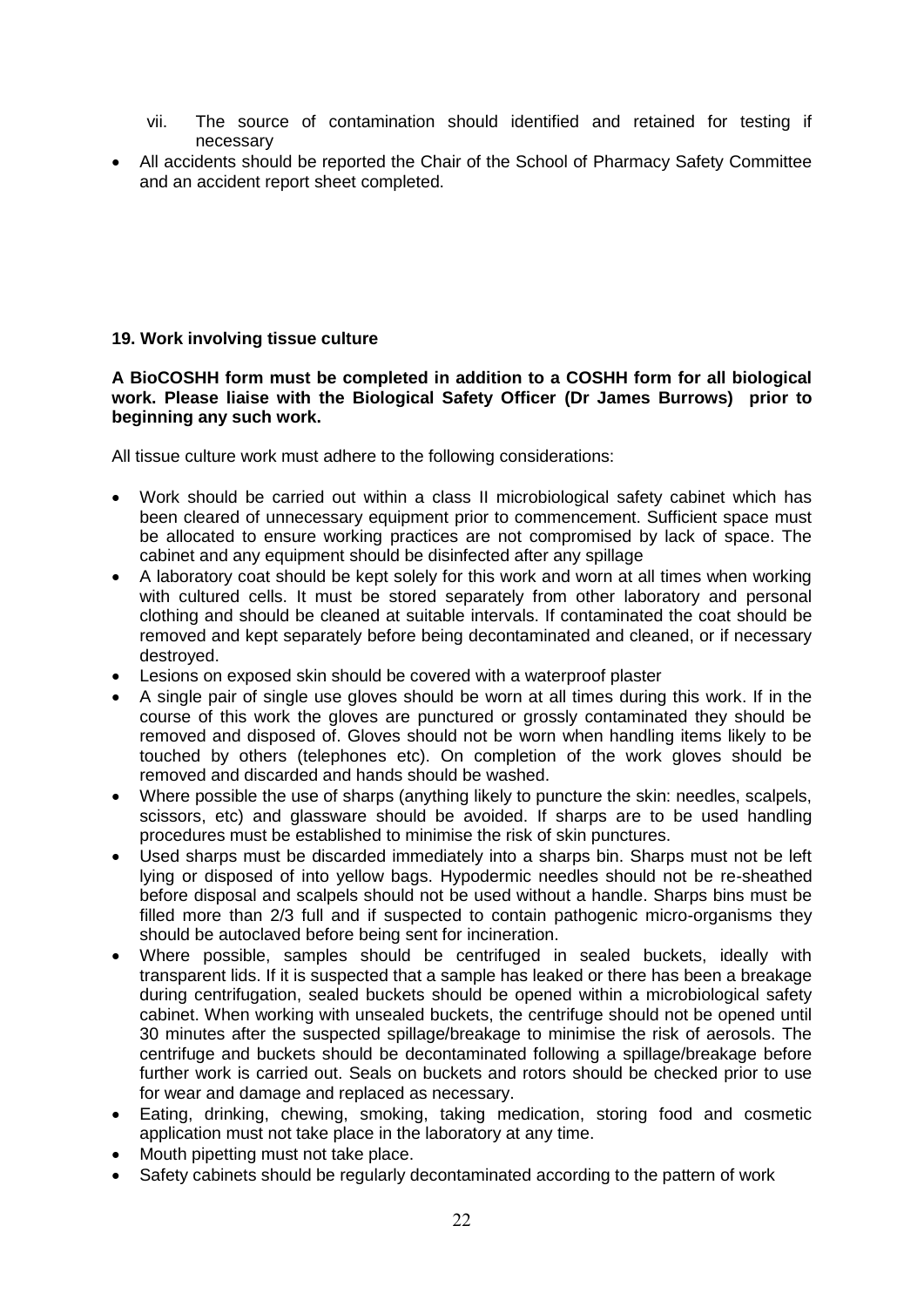- Effective disinfectants should be available for routine disinfection and for the immediate use in the event of a spillage.
- There should be a means of safe collection, storage and disposal of contaminated waste.
- Materials for autoclaving should be transported to the autoclave in robust containers without spillage
- Contaminated waste should be suitably labelled before removal for incineration.
- Following an accident involving a sharp object which results in a puncture wound the following actions must be taken immediately:
	- i. The wound should be encouraged to bleed
	- ii. The wound should be washed with soap and water
	- iii. The wound should be covered with a waterproof dressing
	- iv. Any contaminated skin, conjunctivae or mucous membrane should be washed immediately
	- v. Professional medical assistance should be sought if the likelihood of exposure to a pathogen is high
	- vi. Any contaminated bench/floor/equipment should be disinfected. Caution should be exercised when clearing up the accident and those involved should be aware of any hazards involved and be trained in safe working practices. Particular care should be taken to avoid further puncture related wounds from any sharps involved
	- vii. The source of contamination should identified and retained for testing if necessary
- All accidents should be reported the Chair of the School of Pharmacy Safety Committee and an accident report sheet completed.

#### **20. Use of centrifuges for processing pathological materials**

Centrifuges processing pathological material can create considerable health risks by liquid spillage and droplet dispersion. It is important that they are properly designed, constructed, installed, operated and maintained. They should be sited such that operators can see into the bowl and can be easily loaded. Centrifuges should not be placed within a Class I or Class II microbiological safety cabinet, as their operation (exhaust etc.) can affect the operation of the cabinet.

Staff using centrifuges should:

- Use sealed buckets or rotors when processing blood, body fluids or *microbial suspensions*;
- Check that the bucket seals are intact so that they provide adequate protection against liquid dispersion in the event of an accident during use;
- Only use containers strong enough to withstand the centrifugal forces to which they will be exposed;
- Use good handling techniques when filling and emptying the buckets to prevent contamination;
- Fill the containers according to maker's instructions, normally leaving at least 2cm space between the fluid level and the container rim;
- Open sealed buckets containing *known or suspected hazard group 3* biological agents in a microbiological safety cabinet
- Inspect sealed rings ('O' rings) regularly and change them if they are damaged.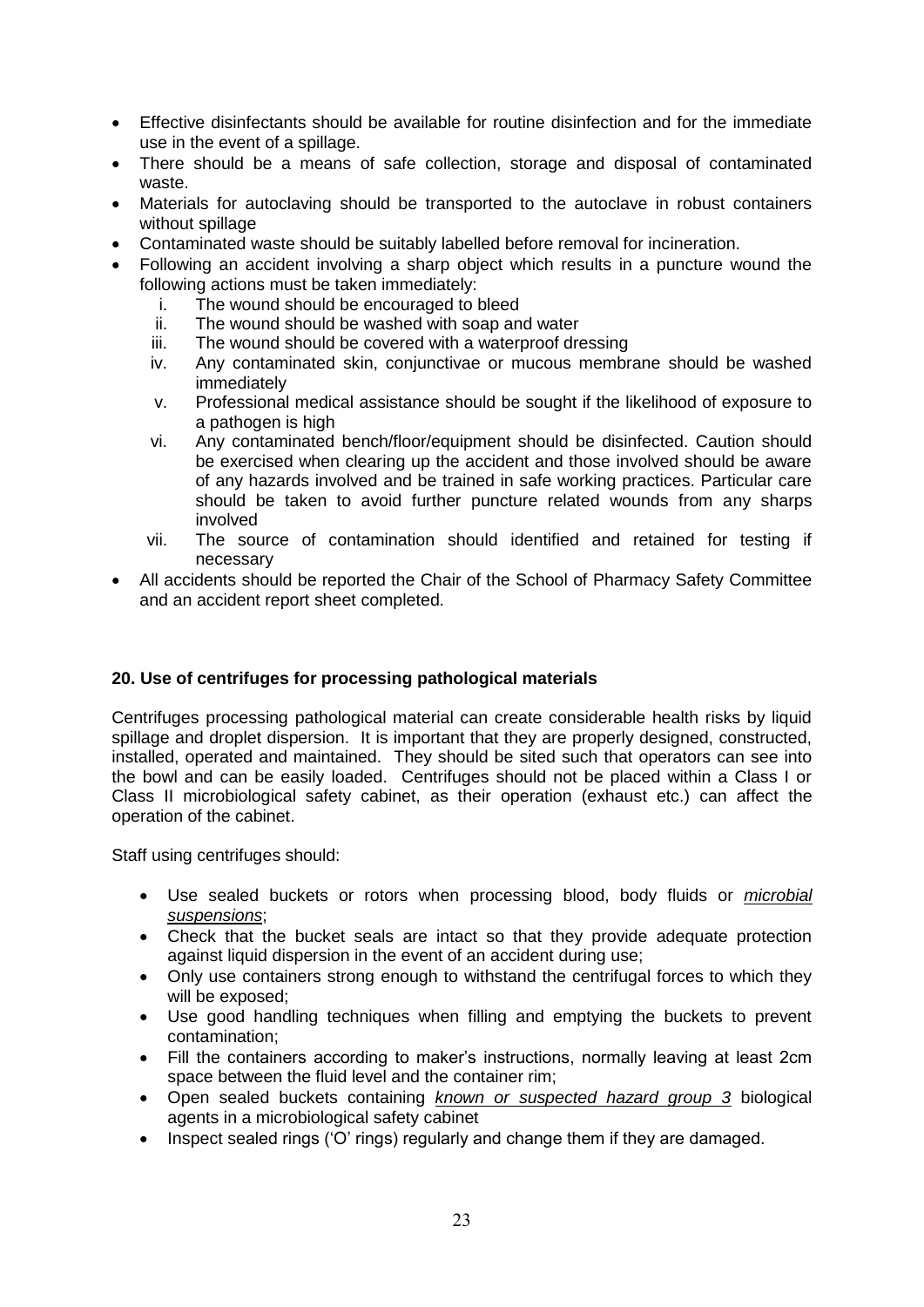Pressures inside overfilled containers can lead to failure of the seal. Overfilled containers also expel liquid droplets when opened.

Staff should follow manufacturer's instructions for decontamination and cleaning to prevent the risk of infection and to ensure that equipment is not damaged. Only non-corrosive disinfectants and cleaners may be used on metal parts.

#### **Arrangements for cleaning and decontaminating centrifuges:**

- Remove any liquid spilt in or around the centrifuge:
- Clean and disinfect the rotors and centrifuge buckets regularly;
- Clean and disinfect the fixed parts at regular intervals

#### **21. Complaints about safety matters**

If you are dissatisfied with any aspect of safety in the School take your complaint, preferably in writing, to an appropriate member of the School Health & Safety Committee (see Appendix 1).

#### **22. Labelling of chemicals, samples, cells and tissue**

In accordance with COSHH and good laboratory practice it is mandatory that all samples are appropriately labelled to enable positive identification. In this context, the term sample refers to all chemicals (solid, liquid or gas), solutions, suspensions or solvents containing chemicals, biological and clinical samples (e.g. tissue samples, biological fluids), microbiological isolates (in either solid form or as microbial suspensions) and radioisotopes.

*The following details must be included in the label:*

- i. Identification (description) of the sample
- ii. Date of manufacture
- iii. Expiry date
- iv. Name of person responsible for the sample

Please note that the name/description of the sample must be sufficiently understood by nontrained personnel. Therefore, please avoid the use of abbreviations if these are specific for a particular scientific discipline.

#### **23. Supervision of research students**

Supervisors of research students are required to comply with the following:

- to provide, in collaboration with each student, a written COSHH assessment for each type of experiment carried out - see Appendix 6.
- to name an alternative supervisor if they are to be absent from the School for more than one week and to notify the Head of School of this,
- to regularly visit the laboratory where their student(s) is working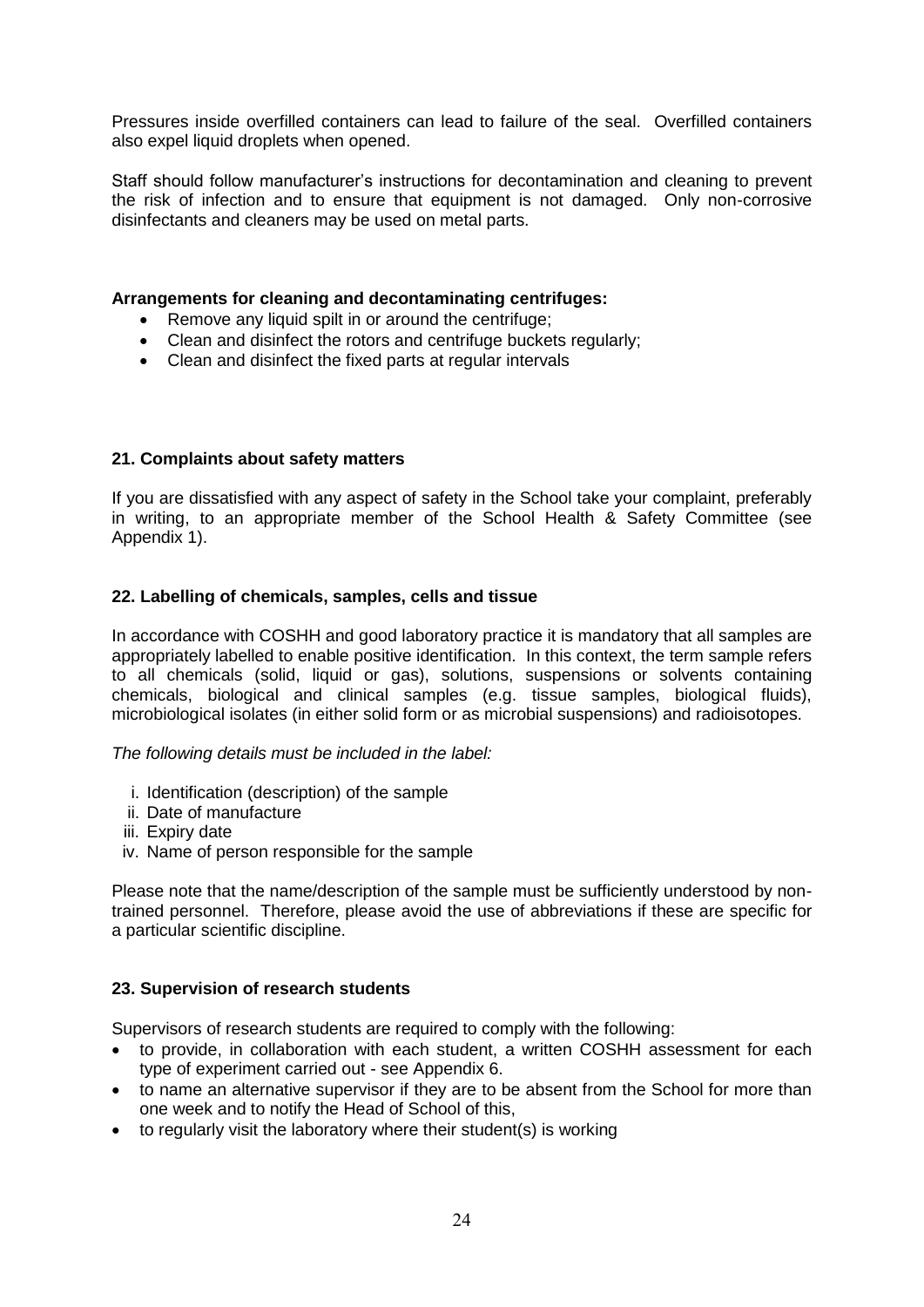# **How to Cope With Accidents**

<span id="page-23-0"></span>(Emergency telephone numbers are summarised on the first page of this document and in Appendix 4).

**1. FIRE AND BOMB WARNINGS.** Learn the location of fire alarms, hoses, fire blankets and extinguishers. Be prepared to use the extinguishers for small fires and a hose for appropriate larger fires.

- **a. ON DISCOVERING A FIRE.** If you discover a fire which cannot be controlled by **ONE** extinguisher or a fire blanket: **DO NOT LET THE FIRE GET BETWEEN YOU AND THE DOOR.**
	- I. **RAISE THE ALARM** by breaking the glass in the nearest fire alarm operating point.
	- II. **CALL THE FIRE BRIGADE** (dial 2222). Security will call the fire brigade on registering the alarm. Nevertheless, if a telephone is within reach the person discovering the fire should **ALSO** call the fire brigade. It does not matter if the call is duplicated.
	- **III. EVACUATE THE PREMISES** by the nearest available route. All persons evacuated **MUST ASSEMBLE IN THE DESIGNATED ASSEMBLY POINT FOR THE PARTICULAR BUILDING.** When the fire service arrive the fire officer in charge will require immediate information concerning persons unaccounted for. **DO NOT LEAVE THIS AREA** until instructed it is safe to do so by the authorities – someone else may mistakenly think you are still inside the building, necessitating entry by a fire fighter to search for you.

#### **b. EMERGENCY EVACUATION**

#### o **FIRE**

In the event of a fire in the School the alarm bells will sound **CONTINUOUSLY** and occupants shall vacate the building quickly and quietly by the nearest available exit and **proceed to the designated assembly point**. Personnel must not congregate near the main entrances as this restricts exit for those still inside, and the emergency services on arrival will require unimpeded access into the building. Note that planned maintenance of the fire alarm system will be pre-warned to occupants and shall consist of intermittent operation of the alarm. Emergency repairs may not be pre-notified.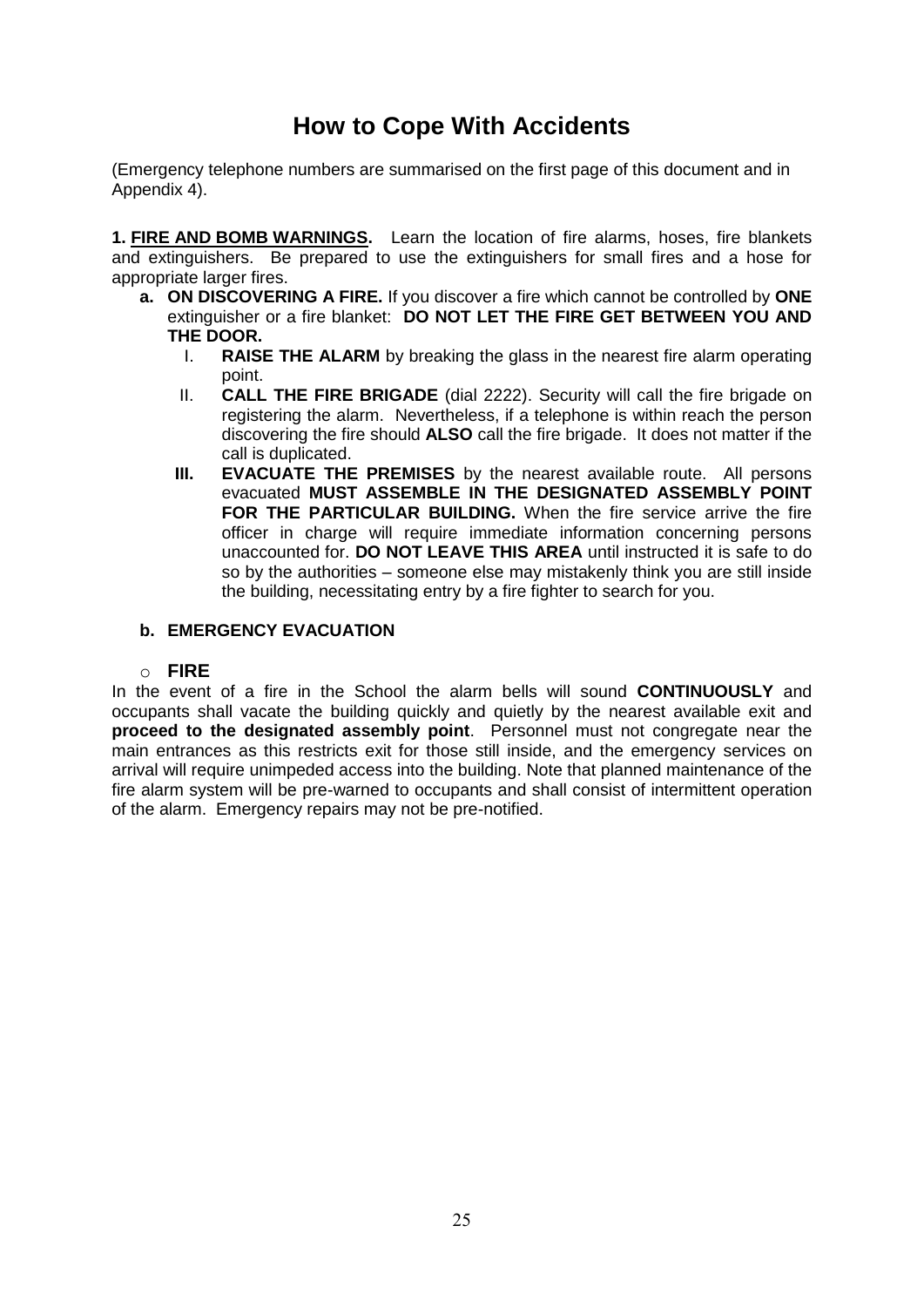#### o **BOMB SCARE EVACUATION**

#### a. **Where the location of the bomb is not known**

The fire siren will be operated continuously and occupants shall vacate the building quickly and quietly by the nearest available exit taking with them all personal possessions and **designated assembly point.**

#### b. **Where the location of the bomb is known**

Occupants (closest to the bomb first) shall be advised by word of mouth of the need to evacuate the building taking with them all personal possessions and shall be advised of the area(s) to avoid during the evacuation. **Assemble in the Belfast City Hospital car park.**

#### **2. CASUALTIES**

Do not become a casualty by choice. If a toxic gas or vapour escapes into your laboratory in amounts large enough to cause discomfort or danger *get out* first and ask questions afterwards.

First-aid treatment for minor injuries should be given on the spot if possible, utilising the nearest first-aid box. Please see Appendix 4 and *make sure you know where the box nearest to your laboratory is situated*. Notify a member of academic staff immediately.

The trained first-aid staff within the School may treat minor accidents. For more serious cases the injured party should be taken **IMMEDIATELY** to the casualty department of the Royal Victoria Hospital.

Incidents involving eye damage from Class 3B or Class 4 lasers require medical attention. A grab sheet giving detailed information on wavelength, power and possible type of injury is available with such equipment and should be taken to the hospital or eye clinic. Contact details are also given on this grab sheet.

**NOTE**: Casualty department in the Royal Victoria Hospital is **ALWAYS OPEN. If transport is required dial 2222 and ask for an ambulance.**

# **Reporting Accidents**

<span id="page-24-0"></span>The proper recording of accidents is important. Such records help us to improve our safety arrangements and may be needed in the event of insurance claims or legal proceedings.

All accidents/near misses should be reported to David McQuade (Chief Technician) so that all information can be recorded on the IRIS reporting system.

The responsibility for reporting accidents lies with the most senior person present and uninjured, or, if there are no witnesses, with the first person to arrive on the spot.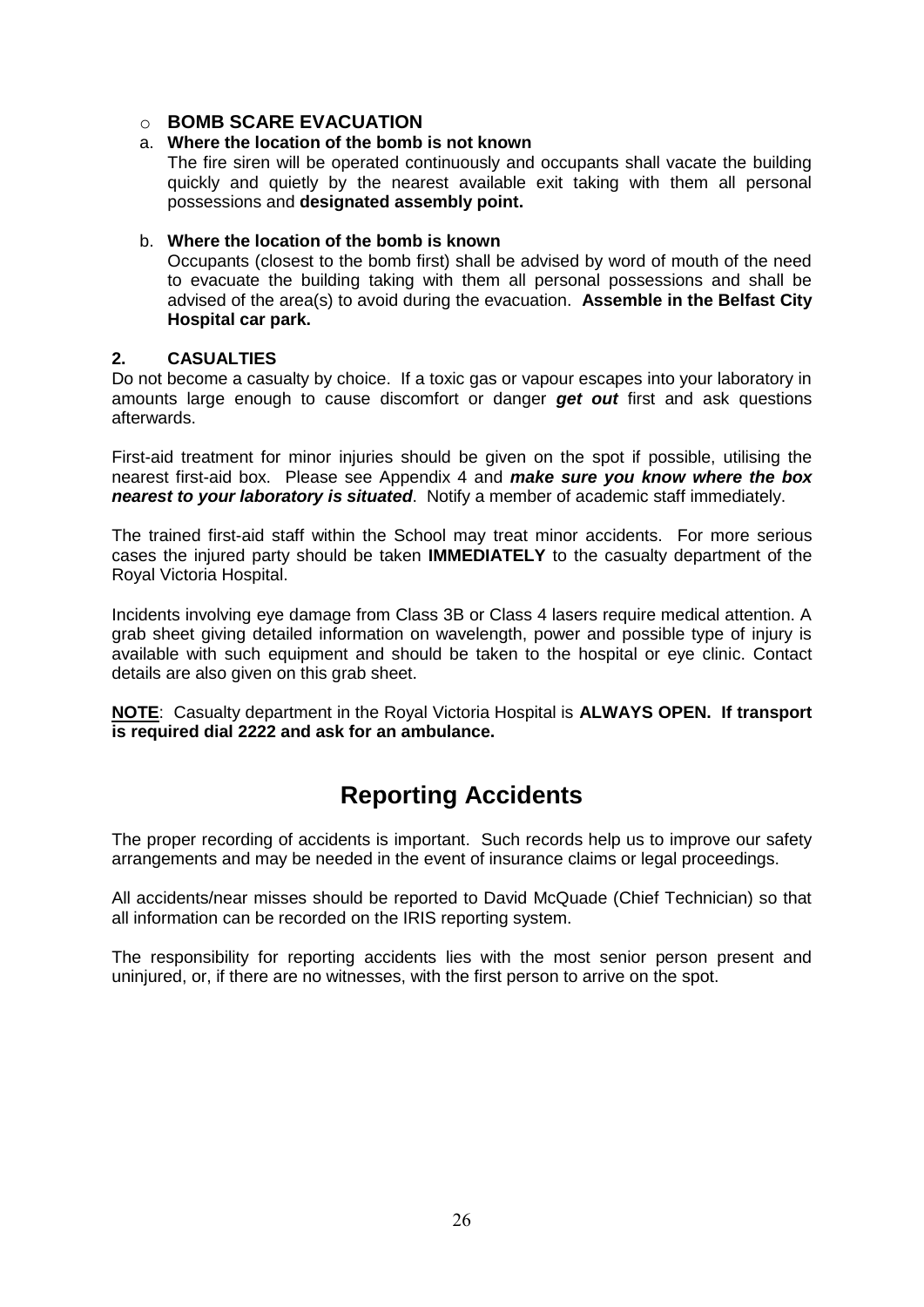# **Self-Assessment Quiz on Safety**

<span id="page-25-0"></span>Do you know what to do when...

- 1. A fire breaks out in your laboratory?<br>2. You hear the continuous sound of th
- 2. You hear the continuous sound of the alarm system?<br>3. A student in your laboratory is seriously injured and no
- A student in your laboratory is seriously injured and needs medical attention?
- 4. There is an escape of toxic gases or fumes in your laboratory and someone falls unconscious to the ground?

#### **IF YOU CANNOT ANSWER ALL THESE QUESTIONS IMMEDIATELY, YOU NEED TO STUDY THIS BOOKLET AGAIN.**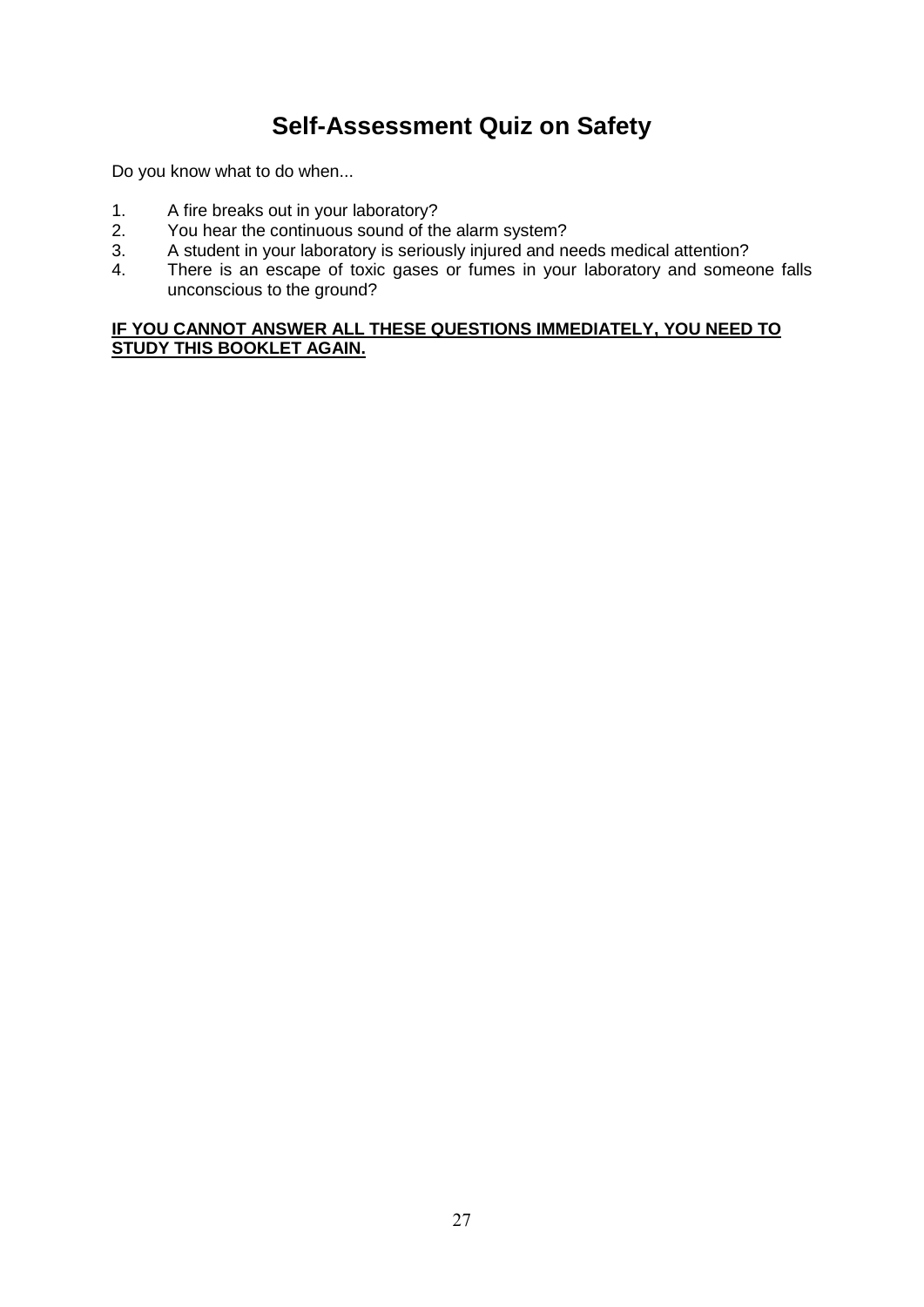<span id="page-26-0"></span>

| <b>Committee member</b> | <b>Particular responsibilities</b>          |
|-------------------------|---------------------------------------------|
| Professor R.F. Donnelly | School Health & Safety Coordinator,         |
|                         | <b>Radiation Protection Officer</b>         |
| Dr R. Thakur            | <b>COSHH Supervisor for chemical work</b>   |
|                         | Chemical safety issues                      |
| Professor M. Tunney     | COSHH Supervisor for microbiological work   |
|                         | Microbiological safety issues               |
| Mr D. McQuade           | <b>Chief Technician</b>                     |
| Mr A. Gray              | Technical staff representative              |
|                         | <b>COSHH</b> support                        |
| Professor B.F. Gilmore  | Microbiological safety issues               |
| Professor H. McCarthy   | <b>Biological safety issues</b>             |
| <b>Tara Browne</b>      | <b>School Manager</b>                       |
| Dr J. Burrows           | COSHH Supervisor for biological work,       |
|                         | GMO issues, BioCOSHH Supervisor             |
| Mr G. Graham            | School of Pharmacy Building Liaison Officer |
|                         | Monthly Safety Inspections Pharmacy Old     |
|                         | <b>Building &amp; MBC Laboratories</b>      |
| Dr M. McCrudden         | Research staff representative               |
| Dr M. Zhou              | Academic staff representative RVH site      |
| Mr D. Vance             | Technical staff Representative RVH site     |
| Mr I. Grant             | Technical staff representative              |

# **School Safety Administration**

MPharm Year representatives will attend meetings of the Health and Safety Committee and the Head of School attends at least one meeting of the Health and Safety committee each year.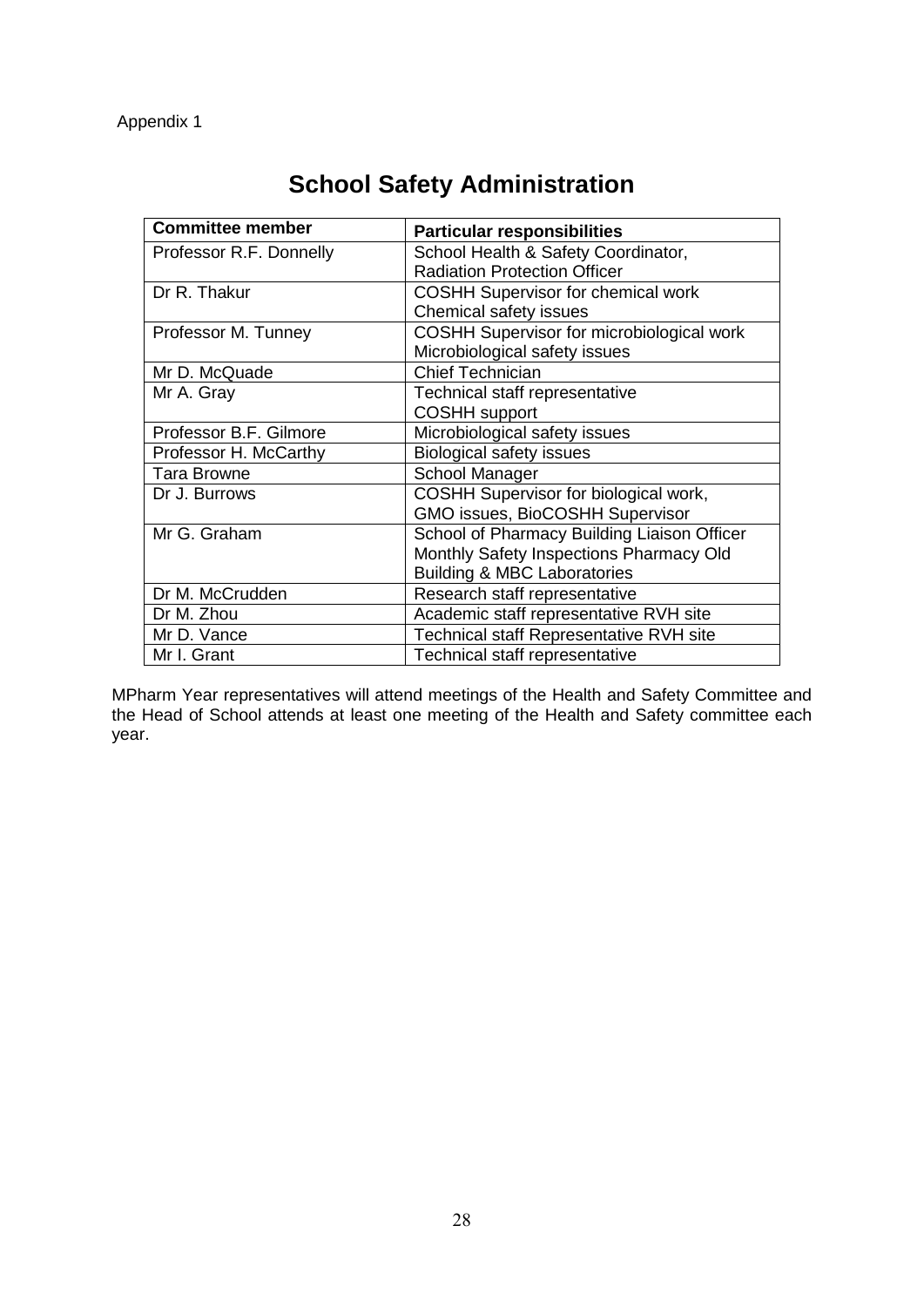## <span id="page-27-0"></span>**Waste Disposal in the School of Pharmacy**

The primary responsibility for disposal of dangerous chemical wastes lies with the producer *NOT* the School Health and Safety Coordinator, the University Safety Service or the School's Technicians. Senate has ruled as follows:

'Members of staff in charge of teaching or research in which dangerous chemicals are used are personally responsible for arranging the safe storage or consignment to waste of surpluses of these chemicals on completion of any course or project.'

As for reaction products and residues arising from research, the research supervisor concerned obviously has responsibility for their safe disposal or conversion to harmless materials, and would often be the only person with the specialist knowledge required. The following general suggestions for waste management are offered. Buy in as little as possible. *Do not let* your waste accumulate in quantities or forms which will make treatment difficult: for instance, don't dump filter papers, mercury, cotton wool, glass wool, or broken glass and chemicals in the same container. Do not include with dangerous chemical wastes large quantities of harmless wastes which could alternatively go into a sink or dustbin. Clean up your glassware immediately after use, before stoppers get stuck. Note that broken glass must be put only in the specially-marked glass bins.

#### **1. Disposal** *via* **drains**

The following wastes, not exceeding 2 litres, may be put down drains *if, and only if*, copiously diluted with many times their volume of water:

- water-miscible (<3%) organic substances of relatively low toxicity including methanol, ethanol, glycol, glycerol and other lower alkanols; formic acid, acetic acid and other lower alkanoic acids; formaldehyde and acetaldehyde; acetone and other lower alkanones; tetrahydrofuran and the 'glyme' ethers; dimethylformamide; dimethylsulfoxide: with the exception of chlorites, cyanides, sulfides, azides, borohydrides, and any other compounds capable of generating highly toxic or explosive gases in contact with acids, for which see Section (4) below. Large amounts of acid or base should be neutralised. "Chemical Safety Matters" quotes harmless cations and anions as :  $A1^{3+}$ ,  $Ca^{2+}$ ,  $Cu^{2+}$ ,  $Fe^{2+,3+}$ , Li<sup>+</sup>, Mg<sup>2+</sup>, Na<sup>+</sup>,

#### **2. Waste organic solvents**

Waste organic solvents must be collected in H.D.P.E. waste containers labelled 'organic solvent waste' or 'chlorinated solvent waste'. These should be emptied in the appropriate waste disposal drum(s) located at the back of stores in the MBC building. H.D.P.E. containers are available from stores. Seriously consider solvent recovery if feasible.

## **3. Solid water-insoluble materials**

Quantities of up to 100g of inert, non-hazardous water-insoluble materials such as sundry organics, metal oxides, silicates, carbonates, sulfides, barium sulfate, etc., should be securely enclosed in strong valueless containers and placed in rubbish bins for disposal to municipal dumps. This method must not be used for reactive or flammable substances which might be capable of injuring untrained persons who handle rubbish.

#### **4. Biological and radioactive waste**

Much of the material relating to the safe disposal of radioactive or biological waste is discussed in detail in sections covering radioactive substances, microbiological experiments, the use of genetically-modified organisms, blood, human tissue and tissue culture. However, the following points should be noted: Infected instruments and apparatus must be sterilised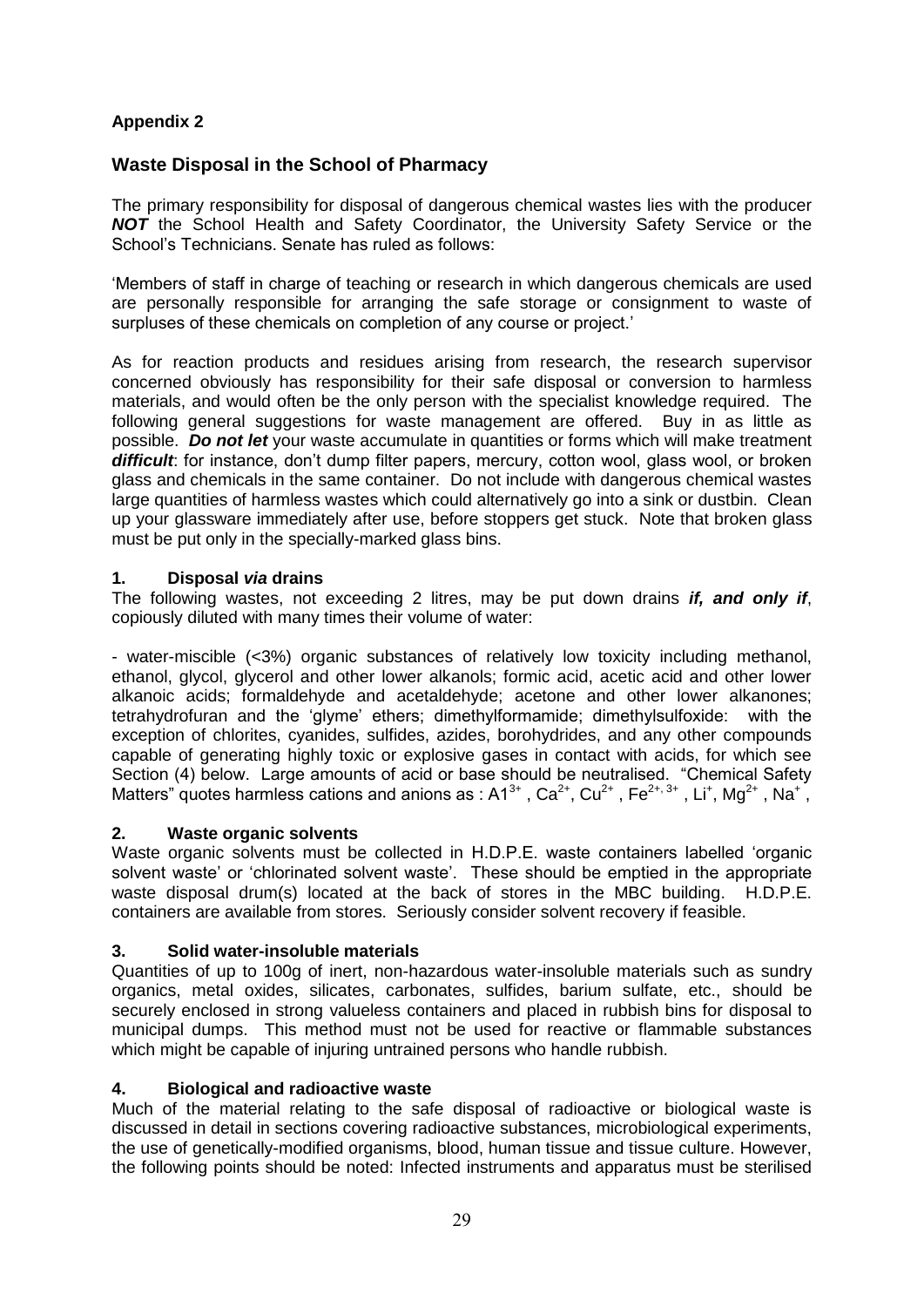or disposed of satisfactorily *immediately after use.* Inoculating loops and wires must be flamed, pipettes placed in cylinders containing suitable disinfectant and slides, cover slips colorimeter tubes and syringes must be placed in beakers of disinfectant. Special receptacles are also provided for old cultures and these must always be used for the disposal of broth cultures and petri dishes. Infected fluids must never be poured down the sink. Used, but non-contaminated, apparatus must *not* be placed in the receptacles provided for contaminated apparatus. Any accidentally infected parts of the bench or floor must be swabbed at once with a suitable disinfectant.

## **5. Other waste**

Materials which cannot be disposed of safely by the user will be disposed of by a professional waste-disposal firm. This disposal is arranged by the USS on an annual basis. All items for disposal must be clearly and permanently labelled as to identify, amount, user and laboratory of origin. They must be accompanied by a USS chemicals disposal inventory form. Since these collections are expensive, responsibility must be exercised in what is left for collection. Toxic metals such as  $Hg^{2+}$ ,  $Cd^{2+}$  in dilute solution should be precipitated, *e.g.* as sulfide, filtered off and treated as in (4) or (5).

## **6. General laboratory waste guidelines**

Non-toxic and uncontaminated non-sharp materials can be disposed of in municipal waste bins (black bags). Uncontaminated broken glass or glass waste must be placed in cardboard broken glass boxes. Broken glass boxes must be sealed with yellow warning tape and disposed of in the skip located outside MBC stores. Contaminated sharps (needles, broken glass) must be placed in yellow sharps boxes, labelled with School of Pharmacy, laboratory of origin and date. They must be removed to the MBC medical waste store to await disposal. **Never dispose of sharps with ordinary waste or broken glass boxes.** Empty Winchester/solvent bottles should be rinsed out and disposed of in the skip located outside MBC stores.

**Accidents involving sharps are the most common reported incidents in the School of Pharmacy.** Given the injury and potential infection risk they represent to you and others, such as cleaners, it is particularly important that they are handled with care and disposed of properly. Always think carefully when working with sharps, and **NEVER dispose of sharps in bins**; they must be disposed of in the appropriate, labelled sharps disposal container. In the past, cleaners have been injured with shaprs incorrectly placed in bins – this is unacceptable.

## **7. Clinical waste guidelines**

Clinical waste is defined under many categories. Any waste that contains wholly or partly human or animal tissue, other body fluids, excretion, drugs or other pharmaceutical products, syringes, needles or other sharp instruments, being waste which unless rendered safe may prove hazardous to any person coming into contact with it.

A full key on how to dispose of clinical waste in the School of Pharmacy can be found at <http://www.qub.ac.uk/schools/SchoolofPharmacy/DisposalofClinicalWaste/>

**TO SUM UP:** *Please* design experiments to produce as little waste as possible. If you produce hazardous waste *destroy* **it** - a member of the Safety Committee will be pleased to give advice. Safety Officer will advise). Use option 6 as a last resort. It is good practice to survey chemical stocks regularly to cut out obsolete items and any chemicals that show signs of decomposition.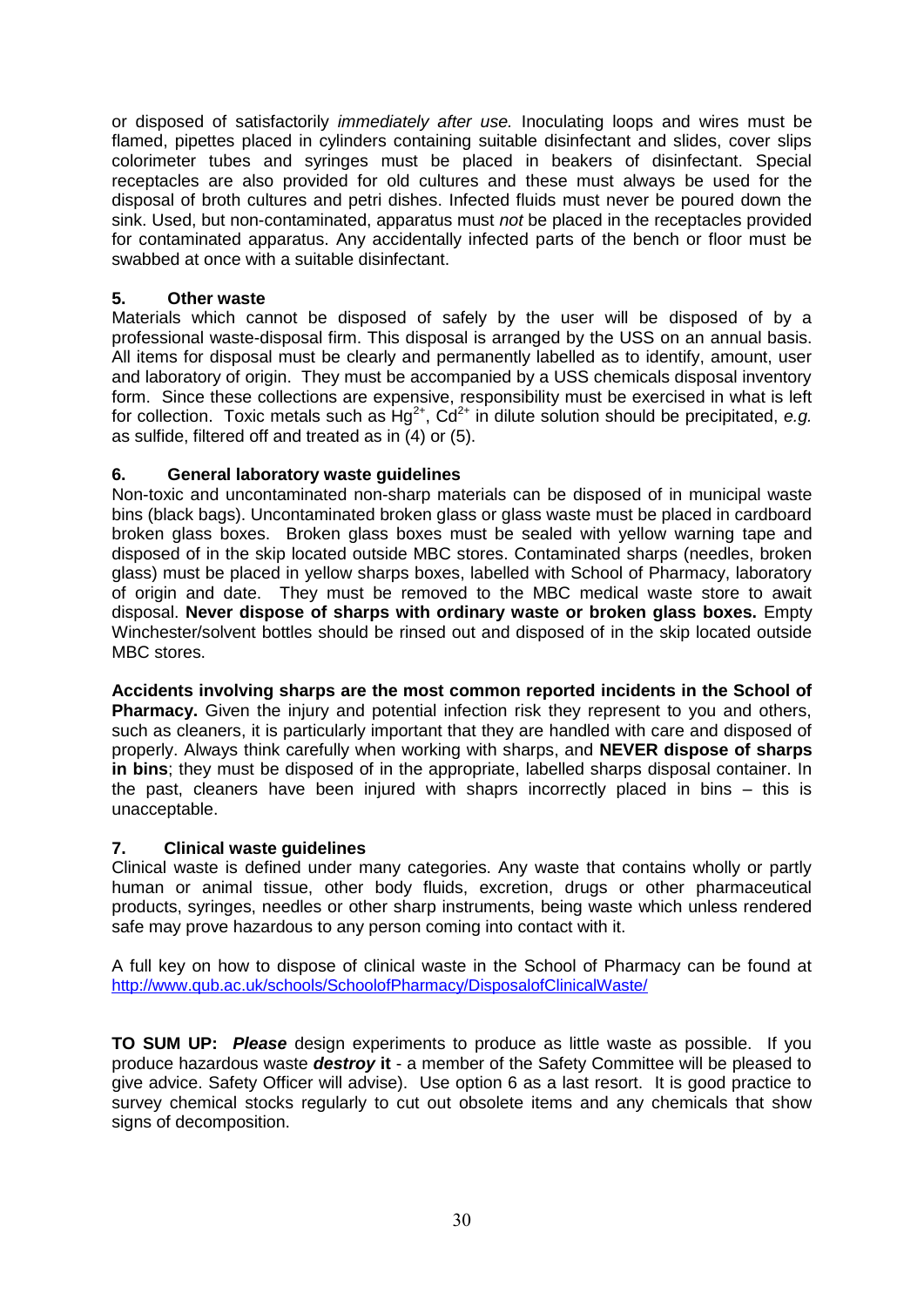# **Working with Chemical Carcinogens**

<span id="page-29-0"></span>Under the Carcinogenic Substances Regulations (NI) the following substances are *prohibited***:**

- a. 4-aminodiphenyl
- b. benzidine (4,4'-diaminodiphenyl)
- c. 2-naphthylamine
- d. 4-nitrodiphenyl and their salts

The following compounds are *controlled***:**

a. *o*-tolidine (4,4'-diamino-3,3'-dimethyldiphenyl) and their salts.

The regulations do not preclude the use of these compounds under proper conditions but they should not be worked with until approval for each item of work has been obtained from the Health and Safety at Work Inspectorate. Strict conditions are laid down for their use and initial application must be made through the School Health & Safety Coordinator.

There is no general international agreement yet on which other compounds should be included on lists of cancer suspects. An EU commission is examining the matter and it is likely that, in due course, the regulations will be updated.

Lists have been produced by, e.g. BDH Chemicals Ltd., MSF and the U.S. Occupational Health and Safety Administration.

The University Safety Committee has, in addition, produced a document entitled 'Guidelines for Work with Mutagens and Carcinogens'. Copies of the salient points have been sent to staff members.

A useful general rule for handling any suspect compound is that precautions must be taken to ensure that personnel are not put at risk of inhaling, ingesting or otherwise absorbing the material. Good COSHH assessments are vital.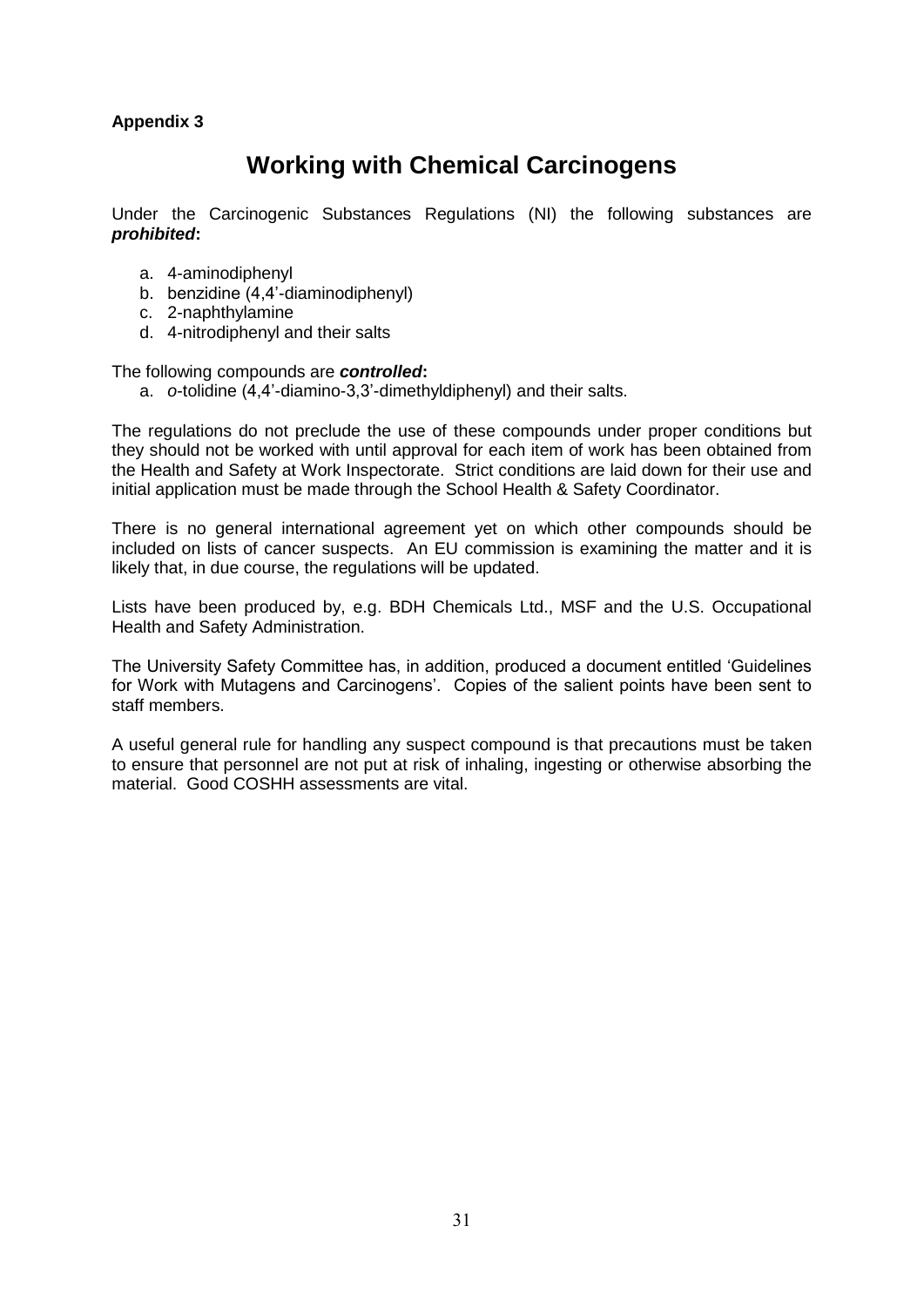# **First Aid and emergency telephone numbers**

#### <span id="page-30-0"></span>**Location of first-aid boxes in the School**

There are three portable first aid boxes in the School which are kept in rooms 104, 202 and 305. In the interests of your own safety please report to the Chief Technician if any box needs re-stocking.

#### TRAINED FIRST-AIDERS

| <b>Name</b>             | Location                       | <b>Internal Telephone</b> |
|-------------------------|--------------------------------|---------------------------|
| <b>Gail Carson</b>      | MBC 3 <sup>rd</sup> Floor      | 2091                      |
| <b>Helen McPhillips</b> | <b>MBC Teaching Lab</b>        | 2665                      |
| <b>Andrew Gray</b>      | M105                           | 2333                      |
| <b>Gavin Graham</b>     | <b>WMB 03.030</b>              | 2161                      |
| <b>Lynn Cairns</b>      | 317                            | 2023                      |
| <b>Cathy Fenning</b>    | <b>RVH Clin Sci A</b>          | 1667                      |
| <b>Lee-Anne Howell</b>  | <b>School Office</b>           | 2358                      |
| <b>Lynne Spence</b>     | <b>School Office</b>           | 5800                      |
| <b>Solenn Cariou</b>    | 205                            | 2020                      |
| <b>Tomas McVeigh</b>    | 205                            | 2020                      |
| <b>Ross Archibald</b>   | <b>School Office (Mon-Wed)</b> | 2354                      |
| <b>Deirdre Gilpin</b>   | MBC 3 <sup>rd</sup> Floor      | 2605                      |

#### **Fire, Police, Ambulance, Cardiac Unit or Poisons Centre, 2222 from any telephone in the School.**

University Health Service (7 University Terrace, BELFAST, BT7 1NP) extension 4634 University Safety Service (First Floor, 5 Lennoxvale, BELFAST, BT9 5BY) extension 4613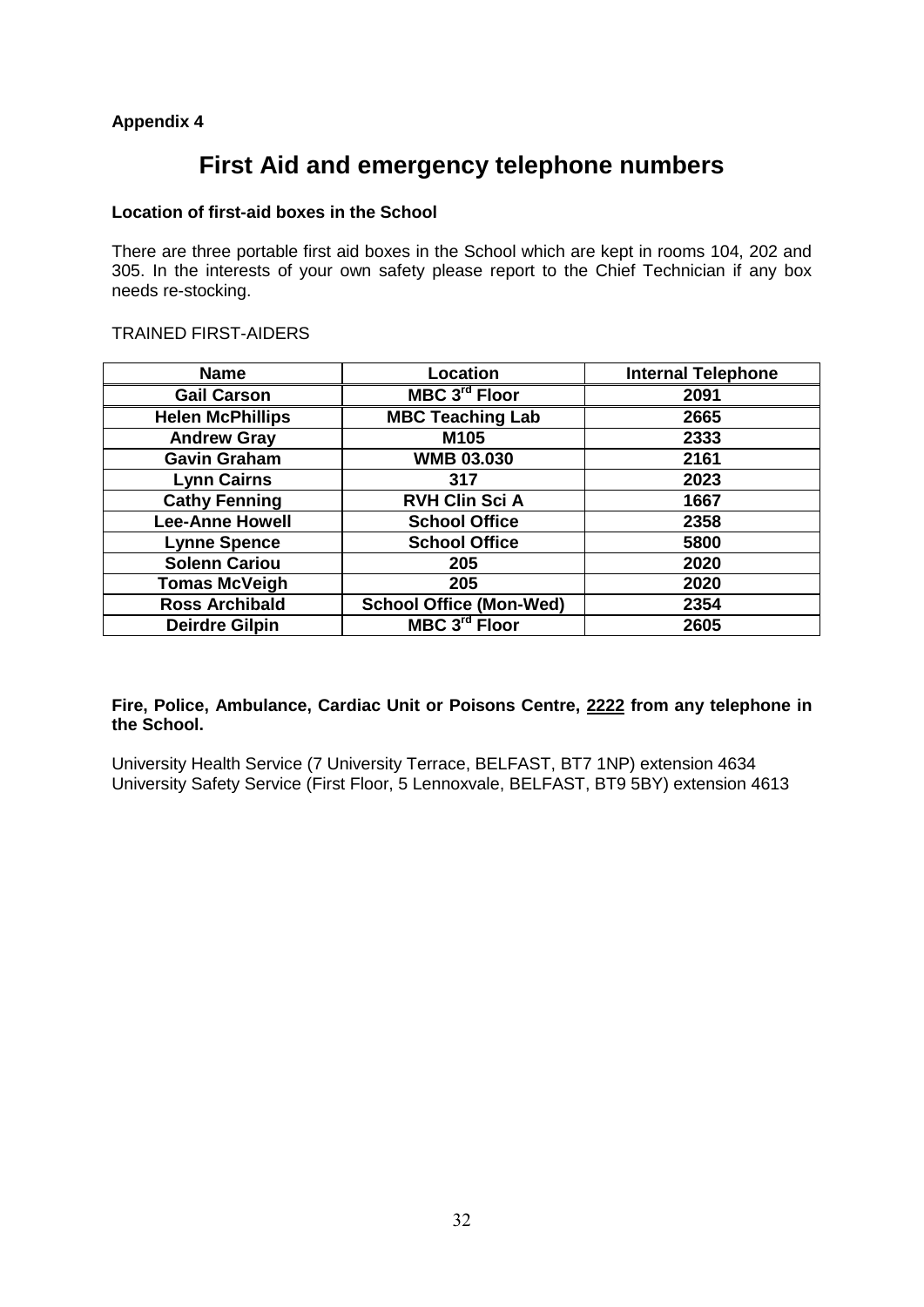# **Some Toxic Chemicals**

<span id="page-31-0"></span>These chemicals are highly toxic by inhalation or absorption:

acrylamide, acrylonitrile, benzene, buta-1,3-diene, 1,2-dibromoethane, 2,2'-dichloro-4,4' methylenedianiline, ethylene oxide, formaldehyde, isocyanates (R-NCO), 2-methoxyethanol, vinyl chloride, vinylidene chloride, wood dust, acrolein, acrylaldehyde, allyl alcohol, aluminium alkyls, aromatic amines, 2-aminoethanol, anthracene and other PAHs, benzene thiol, *p*-benzoquinone, benzoyl peroxide, biphenyl, epoxides, bromoform, *n*-butylamine, 2 chloroacetophenone, 1-chloro-4-nitrobenzene chloro(nitro)anilines, cyanamide, di-*n*-butyl phosphate, dibutylphthalate, dichloroacetylene, diethylenetriamine, diglycidyl ether, dinitrobenzene (all isomers) dimethyl sulfate, diphenylamine, ethanethiol, ethanolamine, ethylchloroformate, ethylene chlorohydrin, ethylene glycol dinitrate, ethane thiol, epoxides, formic acid, formamide (foetal poison), 2-furaldehyde, alkylfluorophosphates, hydroquinone acrylates, ketene, mercaptoacetic acid, magic methyl, nitroaromatics, N-nitroso compounds, oxalic acid, pentachlorophenol, 2-chloroacetophenone, p-phenylenediamine, phosgene, phosphate esters, picric acid, piperazine dihydrochloride, prop-2-yn-1-ol, terphenyls, tetrachloronaphthylenes, tetraethylpyrophosphate, thioglycollic acid, tributylphosphate, fluoroacetates, chlorinated hydrocarbons (1,1,1-trichloroethane is least toxic), xylenes, arsenic compounds, asbestos, beryllium and compounds, cadmium compounds, carbon disulfide, hydrogen cyanide, lead compounds, antimony compounds, arsine, barium compounds, bismuth telluride, boron tribromide, boron trifluoride, bromine, carbon tetrabromide, carbon tetrachloride, chlorine, chlorine dioxide, chlorosulfonic acid, chromium(VI) compounds, cyanides, diborane, diphosphorus pentasulfide, peroxodisulfates, disodium disulfite, borax, vanadium pentoxide, germane, hydrogen fluoride, hydrogen peroxide, hydrogen selenide, hydrogen sulfide, hydrazine and derivatives, iodine, iron pentacarbonyl, lithium hydride, lead alkyls, mercury alkyls and compounds, nitrogen dioxide, osmium tetroxide, ozone, phosphorus-yellow-halides, phosphine, platinum salts, rhodium compounds, selenium and compounds, silica dust, silane, silver compounds, azides, sodium hydrogen sulfite, stilbene, sulfur dioxide, disulfur dichloride, tellurium and compounds, nickel carbonyl alkylsilicates, thallium compounds, tin compounds, organophosphates, tungsten and compounds, uranium compounds.

This list is obviously not exhaustive but draws attention to hazardous types.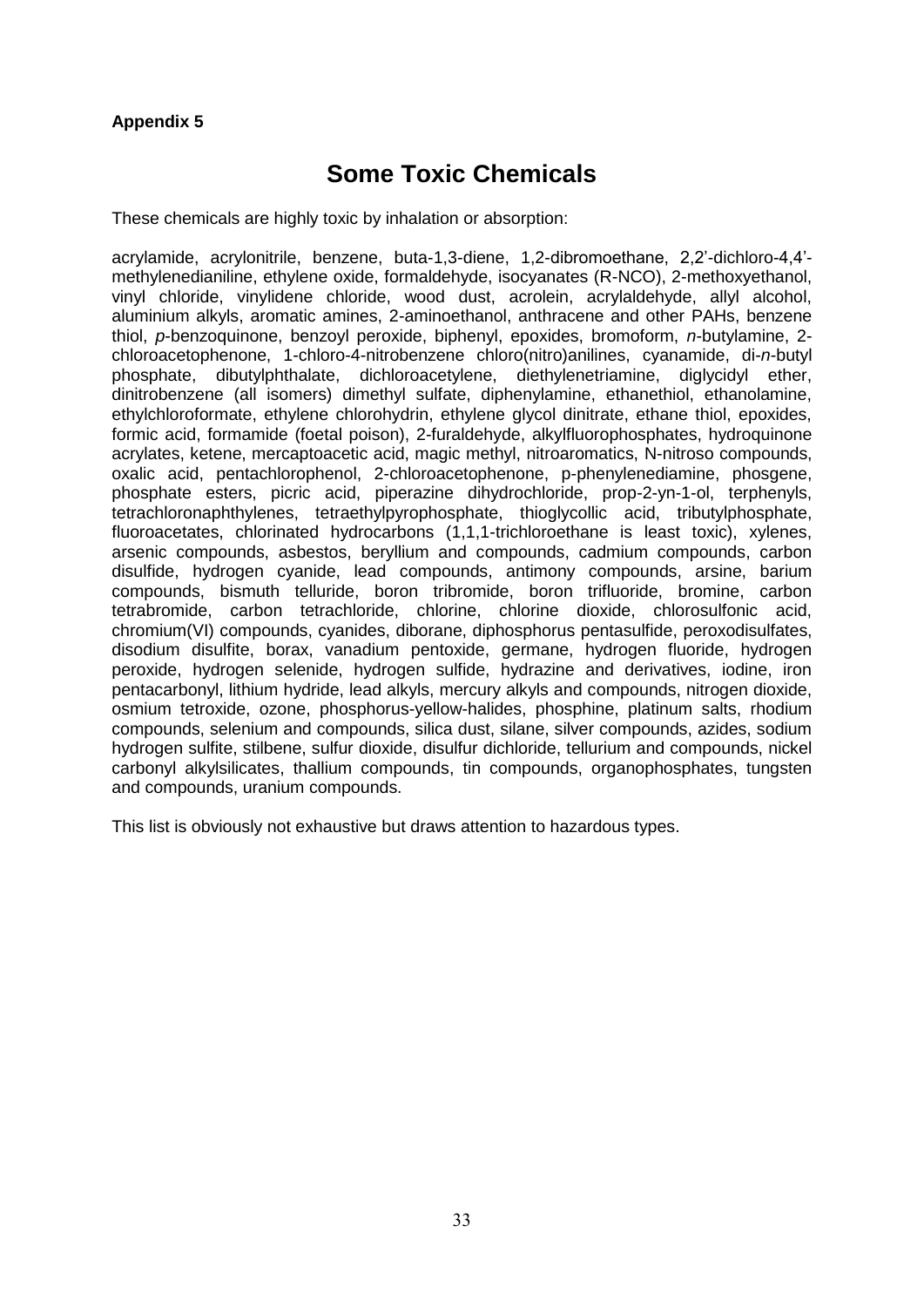# **COSHH assessments and COSHH form**

<span id="page-32-0"></span>The Control of Substances Hazardous to Health regulations came into operation in N. Ireland on 11th April 1991 and require that work shall not be undertaken which is liable to expose staff or students to any substance hazardous to health unless a suitable and sufficient assessment has been made of the risks to health and the steps that need to be taken to meet the requirements of the regulations.

The School of Pharmacy requires completion of a COSHH risk assessment form which can obtained from the purchasing office. It **must be completed before any work begins** whenever a chemical which appears in various safety compilations or which features in the BDH, Aldrich or other catalogues with a hazard symbol and/or risk phrase is used. For all undergraduate practicals, completed COSHH forms relating to all experiments using hazardous compounds will appear on special notice boards in the laboratories or in manuals for specific courses.

The aim of the COSHH risk assessment is:

- 1. to identify the substances you are going to use in a particular procedure/process/experiment
- 2. to determine which of those substances are hazardous to health
- 3. to determine how those substances are hazardous and what effects they could have on your health or others' health
- 4. to estimate the risks of exposure to these substances when you use them in the procedure/ process/experiment.
- 5. to decide the precautionary measures you must take to either prevent exposure or adequately control the risk of exposure.

The precautionary measures must be implemented **before** you carry out this work.

With regard to project and research students, supervisors must complete COSHH forms for all experiments or related groups of experiments. Students should be encouraged to carry out assessments as part of their training but final responsibility for the content rests with the supervisor.

The COSHH assessment ensures that you have considered any risks that may be present and that appropriate steps are taken to deal with any dangers. This will include a full consideration of the use of such protective items, as gloves and fume hoods, for example.

Separate risk assessments are not needed for each substance used in a particular procedure/process/experiment. In fact, group (generic) risk assessments can be used satisfactorily where similar substances are used in similar jobs eg handling solvents in HPLC work, handling detergents in automatic dishwashers, research projects. In addition COSHH risk assessment can be used as a basis for drafting Safe/Standard Operating Procedures (SOPs).

Examples of current undergraduate COSHH forms are available from Professor Ryan Donnelly and he or the School Health and Safety Coordinator will be pleased to offer additional advice. Assessment should be reviewed immediately when there is evidence to suggest it is no longer valid.

Below is the new COSHH risk assessment form that must be filled out before beginning any practical work.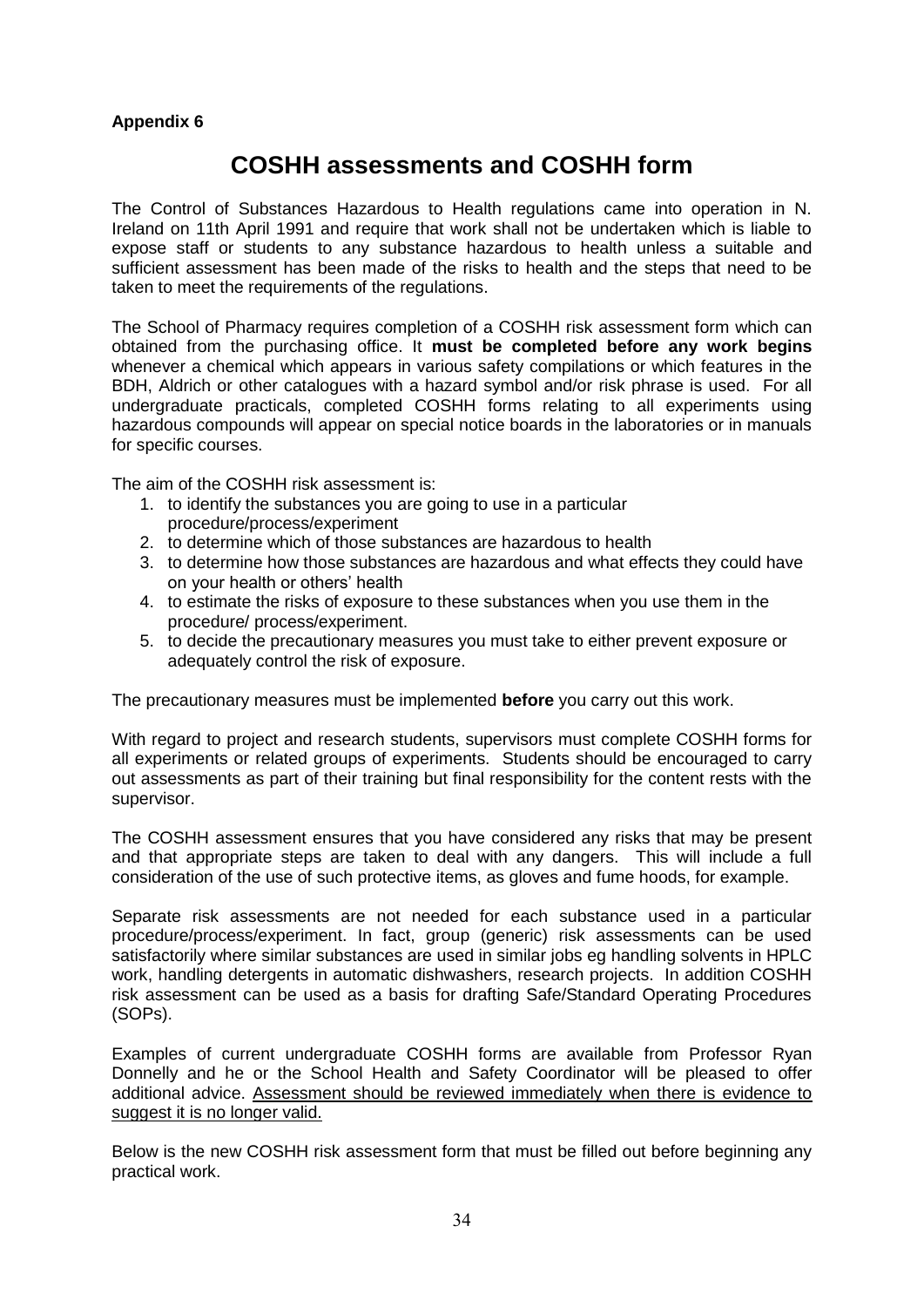# **COSHH Risk Assessment Form**

*A COSHH risk assessment must be conducted before you commence work which could expose you to substances hazardous to health.* 

*All sections of this form must be completed electronically and no sections are to altered/removed.*

*The form must be submitted prior to the commencement of the project or activity.*

#### **SECTION 1: PROJECT DETAILS**

| <b>Undergraduate</b><br><b>Practical /</b><br><b>Project</b> | <b>Postgraduate</b> | <b>Postdoctoral</b> | <b>Staff</b> | <b>Other</b> |
|--------------------------------------------------------------|---------------------|---------------------|--------------|--------------|
|                                                              |                     |                     |              |              |

| Chemical | <b>Biological</b> | Microbiological |
|----------|-------------------|-----------------|
|          |                   |                 |

| Group or teaching year (if<br>applicable):            |                      |
|-------------------------------------------------------|----------------------|
| <b>School / Centre:</b>                               |                      |
| Title of project or activity:                         |                      |
| Location(s) of work:<br>(building and room number)    |                      |
|                                                       | Name:                |
| Person carrying out assessment:                       | Telephone Extension: |
|                                                       | E-mail:              |
| <b>Principal Investigator /</b><br><b>Supervisor:</b> |                      |
| <b>Assessment Date:</b>                               |                      |
| <b>Review Date:</b><br>(if applicable)                |                      |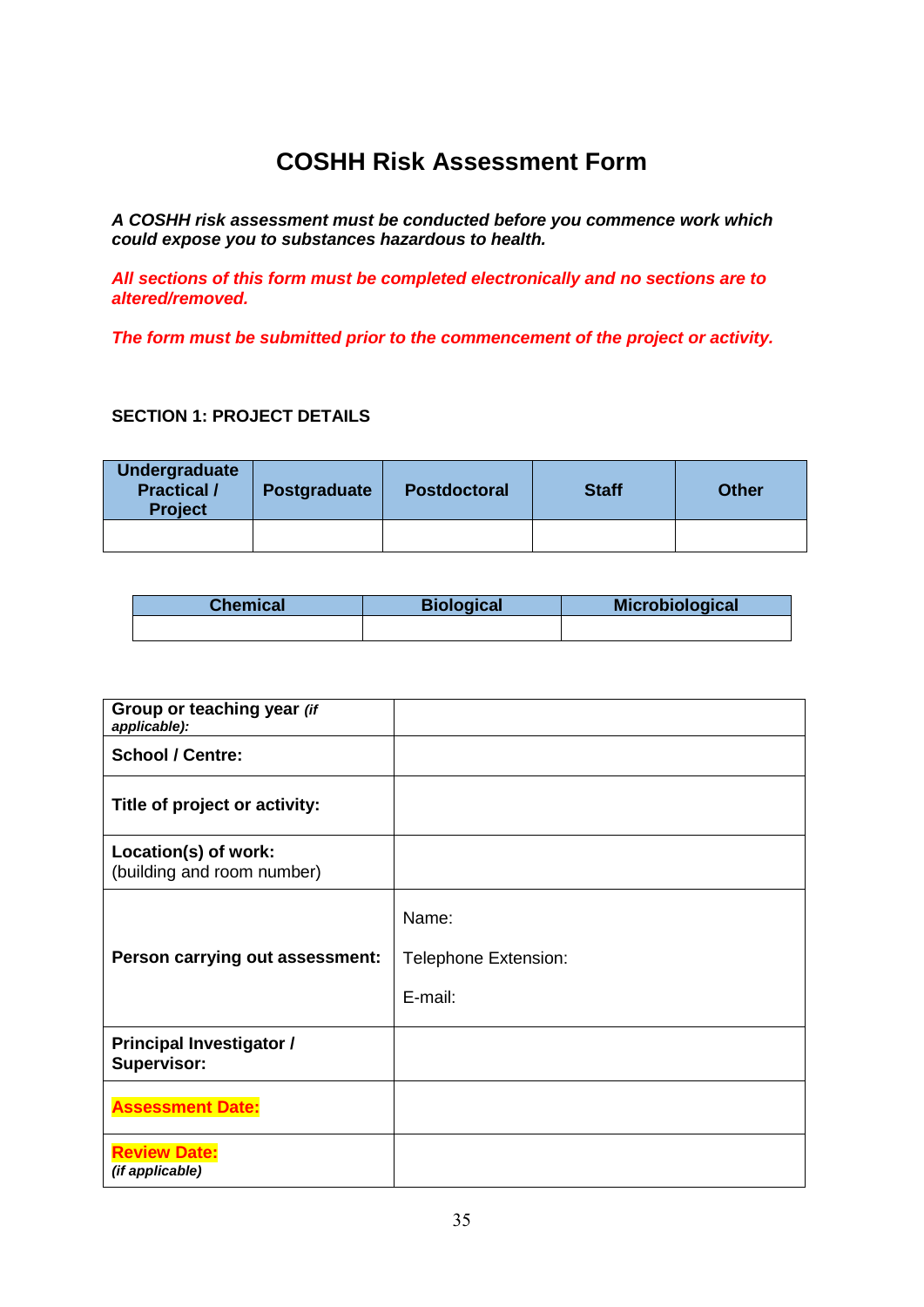# **Detailed description of work activity:**

(Include quantities of substances to be used and how they are to be used i.e. mixed, heated etc.)

## **SECTION 2: HAZARD SUMMARY SECTION**

| Hazard pictograms – select all that apply to the work activity |       |           |          |           |           |           |                   |                                     |
|----------------------------------------------------------------|-------|-----------|----------|-----------|-----------|-----------|-------------------|-------------------------------------|
|                                                                |       |           |          |           |           |           |                   |                                     |
| Health<br>Hazard                                               | Toxic | Corrosive | Irritant | Flammable | Oxidising | Explosive | Compressed<br>Gas | Dangerous for<br>the<br>environment |
|                                                                |       |           |          |           |           |           |                   |                                     |

| Biological | Radioactive |
|------------|-------------|
|            |             |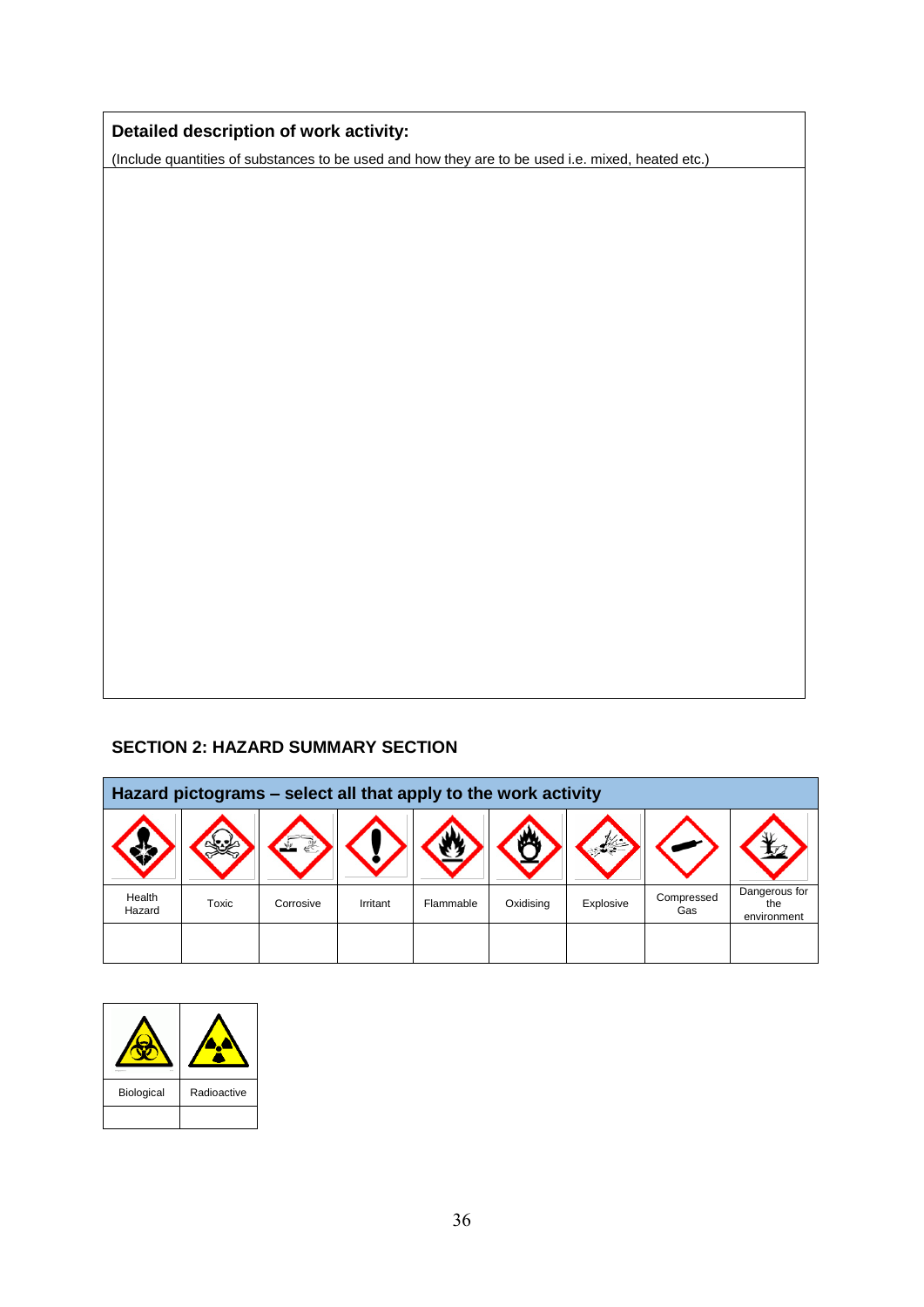## **SECTION 3: HAZARDOUS SUBSTANCES INFORMATION**

List all the substances you are going to use in the procedure you are assessing. All the information required to populate the table below can be found on the manufacturer's safety data sheet.

If none of the substances to be used are hazardous to health, the risk assessment is complete at this stage and should be signed off.

| <b>Name of substance</b> | <b>Hazard Classification*</b> | <b>Physical form</b><br>e.g. powder, dust,<br>liquid, gas | Route of exposure e.g.<br>ingestion, inhalation,<br>absorption, injection | <b>WEL</b><br>(mg/m3) or<br>(ppm) |
|--------------------------|-------------------------------|-----------------------------------------------------------|---------------------------------------------------------------------------|-----------------------------------|
|                          |                               |                                                           |                                                                           |                                   |
|                          |                               |                                                           |                                                                           |                                   |
|                          |                               |                                                           |                                                                           |                                   |
|                          |                               |                                                           |                                                                           |                                   |
|                          |                               |                                                           |                                                                           |                                   |
|                          |                               |                                                           |                                                                           |                                   |
|                          |                               |                                                           |                                                                           |                                   |

\* Please detail the level of health hazard i.e. Hazard statements and Carcinogenic / Mutagenic categories

Note A separate BioCOSHH / GM / Radiation Risk Assessment may be required depending on the work taking place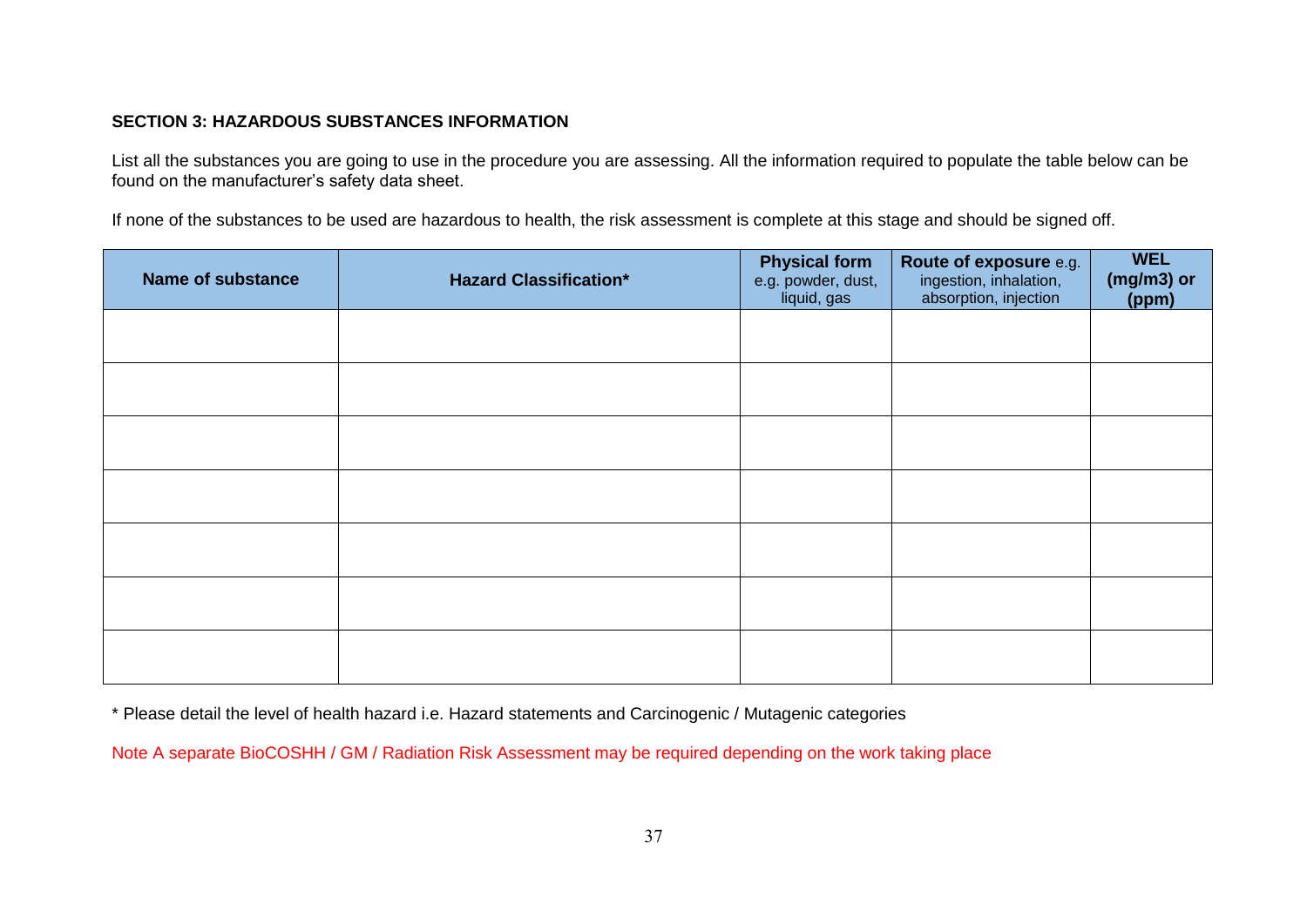#### **Hazards produced during / after reaction / experiment**

List all the substances (if any) you are going to produce in the procedure you are assessing and the associated hazards.

| How often will this work activity be carried out? |        |                |                                  |  |
|---------------------------------------------------|--------|----------------|----------------------------------|--|
| <b>Daily</b>                                      | Weekly | <b>Monthly</b> | <b>Other</b><br>(please specify) |  |
|                                                   |        |                |                                  |  |

| How long will the process / work activity last? |  |  |  |  |
|-------------------------------------------------|--|--|--|--|
|                                                 |  |  |  |  |
|                                                 |  |  |  |  |

| Who<br>might<br>be at | <b>Staff</b> | PG | UG | New and<br><b>Mothers</b> | <b>Expectant   Cleaners   Contractors</b> | <b>Public</b> |
|-----------------------|--------------|----|----|---------------------------|-------------------------------------------|---------------|
| risk?                 |              |    |    |                           |                                           |               |

*Risk matrix can be found in Note 1.*

| <b>Assessment of risk</b>  | <b>Severity</b> | Likelihood | <b>Overall Risk Rating</b> |
|----------------------------|-----------------|------------|----------------------------|
| <b>PRIOR to the use of</b> | (1-5)           | '1-4)      | (Severity x Likelihood)    |
| controls                   |                 |            |                            |

#### **SECTION 4: CONTROLS**

If exposure cannot be prevented by using a different process, alternative substances or different forms of the same substance, consider the most effective precautionary measures needed to adequately control exposure which are proportionate to the risk.

| <b>Physical or</b>                                                        | <b>Glove Box</b> | <b>Fume</b><br>Cupboard | Local<br><b>Exhaust</b><br><b>Ventilation</b> | Open Doors /<br><b>Windows</b> | Other (please<br>specify) |
|---------------------------------------------------------------------------|------------------|-------------------------|-----------------------------------------------|--------------------------------|---------------------------|
| <b>Engineering</b><br>controls:                                           |                  |                         |                                               |                                |                           |
|                                                                           |                  |                         |                                               |                                |                           |
| <b>Administrative</b><br>controls:<br>(including training<br>requirements |                  |                         |                                               |                                |                           |
| Out of hours<br>controls: (if<br>required)                                |                  |                         |                                               |                                |                           |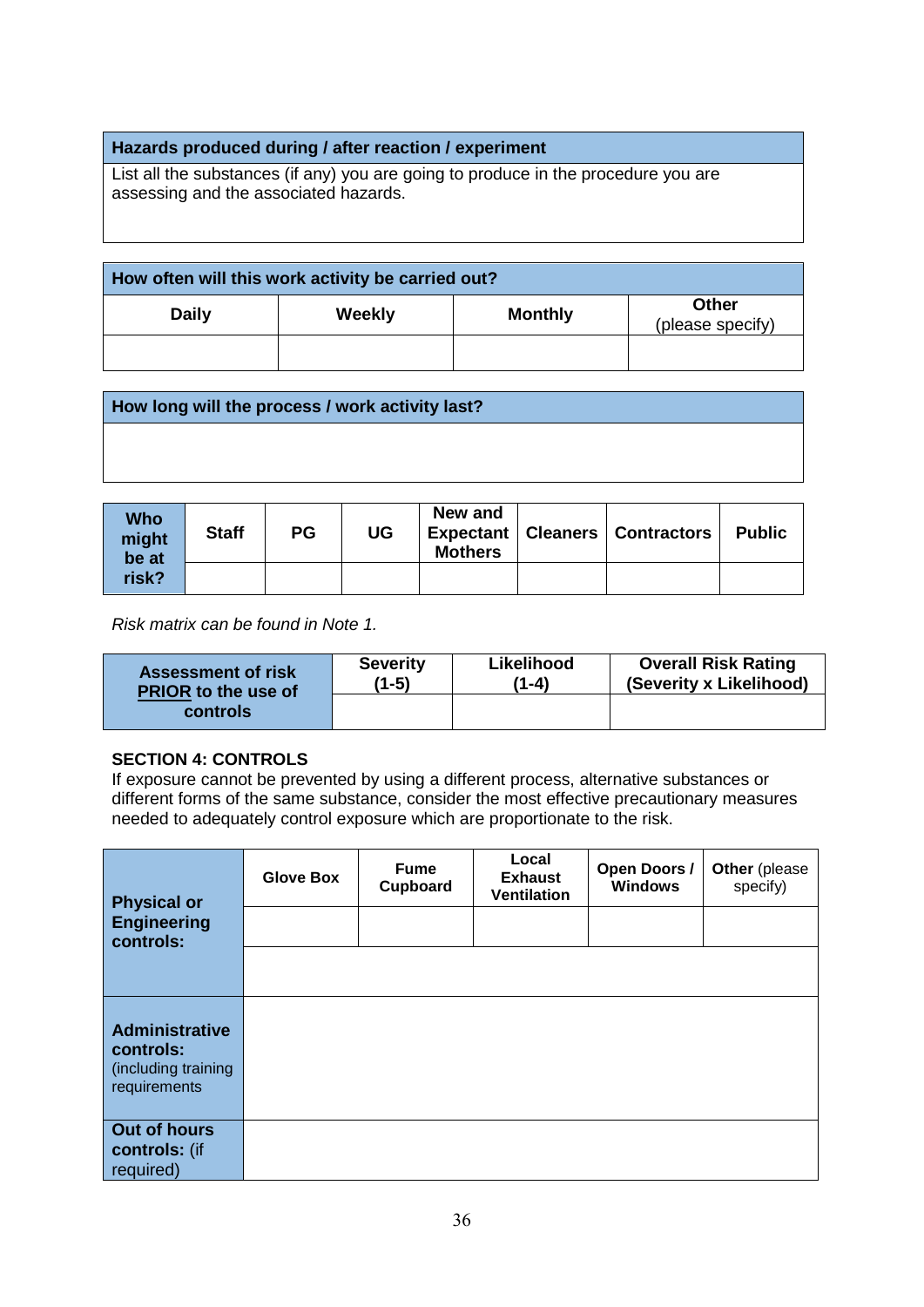| <b>Personal</b><br><b>Protective</b><br><b>Equipment:</b> | Lab Coat | Apron | Safety<br>Footwear | Gloves* | Face Shield | Glasses /<br>Goggles | 48<br>RPE** |
|-----------------------------------------------------------|----------|-------|--------------------|---------|-------------|----------------------|-------------|
|                                                           |          |       |                    |         |             |                      |             |
| <b>Storage</b><br>requirements:                           |          |       |                    |         |             |                      |             |
| <b>Disposal</b><br>procedures:                            |          |       |                    |         |             |                      |             |

\*If protective gloves are required, please indicate which type is the most suitable for the substance handled.

\*\*A person requiring RPE must be 'face-fit tested' to the RPE (Further advice on the selection of suitable RPE and face-fit testing is available from the Occupational Health and Safety Service).

|                                                  | Yes | <b>No</b> | Describe the findings of exposure<br>monitoring or health surveillance |
|--------------------------------------------------|-----|-----------|------------------------------------------------------------------------|
| Is exposure monitoring<br>required? (See Note 2) |     |           |                                                                        |
| Is health surveillance<br>required?*(See Note 3) |     |           |                                                                        |

\*If yes, please state date of referral to Occupational Health: \_\_\_\_\_\_\_\_\_\_\_\_\_\_\_\_\_

| <b>Assessment of risk</b>       | <b>Severity</b> | Likelihood | <b>Overall Risk Rating</b> |
|---------------------------------|-----------------|------------|----------------------------|
| <b>AFTER the application of</b> | (1-5)           | (1-4)      | (Severity x Likelihood)    |
| controls                        |                 |            |                            |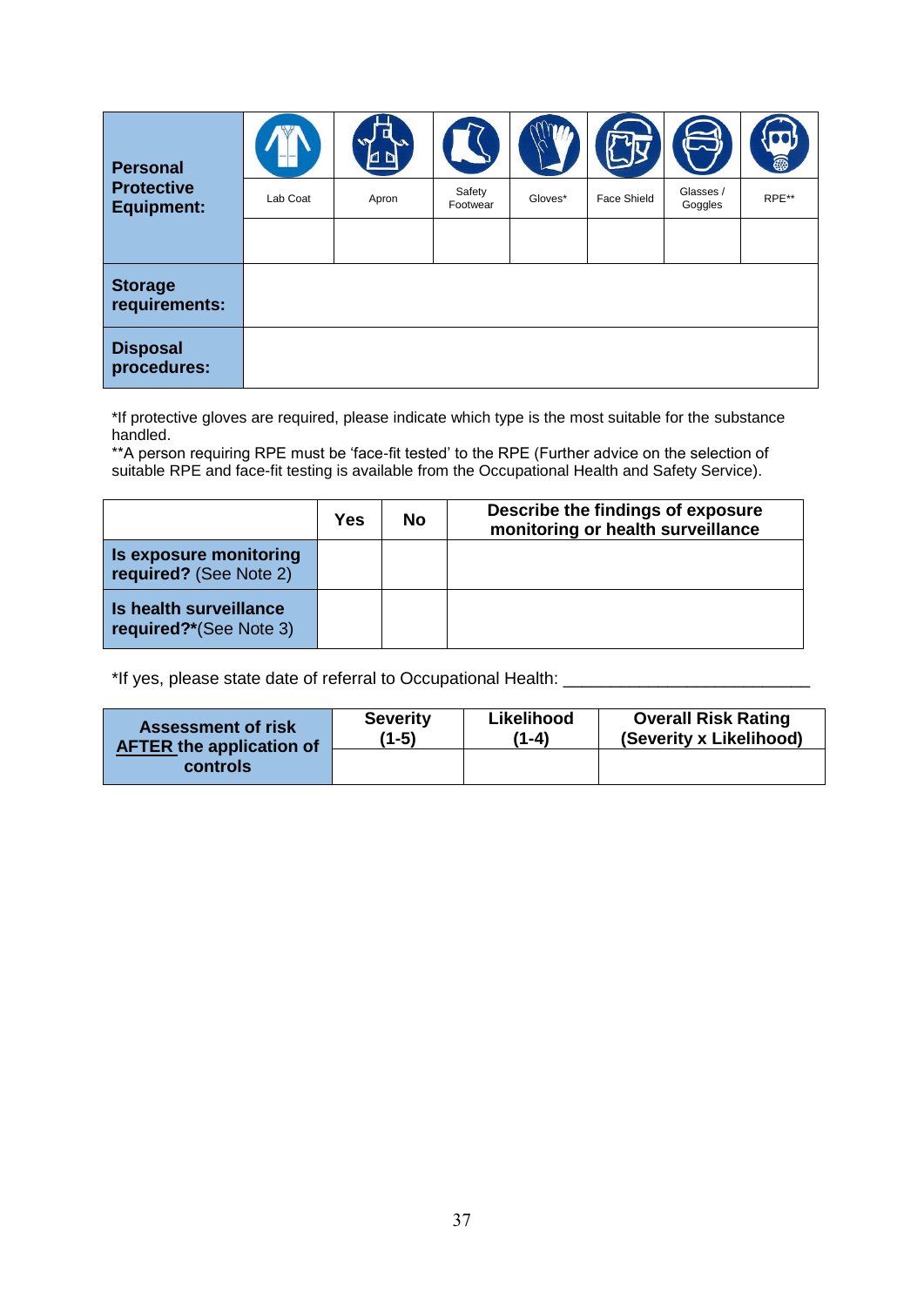## **SECTION 5: EMERGENCY PROCEDURES**

The purpose of this section is to provide easy access to emergency information for First Aid, Spillage and Fire.

| <b>First Aid</b>            |  |  |  |  |
|-----------------------------|--|--|--|--|
| If inhaled:                 |  |  |  |  |
| In case of skin<br>contact: |  |  |  |  |
| In case of eye<br>contact:  |  |  |  |  |
| If swallowed:               |  |  |  |  |

| <b>Spillage</b>                                                                            |  |
|--------------------------------------------------------------------------------------------|--|
| <b>Personal</b><br>precautions,<br>protective<br>equipment and<br>emergency<br>procedures: |  |
| <b>Environmental</b><br>precautions:                                                       |  |
| <b>Methods and</b><br>materials for<br>containment<br>and clean up:                        |  |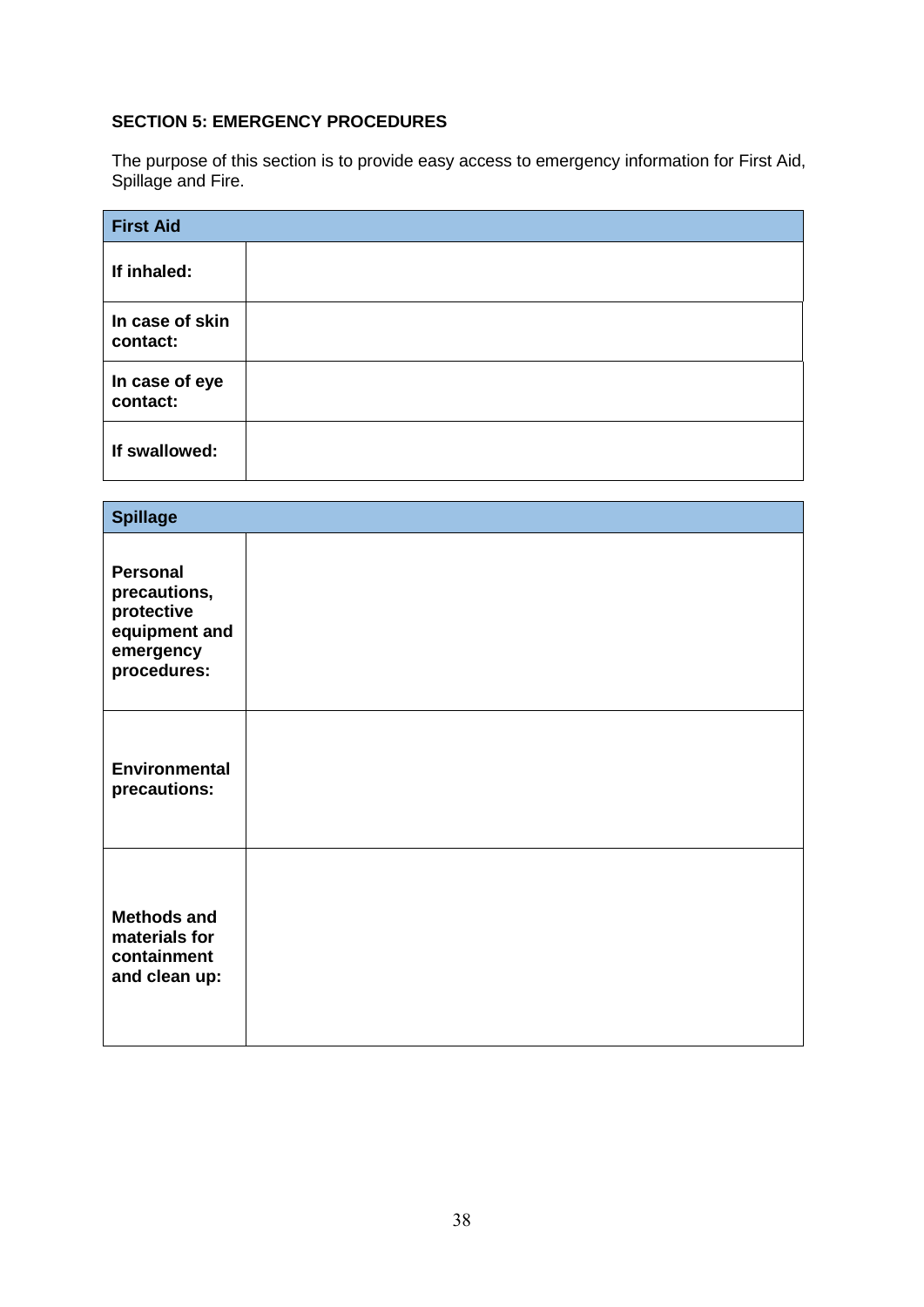| <b>Fire</b>                                                                |  |
|----------------------------------------------------------------------------|--|
| <b>Suitable</b><br>extinguishing<br>media:                                 |  |
| <b>Special</b><br>hazards arising<br>from the<br>substances or<br>mixture: |  |

# **SECTION 6: CONTACTS**

| <b>Contact in the event</b>  |  |
|------------------------------|--|
| of an emergency:             |  |
| (first aid, spillage, fire): |  |
| Out of hours contact:        |  |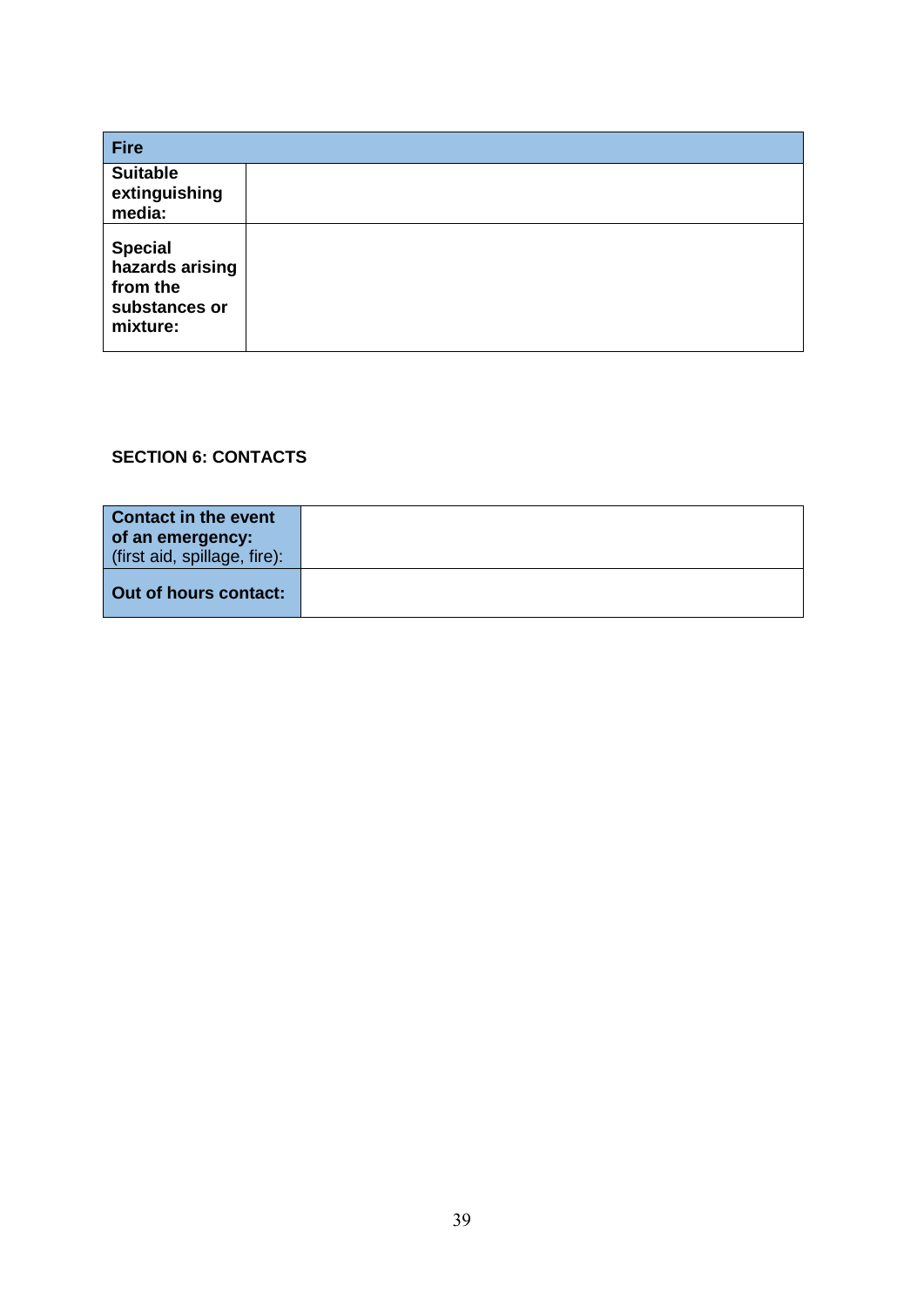## **SECTION 7: APPROVAL**

I confirm that this is a suitable and sufficient risk assessment for the above described work activity

|                                                | <b>Name</b> | <b>Signature</b> | <b>Date</b> |
|------------------------------------------------|-------------|------------------|-------------|
| <b>Assessor</b><br>(Student/PDRA):             |             |                  |             |
| <b>Principal Investigator</b><br>/ Supervisor: |             |                  |             |
| <b>COSHH Supervisor:</b><br>(Chemical)         |             |                  |             |
| <b>COSHH Supervisor:</b><br>(Biological)       |             |                  |             |
| <b>COSHH Supervisor:</b><br>(Microbiological)  |             |                  |             |

I have read and understood the information contained in this COSHH Risk Assessment and I agree to adopt the control measures and precautions as stated above:

#### **For group practical(s), please complete the table below:**

| <b>Name (Printed)</b> | <b>Signature</b> | <b>Date</b> |
|-----------------------|------------------|-------------|
|                       |                  |             |
|                       |                  |             |
|                       |                  |             |
|                       |                  |             |
|                       |                  |             |
|                       |                  |             |

**This assessment should be reviewed at regular intervals and immediately if there is reason to suspect that it is no longer valid (for example after any accidents or incidents) or if there is a significant change in the work to which it relates.**

**Incomplete or unsigned forms will not be accepted.**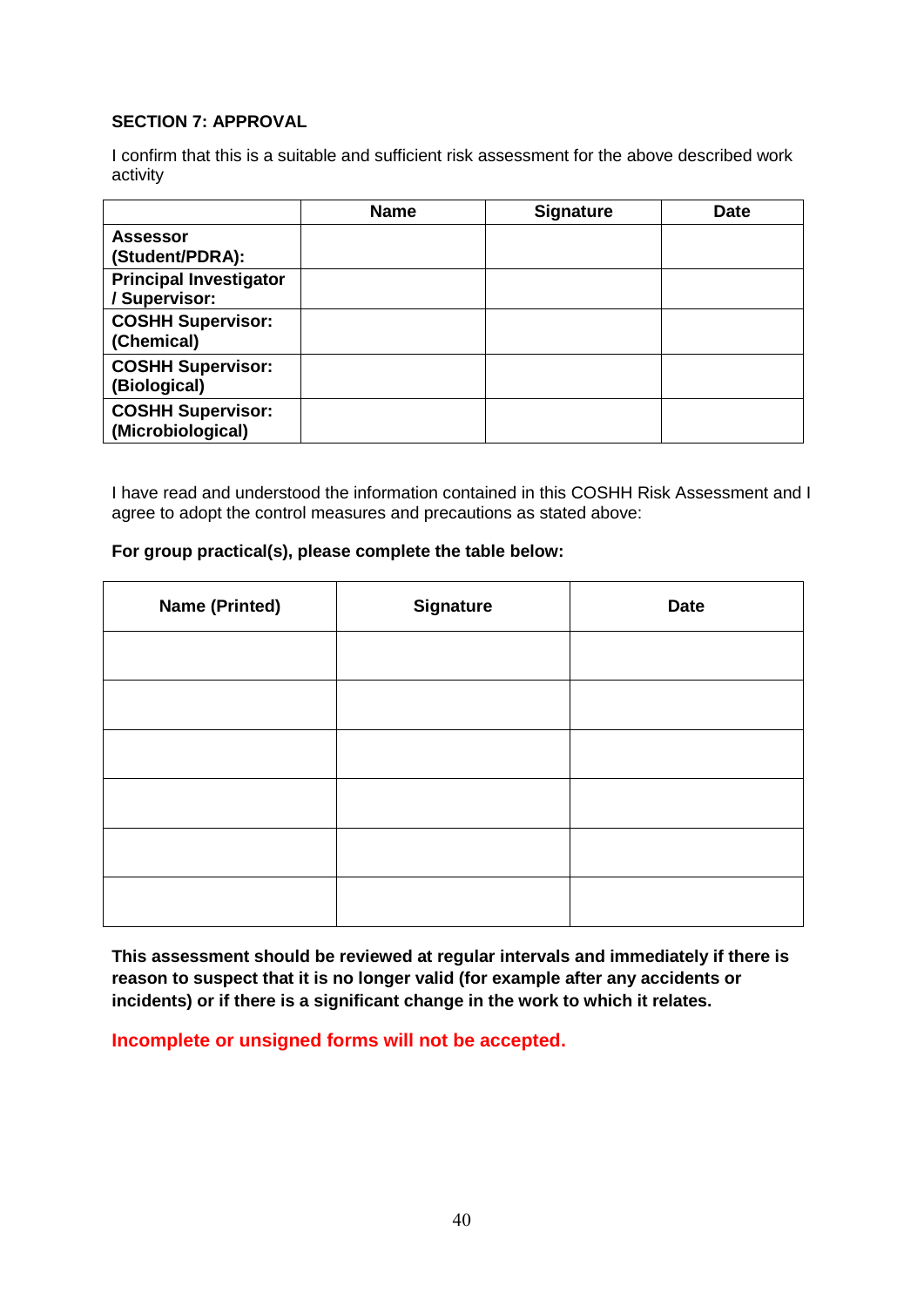#### *Note 1: Risk Matrix*

|                                  | <b>Risk Likelihood</b> |                 |               |                    |
|----------------------------------|------------------------|-----------------|---------------|--------------------|
| <b>Hazard</b><br><b>Severity</b> | Unlikely<br>1)         | Possible<br>(2) | Likely<br>(3) | Very Likely<br>(4) |
| Minor (1)                        |                        | 2               | з             |                    |
| Moderate (2)                     | 2                      |                 |               |                    |
| Serious (3)                      | З                      |                 |               | 12                 |
| Very Serious (4)                 |                        | ጸ               | 12            | 16                 |
| Extreme (5)                      |                        | 10              | 15            | 20                 |

|           | <b>Risk Rating</b> |
|-----------|--------------------|
| Low       | $(1-5)$            |
| Medium    | (6)                |
| High      | $(8-10)$           |
| Very High | $(12-20)$          |

#### *Note 2 – Exposure Monitoring*

Exposure monitoring provides assurance on the adequacy of your controls. It has nothing to do with the state of a workers health.

#### *Note 3 – Health Surveillance*

Health surveillance is appropriate where employees are exposed to carcinogenic and mutagenic substances, unless the risk assessment confirms that exposure is so adequately controlled that there is no reasonable likelihood of an identifiable disease or adverse effect resulting from the exposure or the quantities used are so small that even if control measures fail, the exposure is likely to be insignificant. It is also appropriate when the work involves the use of substances known to cause occupational asthma or severe dermatitis or if there is contact with chrome solution, electrolytes containing chromic acid or chromium salts and other substances which can cause skin cancer.

| For office use only            |  |
|--------------------------------|--|
| Date received by SOP Office:   |  |
| <b>Received by:</b>            |  |
| (Print name)                   |  |
|                                |  |
| Date authorised by supervisor: |  |
|                                |  |
|                                |  |
| Date uploaded:                 |  |
|                                |  |

The COSHH risk assessment should be reviewed at a frequency of not more than 5 years. The assessment should be reviewed immediately when there is evidence to suggest it is no longer valid.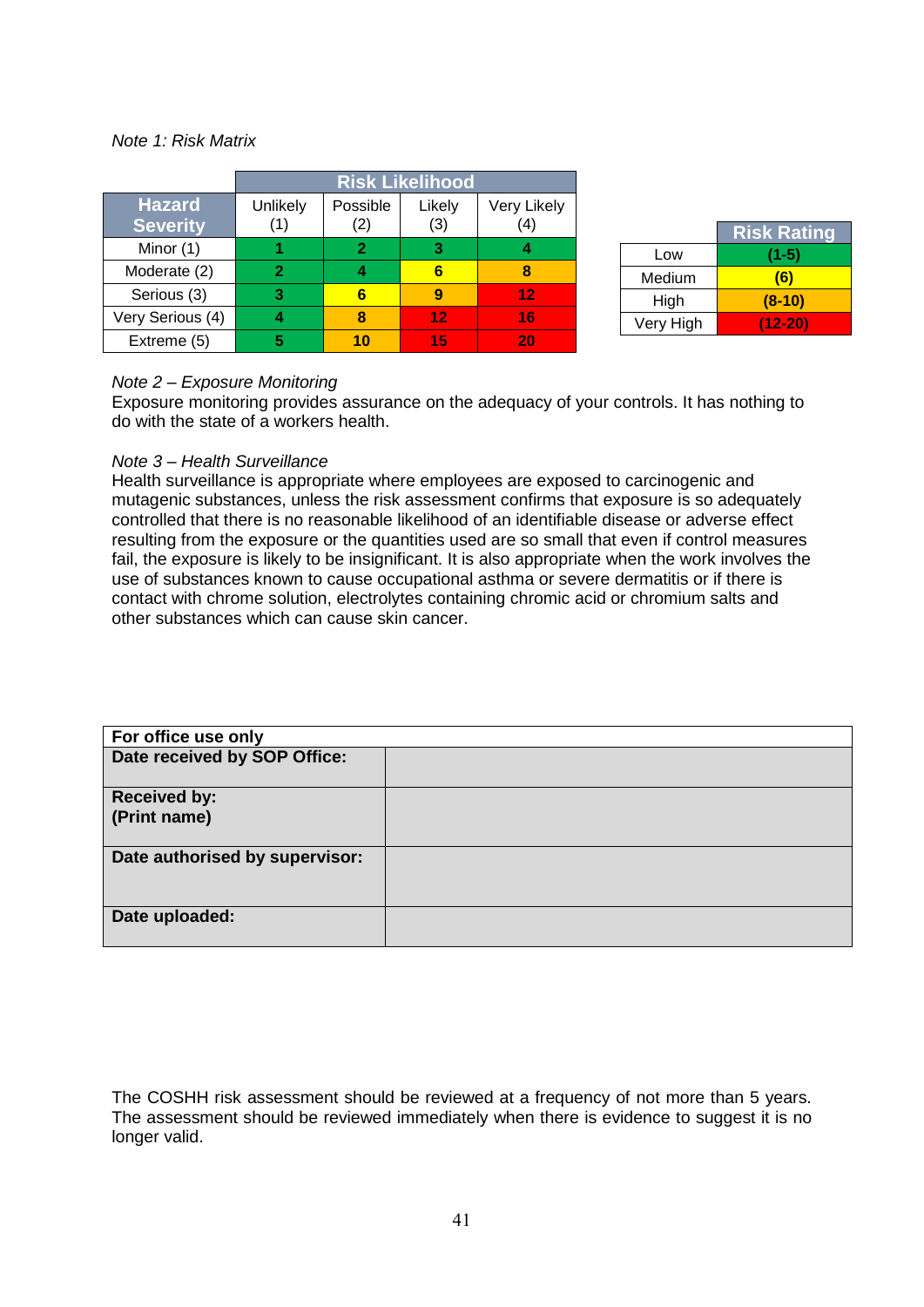## **COSSH APPENDIX A**

Sources of Information of Toxicity Data:

Sigma-Aldrich Library of Chemical Safety Data, Vols I and II Handbook of Identified Carcinogens and Noncarcinogens, Vol I and II, Soderman, CRC

Press Dangerous Properties of Industrial Materials, Vols I, II and III, Von Nostrand, Reinhold The Merck Index, Merck and Co. Inc.

Registry of Toxic Effects of Chemical Substances, Vols I and II, NIOSH

Dictionary of Substances and their Effects (DOSE) Vols 1-7, Richardson & Gargoli, RSC Biochem. Co., Special Publication No 5 "Safety in Biological Laboratories" D B Cater & E Martree 1977

Approved Supply List: Information approved for the classification and labelling of substances and preparations dangerous for supply, Chip 3, HSC

EH40/9(x) Occupational Exposure Limits 200(x), Health and Safety Executive (HSE) 1996 TLVs and BEIs American Conference of Governmental Industrial Hygienists (ACGIH) The Technical Basis for COSHH Essentials: easy steps to control chemicals (HSE) Databases

Registry of Toxic Effects of Chemical Substances (NIOSH)

Chemical Safety Newsbase (RSC)

Occupational Safety and Health (NIOSH)

Toxline (National Library of Medicine)

Medline (National Library of Medicine)

Sigma-Aldrich-Fluka, Material Safety Data Sheets on CD-ROM

## **COSHH APPENDIX B**

Risk Phrases, R20 *etc.* Indication of particular risks

- 20 Harmful by inhalation
- 21 Harmful in contact with skin
- 22 Harmful if swallowed
- 23 Toxic by inhalation<br>24 Toxic in contact wit
- Toxic in contact with skin
- 25 Toxic if swallowed
- 26 Very toxic by inhalation
- 27 Very toxic in contact with skin
- 28 Very toxic if swallowed
- 33 Danger of cumulative effects
- 34 Causes burns
- 35 Causes severe burns
- 36 Irritating to eyes
- 37 Irritating to respiratory system
- 38 Irritating to skin
- 39 Danger of very serious irreversible effects
- 40 Limited evidence of a carcinogenic effect
- 41 Risk of serious damage to eyes
- 42 May cause sensitisation by inhalation
- 43 May cause sensitisation by skin contact
- 45 May cause cancer
- 46 May cause heritable genetic damage
- 48 Danger of serious damage to health by prolonged exposure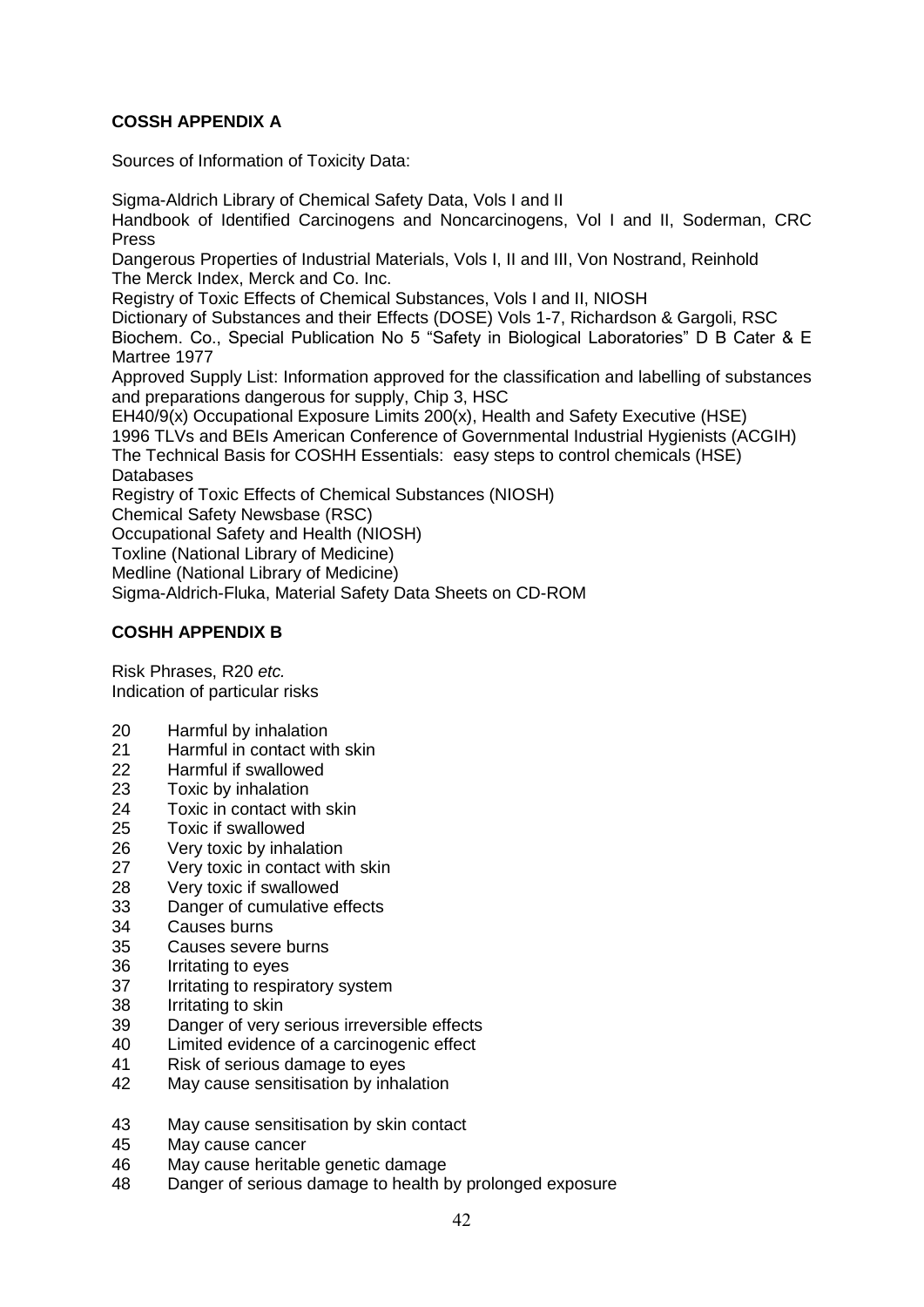- 49 May cause cancer by inhalation
- 60 May impair fertility
- 61 May cause harm to the unborn child
- 62 Possible risk of impaired fertility
- 63 Possible risk of harm to the unborn child
- 64 May cause harm to breastfed babies
- 65 Harmful: may cause lung damage if swallowed
- 66 Repeated exposure may cause skin dryness or cracking
- 67 Vapours may cause drowsiness and dizziness
- 68 Possible risk or irreversible effects

#### **Combination of particular risks**

- 20/21 Harmful by inhalation and in contact with skin
- 20/21 Harmful by inhalation, in contact
- /22 with skin and if swallowed
- 20/22 Harmful by inhalation and if swallowed
- 21/22 Harmful in contact with skin and if swallowed
- 23/24 Toxic by inhalation and in contact with skin
- 23/24 Toxic by inhalation, in contact with
- /25 skin and if swallowed
- 23/25 Toxic by inhalation and if swallowed
- 24/25 Toxic in contact with skin and if swallowed
- 26/27 Very toxic by inhalation and in contact with skin
- 26/27 Very toxic by inhalation, in contact
- /28 with skin and if swallowed
- 26/28 Very toxic by inhalation and if swallowed
- 27/28 Very toxic in contact with skin and if swallowed
- 36/37 Irritating to eyes and respiratory system
- 36/37 Irritating to eyes, respiratory system
- /38 and skin
- 36/38 Irritating to eyes and skin
- 37/38 Irritating to respiratory system and skin
- 39/23 Toxic: danger of very serious irreversible effects through inhalation
- 39/23 Toxic: danger of very serious
- /24 effects through inhalation and in contact with skin
- 39/23/ Toxic: danger of very serious
- 24/25 irreversible effects through inhalation, in contact with skin and if swallowed
- 39/23/ Toxic: danger of very serious
- 25 irreversible effects through inhalation and if swallowed
- 39/24 Toxic: danger of very serious irreversible effects in contact with skin
- 39/24/ Toxic: danger of very serious
- 25 irreversible effects in contact with skin and if swallowed
- 39/25 Toxic: danger of very serious irreversible effects if swallowed
- 39/26 Very Toxic: danger of very serious irreversible effects through inhalation
- 39/26/ Very Toxic: danger of very serious
- 27 irreversible effects through inhalation and in contact with skin
- 39/26/ Very Toxic: danger of very serious
- 27/28 irreversible effects through inhalation, in contact with skin and if swallowed 39/26/ Very Toxic: danger of very serious
- 28 irreversible effects through inhalation and if swallowed
- 39/27 Very Toxic: danger of very serious irreversible effects in contact with skin
- 39/27/ Very Toxic: danger of very serious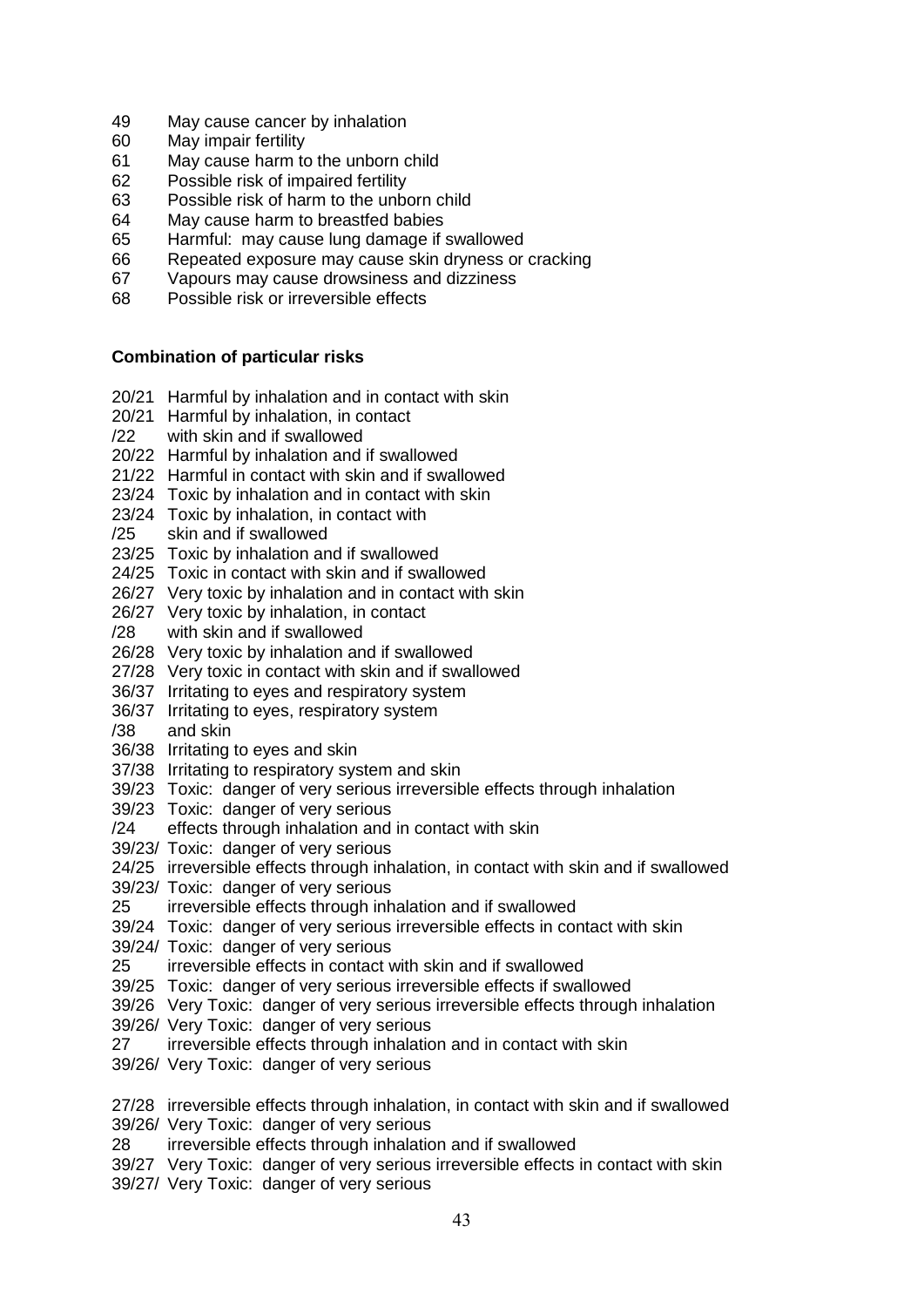- 28 irreversible effects in contact with skin and if swallowed
- 39/28 Very Toxic: danger of very serious irreversible effects if swallowed
- 68/20 Harmful: possible risk or irreversible effects through inhalation
- 68/20/ Harmful: possible risk of irreversible
- 21 effects through inhalation and in contact with skin
- 68/20/ Harmful: possible risk of irreversible
- 21/22 effects through inhalation, in contact with skin and if swallowed
- 68/20/ Harmful: possible risk of irreversible
- 22 effects through inhalation and if swallowed
- 68/21 Harmful: possible risk of irreversible
- effects in contact with skin
- 68/21/ Harmful: possible risk of irreversible
- 22 effects in contact with skin and if swallowed

68/22 Harmful: possible risk of irreversible effects if swallowed

- 42/43 May cause sensitisation by inhalation and skin contact
- 48/20 Harmful: danger of serious damage to health by prolonged exposure through inhalation
- 48/20/ Harmful: danger of serious damage to
- 21 health by prolonged exposure through inhalation and in contact with skin
- 48/20/ Harmful: danger of serious damage to
- 21/22 health by prolonged exposure through inhalation, in contact with skin and if swallowed
- 48/20/ Harmful: danger of serious damage to
- 22 health by prolonged exposure through inhalation and if swallowed
- 48/21 Harmful: danger of serious damage to health by prolonged exposure in contact with skin
- 48/21/ Harmful: danger of serious damage to
- 22 health by prolonged exposure in contact with skin and if swallowed
- 48/22 Harmful: danger of serious damage to health by prolonged exposure if swallowed
- 48/23 Toxic: danger of serious damage to health by prolonged exposure through inhalation
- 48/23/ Toxic: danger of serious damage to
- 24 health by prolonged exposure through inhalation and in contact with skin
- 48/23/ Toxic: danger of serious damage to
- 24/25 health by prolonged exposure through inhalation, in contact with skin and if swallowed
- 48/23/ Toxic: danger of serious damage to
- 25 health by prolonged exposure through inhalation and if swallowed
- 48/24 Toxic: danger of serious damage to health by prolonged exposure in contact with skin
- 48/24/ Toxic: danger of serious damage to
- 25 health by prolonged exposure in contact with skin and if swallowed
- 48/25 Toxic: danger of serious damage to health by prolonged exposure if swallowed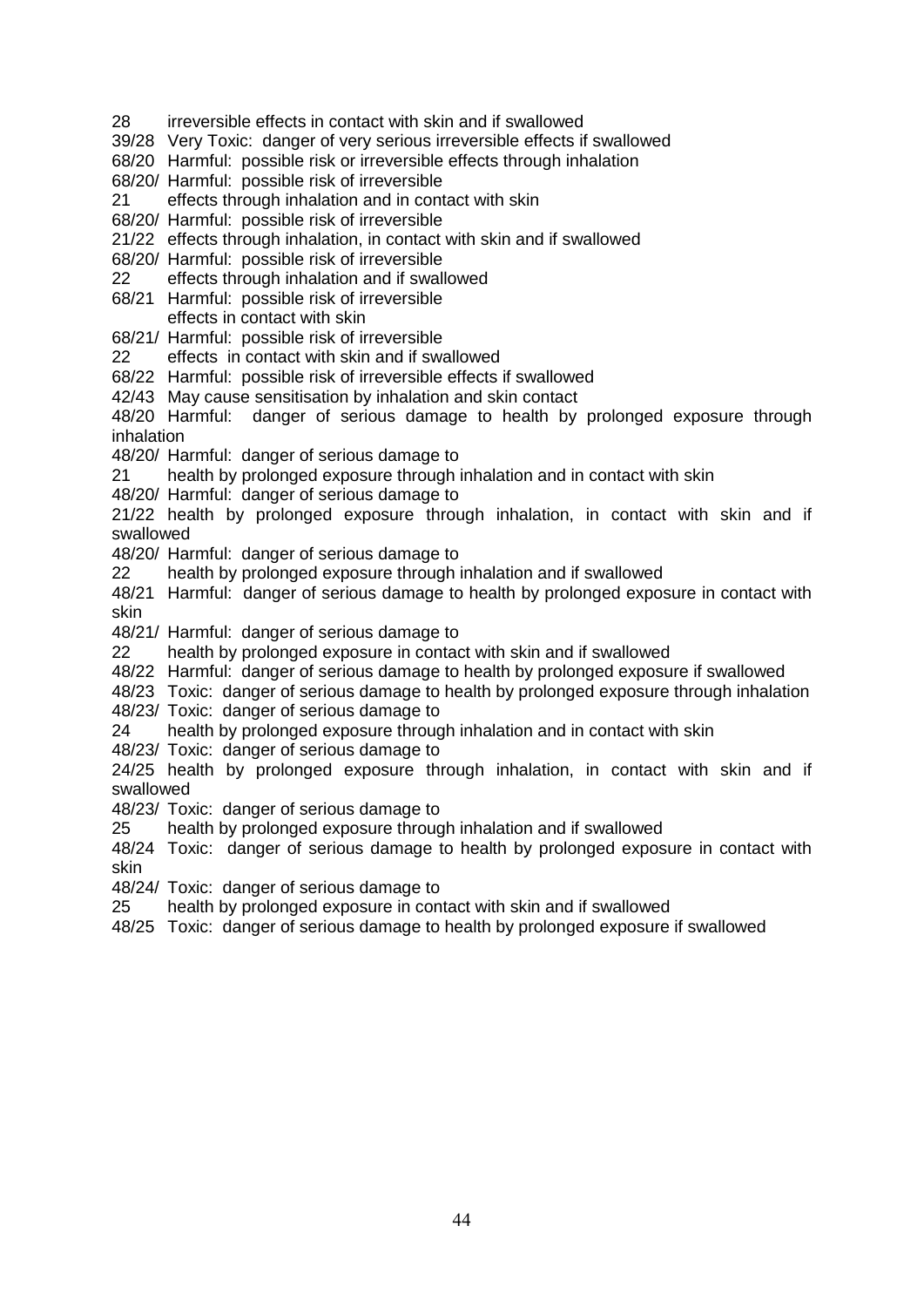## **Radiation Safety**

The School does not currently have a dedicated area for working with ionising radiation. Any person intending to work with ionising sources should contact our Radiation Protection Supervisor before commencing any work.

#### The Local Rules

The Local Rules are made in accordance with Regulation 17 of the Ionising Radiations Regulations 1999 and apply to all users of radiation employed by, or studying at, the School of Pharmacy, QUB. Compliance with the Local Rules is essential at all times. All workers must ensure that they are fully aware of all aspects of the Local Rules relevant to the execution of their individual duties. Further advice on any matters relating to the implementation of the Local Rules should be obtained from the Radiation Protection Supervisor or, when appropriate, the Radiation Protection Adviser.

These Local Rules are rules and procedures governing the safe use of ionising radiation in the School of Pharmacy. They are designed to enable work to be carried out safely and to minimise the risk to you, your colleagues, and any other person who may be affected by your use of radiation.

The University has a legal responsibility to ensure that any use of radiation by staff or students conforms to accepted safety regulations. Regulation 17 of the Ionising Radiations Regulations (1999) specifies that a written set of Local Rules is in place in order to demonstrate compliance. There are legal implications if these rules are not followed.

#### **Radiation Protection Supervisor (RPS)**

Each School, where ionising radiation is used, has a Radiation Protection Supervisor (RPS), appointed to oversee the safe use of ionising radiation. The RPS will ensure that the School's Local Rules are effective and being observed and to help optimise the safety of all use of radiation.

If ever you are unsure of what to do, need any guidance on any aspect of use of radiation, or are concerned about risks, you should consult with the RPS. In addition, the RPS will approve projects, handle orders for radionuclides, collate waste returns, arrange training and take charge of incidents, such as spills.

The RPS in the School is Professor Ryan Donnelly

Room M108

Phone 2251

#### **Radiation Protection Adviser (RPA)**

The University has appointed an expert to advise on all aspects of radiation safety within the scope of the work undertaken. The RPA is there to keep up to date with the current legislation and advise on how best to proceed in order to comply with that legislation. The RPA has to